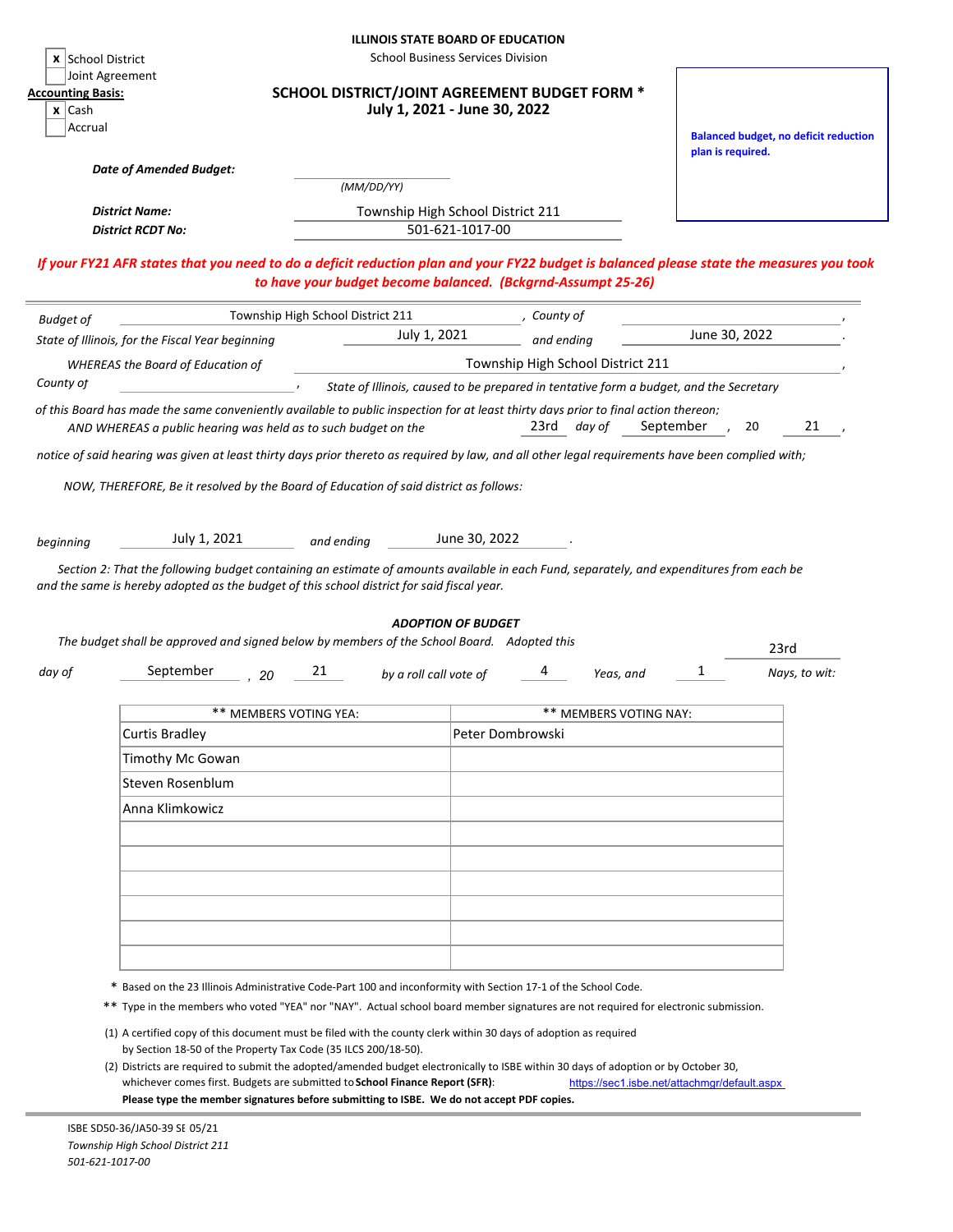#### Page 2 **BUDGET SUMMARY** Page 2

|                 | A                                                                                        | B    | C              | D                       | E                   | F              | G                        | н                       |                     | $\cdot$      | K                            |  |
|-----------------|------------------------------------------------------------------------------------------|------|----------------|-------------------------|---------------------|----------------|--------------------------|-------------------------|---------------------|--------------|------------------------------|--|
| $\mathbf{1}$    | Begin entering data on EstRev 5-10 and EstExp 11-17 tabs.                                |      | (10)           | (20)                    | (30)                | (40)           | (50)                     | (60)                    | (70)                | (80)         | (90)                         |  |
|                 |                                                                                          | Acct | Educational    | <b>Operations &amp;</b> | <b>Debt Service</b> | Transportation | Municipal                | <b>Capital Projects</b> | <b>Working Cash</b> | Tort         | <b>Fire Prevention &amp;</b> |  |
|                 | <b>Description: Enter Whole Numbers Only</b>                                             | #    |                | Maintenance             |                     |                | <b>Retirement/Social</b> |                         |                     |              | Safety                       |  |
| 2               |                                                                                          |      |                |                         |                     |                | Security                 |                         |                     |              |                              |  |
|                 | ESTIMATED BEGINNING FUND BALANCE July 1, 2021 <sup>1</sup> (without Student              |      |                |                         |                     |                |                          |                         |                     |              |                              |  |
|                 | 3 Activity Funds)                                                                        |      | 87,516,521     | 39,145,385              | 0                   | 7,540,582      | 4,911,077                | 0                       | 5,472,363           | $\mathbf 0$  | $\Omega$                     |  |
| $\overline{4}$  | <b>RECEIPTS/REVENUES (without Student Activity Funds)</b>                                |      |                |                         |                     |                |                          |                         |                     |              |                              |  |
|                 | 5 LOCAL SOURCES                                                                          | 1000 | 186,917,600    | 36,582,300              | $\mathbf{0}$        | 8,817,600      | 7,825,000                | $\overline{0}$          |                     | $\mathbf{0}$ | $\Omega$                     |  |
|                 | FLOW-THROUGH RECEIPTS/REVENUES FROM ONE                                                  | 2000 |                |                         |                     |                |                          |                         | 3,783,000           |              |                              |  |
| 6               | <b>DISTRICT TO ANOTHER DISTRICT</b>                                                      |      | $\Omega$       | $\Omega$                |                     | $\Omega$       | $\Omega$                 |                         |                     |              |                              |  |
| $\overline{7}$  | <b>STATE SOURCES</b>                                                                     | 3000 | 14,866,700     | $\mathbf{0}$            | $\mathbf{0}$        | 3,600,000      | $\mathbf{0}$             | $\mathbf{0}$            | $\mathbf{0}$        | $\mathbf{0}$ | $\mathbf 0$                  |  |
|                 | 8 <b>FEDERAL SOURCES</b>                                                                 | 4000 | 14,741,500     | $\Omega$                | $\mathbf{0}$        | $\Omega$       | $\mathbf{0}$             | $\mathbf{0}$            | $\mathbf{0}$        | $\mathbf{0}$ | $\mathbf{0}$                 |  |
| 9               | <b>Total Direct Receipts/Revenues<sup>8</sup></b>                                        |      | 216,525,800    | 36,582,300              | $\mathbf{0}$        | 12,417,600     | 7,825,000                | $\overline{0}$          | 3,783,000           | $\mathbf{0}$ | $\mathbf{0}$                 |  |
|                 |                                                                                          |      |                |                         |                     |                |                          |                         |                     |              |                              |  |
| 10              | Receipts/Revenues for "On Behalf" Payments <sup>2</sup>                                  | 3998 | 100,000,000    |                         |                     |                |                          |                         |                     |              |                              |  |
| 11              | <b>Total Receipts/Revenues</b>                                                           |      | 316,525,800    | 36,582,300              | 0                   | 12,417,600     | 7,825,000                | $\overline{0}$          | 3,783,000           | 0            | $\mathbf{0}$                 |  |
|                 | 12 DISBURSEMENTS/EXPENDITURES (without Student Activity Funds)                           |      |                |                         |                     |                |                          |                         |                     |              |                              |  |
|                 | 13 INSTRUCTION                                                                           | 1000 | 154,635,293    |                         |                     |                | $\mathbf{0}$             |                         |                     | $\mathbf{0}$ |                              |  |
|                 | <b>14 SUPPORT SERVICES</b>                                                               | 2000 | 55,000,207     | 38,899,200              |                     | 12,367,000     | 7,600,000                | $\Omega$                |                     | $\mathbf{0}$ | $\mathbf{0}$                 |  |
|                 | 15 COMMUNITY SERVICES                                                                    | 3000 | $\mathbf{0}$   | $\mathbf{0}$            |                     | $\mathbf{0}$   | $\mathbf 0$              |                         |                     | $\mathbf 0$  |                              |  |
|                 | 16 PAYMENTS TO OTHER DISTRICTS & GOVT UNITS                                              | 4000 | 5,525,000      | $\mathbf{0}$            | $\mathbf{0}$        | $\mathbf{0}$   | $\mathbf{0}$             | $\Omega$                |                     | $\mathbf 0$  | $\mathbf{0}$                 |  |
|                 | 17 DEBT SERVICES                                                                         | 5000 | $\mathbf{0}$   | $\mathbf{0}$            | $\mathbf{0}$        | $\mathbf{0}$   | $\mathbf{0}$             |                         |                     | $\mathbf 0$  | $\mathbf 0$                  |  |
|                 | <b>18 PROVISION FOR CONTINGENCIES</b>                                                    | 6000 | $\mathbf{0}$   | $\mathbf{0}$            | $\mathbf{0}$        | $\mathbf{0}$   | $\mathbf{0}$             | $\Omega$                |                     | $\mathbf{0}$ | $\mathbf{0}$                 |  |
| 19              | Total Direct Disbursements/Expenditures                                                  |      | 215,160,500    | 38,899,200              | $\mathbf{0}$        | 12,367,000     | 7,600,000                | $\mathbf{0}$            |                     | $\mathbf 0$  | $\mathbf 0$                  |  |
| 20              | Disbursements/Expenditures for "On Behalf" Payments                                      | 4180 | 100,000,000    | $\Omega$                | $\mathbf{0}$        | $\Omega$       | $\Omega$                 | $\Omega$                |                     | $\mathbf{0}$ | $\Omega$                     |  |
| 21              | <b>Total Disbursements/Expenditures</b>                                                  |      | 315,160,500    | 38,899,200              | 0                   | 12,367,000     | 7,600,000                | $\overline{0}$          |                     | 0            | $\overline{0}$               |  |
|                 | <b>Excess of Direct Receipts/Revenues Over (Under) Direct</b>                            |      |                |                         |                     |                |                          |                         |                     |              |                              |  |
| 22              | Disbursements/Expenditures                                                               |      | 1,365,300      | (2,316,900)             | $\mathbf{0}$        | 50,600         | 225,000                  | $\overline{0}$          | 3,783,000           | $\mathbf{0}$ | $\mathbf{0}$                 |  |
|                 | 23 OTHER SOURCES/USES OF FUNDS                                                           |      |                |                         |                     |                |                          |                         |                     |              |                              |  |
|                 | 24 OTHER SOURCES OF FUNDS (7000)                                                         |      |                |                         |                     |                |                          |                         |                     |              |                              |  |
| 25              | PERMANENT TRANSFER FROM VARIOUS FUNDS                                                    |      |                |                         |                     |                |                          |                         |                     |              |                              |  |
|                 |                                                                                          | 7110 |                |                         |                     |                |                          |                         |                     |              |                              |  |
| 26              | Abolishment the Working Cash Fund 16                                                     |      |                |                         |                     |                |                          |                         |                     |              |                              |  |
| $\overline{27}$ | Abatement of the Working Cash Fund 16                                                    | 7110 |                | 4,000,000               |                     |                |                          |                         |                     |              |                              |  |
| 28              | Transfer of Working Cash Fund Interest                                                   | 7120 |                |                         |                     |                |                          |                         |                     |              |                              |  |
| 29              | <b>Transfer Among Funds</b>                                                              | 7130 |                |                         |                     |                |                          |                         |                     |              |                              |  |
| 30              | Transfer of Interest                                                                     | 7140 |                |                         |                     |                |                          |                         |                     |              |                              |  |
| 31              | Transfer from Capital Projects Fund to O&M Fund                                          | 7150 |                | $\mathbf{0}$            |                     |                |                          |                         |                     |              |                              |  |
| 32              | Transfer of Excess Fire Prev & Safety Tax & Interest <sup>3</sup> Proceeds to O&M Fund   | 7160 |                | $\Omega$                |                     |                |                          |                         |                     |              |                              |  |
|                 | Transfer of Excess Accumulated Fire Prev & Safety Bond and Int <sup>3a</sup> Proceeds to | 7170 |                |                         |                     |                |                          |                         |                     |              |                              |  |
| 33              | Debt Service Fund                                                                        |      |                |                         | $\Omega$            |                |                          |                         |                     |              |                              |  |
| 34              | SALE OF BONDS (7200)                                                                     |      |                |                         |                     |                |                          |                         |                     |              |                              |  |
| 35              | Principal on Bonds Sold <sup>4</sup>                                                     | 7210 |                |                         |                     |                |                          |                         |                     |              |                              |  |
| 36              | Premium on Bonds Sold                                                                    | 7220 |                |                         |                     |                |                          |                         |                     |              |                              |  |
| 37              | Accrued Interest on Bonds Sold                                                           | 7230 |                |                         |                     |                |                          |                         |                     |              |                              |  |
| 38              | Sale or Compensation for Fixed Assets <sup>5</sup>                                       | 7300 |                |                         |                     |                |                          |                         |                     |              |                              |  |
| 39              | Transfer to Debt Service to Pay Principal on Capital Leases                              | 7400 |                |                         | $\mathbf{0}$        |                |                          |                         |                     |              |                              |  |
| 40              | Transfer to Debt Service Fund to Pay Interest on Capital Leases                          | 7500 |                |                         | $\mathbf{0}$        |                |                          |                         |                     |              |                              |  |
| 41              | Transfer to Debt Service Fund to Pay Principal on Revenue Bonds                          | 7600 |                |                         | $\overline{0}$      |                |                          |                         |                     |              |                              |  |
| -42             | Transfer to Debt Service Fund to Pay Interest on Revenue Bonds                           | 7700 |                |                         | $\overline{0}$      |                |                          |                         |                     |              |                              |  |
| 43              | Transfer to Capital Projects Fund                                                        | 7800 |                |                         |                     |                |                          | $\overline{0}$          |                     |              |                              |  |
| 44              | <b>ISBE Loan Proceeds</b>                                                                | 7900 |                |                         |                     |                |                          |                         |                     |              |                              |  |
| 45              | Other Sources Not Classified Elsewhere                                                   | 7990 |                |                         |                     |                |                          |                         |                     |              |                              |  |
| 46              | <b>Total Other Sources of Funds<sup>8</sup></b>                                          |      | $\overline{0}$ | 4.000.000               | $\Omega$            | $\overline{0}$ | $\mathbf{0}$             | $\Omega$                | $\mathbf{0}$        | $\mathbf{0}$ | $\Omega$                     |  |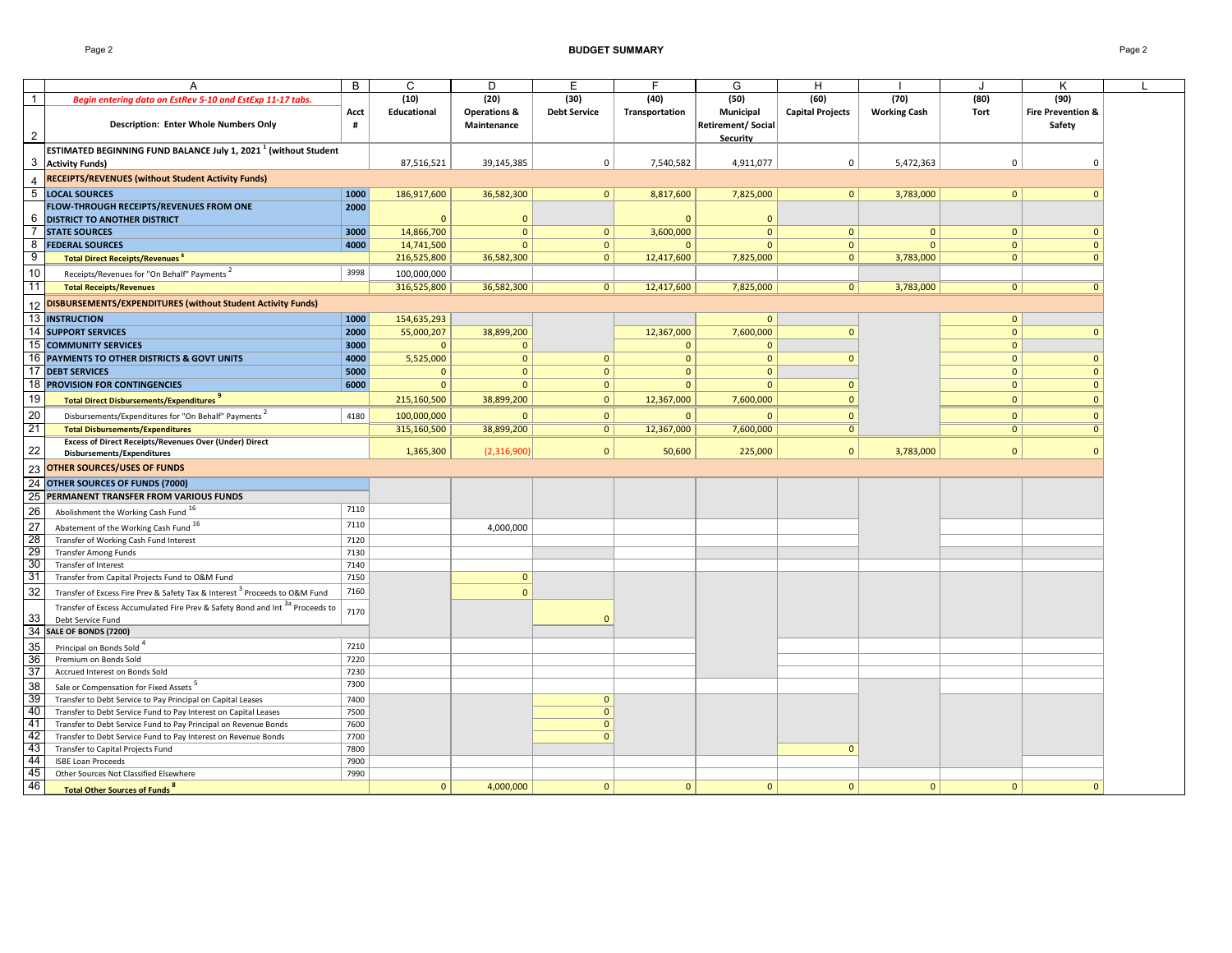|                                                                | Α                                                                                      | B    | C            | D                       | E                   | F              | G                        | H                       |                     | J            | K                            |  |
|----------------------------------------------------------------|----------------------------------------------------------------------------------------|------|--------------|-------------------------|---------------------|----------------|--------------------------|-------------------------|---------------------|--------------|------------------------------|--|
| $\mathbf{1}$                                                   | Begin entering data on EstRev 5-10 and EstExp 11-17 tabs.                              |      | (10)         | (20)                    | (30)                | (40)           | (50)                     | (60)                    | (70)                | (80)         | (90)                         |  |
|                                                                |                                                                                        | Acct | Educational  | <b>Operations &amp;</b> | <b>Debt Service</b> | Transportation | Municipal                | <b>Capital Projects</b> | <b>Working Cash</b> | Tort         | <b>Fire Prevention &amp;</b> |  |
|                                                                | <b>Description: Enter Whole Numbers Only</b>                                           | #    |              | Maintenance             |                     |                | <b>Retirement/Social</b> |                         |                     |              | Safety                       |  |
| $\overline{2}$                                                 |                                                                                        |      |              |                         |                     |                | <b>Security</b>          |                         |                     |              |                              |  |
|                                                                | 47 OTHER USES OF FUNDS (8000)                                                          |      |              |                         |                     |                |                          |                         |                     |              |                              |  |
|                                                                |                                                                                        |      |              |                         |                     |                |                          |                         |                     |              |                              |  |
| 49                                                             | TRANSFER TO VARIOUS OTHER FUNDS (8100)                                                 |      |              |                         |                     |                |                          |                         |                     |              |                              |  |
|                                                                | Abolishment or Abatement of the Working Cash Fund 16                                   | 8110 |              |                         |                     |                |                          |                         | 4,000,000           |              |                              |  |
|                                                                | Transfer of Working Cash Fund Interest                                                 | 8120 |              |                         |                     |                |                          |                         | $\Omega$            |              |                              |  |
| $\frac{50}{52}$                                                | <b>Transfer Among Funds</b>                                                            | 8130 |              |                         |                     |                |                          |                         |                     |              |                              |  |
|                                                                |                                                                                        |      |              |                         |                     |                |                          |                         |                     |              |                              |  |
|                                                                | Transfer of Interest <sup>b</sup>                                                      | 8140 |              |                         |                     |                |                          |                         |                     |              |                              |  |
| $rac{53}{54}$                                                  | Transfer from Capital Projects Fund to O&M Fund                                        | 8150 |              |                         |                     |                |                          |                         |                     |              |                              |  |
| 55                                                             | Transfer of Excess Fire Prev & Safety Tax & Interest <sup>3</sup> Proceeds to O&M Fund | 8160 |              |                         |                     |                |                          |                         |                     |              |                              |  |
|                                                                |                                                                                        | 8170 |              |                         |                     |                |                          |                         |                     |              |                              |  |
|                                                                | Transfer of Excess Accumulated Fire Prev & Safety Bond 3a                              |      |              |                         |                     |                |                          |                         |                     |              |                              |  |
| $\frac{56}{57}$                                                | and Int Proceeds to Debt Service Fund                                                  |      |              |                         |                     |                |                          |                         |                     |              |                              |  |
|                                                                | Taxes Pledged to Pay Principal on Capital Leases                                       | 8410 |              |                         |                     |                |                          |                         |                     |              |                              |  |
|                                                                | Grants/Reimbursements Pledged to Pay Principal on Capital Leases                       | 8420 |              |                         |                     |                |                          |                         |                     |              |                              |  |
|                                                                | Other Revenues Pledged to Pay Principal on Capital Leases                              | 8430 |              |                         |                     |                |                          |                         |                     |              |                              |  |
|                                                                | Fund Balance Transfers Pledged to Pay Principal on Capital Leases                      | 8440 |              |                         |                     |                |                          |                         |                     |              |                              |  |
|                                                                | Taxes Pledged to Pay Interest on Capital Leases                                        | 8510 |              |                         |                     |                |                          |                         |                     |              |                              |  |
|                                                                | Grants/Reimbursements Pledged to Pay Interest on Capital Leases                        | 8520 |              |                         |                     |                |                          |                         |                     |              |                              |  |
|                                                                | Other Revenues Pledged to Pay Interest on Capital Leases                               | 8530 |              |                         |                     |                |                          |                         |                     |              |                              |  |
|                                                                | Fund Balance Transfers Pledged to Pay Interest on Capital Leases                       | 8540 |              |                         |                     |                |                          |                         |                     |              |                              |  |
| 58 59 60 61 62 63 64 65 66 67 68 99 70 71 72 73 74 75 76 77 78 |                                                                                        |      |              |                         |                     |                |                          |                         |                     |              |                              |  |
|                                                                | Taxes Pledged to Pay Principal on Revenue Bonds                                        | 8610 |              |                         |                     |                |                          |                         |                     |              |                              |  |
|                                                                | Grants/Reimbursements Pledged to Pay Principal on Revenue Bonds                        | 8620 |              |                         |                     |                |                          |                         |                     |              |                              |  |
|                                                                | Other Revenues Pledged to Pay Principal on Revenue Bonds                               | 8630 |              |                         |                     |                |                          |                         |                     |              |                              |  |
|                                                                | Fund Balance Transfers Pledged to Pay Principal on Revenue Bonds                       | 8640 |              |                         |                     |                |                          |                         |                     |              |                              |  |
|                                                                | Taxes Pledged to Pay Interest on Revenue Bonds                                         | 8710 |              |                         |                     |                |                          |                         |                     |              |                              |  |
|                                                                | Grants/Reimbursements Pledged to Pay Interest on Revenue Bonds                         | 8720 |              |                         |                     |                |                          |                         |                     |              |                              |  |
|                                                                | Other Revenues Pledged to Pay Interest on Revenue Bonds                                | 8730 |              |                         |                     |                |                          |                         |                     |              |                              |  |
|                                                                | Fund Balance Transfers Pledged to Pay Interest on Revenue Bonds                        | 8740 |              |                         |                     |                |                          |                         |                     |              |                              |  |
|                                                                | Taxes Transferred to Pay for Capital Projects                                          | 8810 |              |                         |                     |                |                          |                         |                     |              |                              |  |
|                                                                | Grants/Reimbursements Pledged to Pay for Capital Projects                              | 8820 |              |                         |                     |                |                          |                         |                     |              |                              |  |
|                                                                |                                                                                        | 8830 |              |                         |                     |                |                          |                         |                     |              |                              |  |
|                                                                | Other Revenues Pledged to Pay for Capital Projects                                     | 8840 |              |                         |                     |                |                          |                         |                     |              |                              |  |
|                                                                | Fund Balance Transfers Pledged to Pay for Capital Projects                             |      |              |                         |                     |                |                          |                         |                     |              |                              |  |
|                                                                | Transfer to Debt Service Fund to Pay Principal on ISBE Loans                           | 8910 |              |                         |                     |                |                          |                         |                     |              |                              |  |
|                                                                | Other Uses Not Classified Elsewhere                                                    | 8990 |              |                         |                     |                |                          |                         |                     |              |                              |  |
| 79                                                             | <b>Total Other Uses of Funds<sup>9</sup></b>                                           |      | $\mathbf{0}$ | $\overline{0}$          | $\mathbf{0}$        | $\mathbf{0}$   | $\mathbf{0}$             | 0                       | 4,000,000           | $\mathbf{0}$ | $\Omega$                     |  |
| 80                                                             | <b>Total Other Sources/Uses of Fund</b>                                                |      | $\mathbf{0}$ | 4,000,000               | $\mathbf{0}$        | $\mathbf{0}$   | $\mathbf{0}$             | $\overline{0}$          | (4,000,000)         | $\mathbf{0}$ | $\mathbf{0}$                 |  |
|                                                                |                                                                                        |      |              |                         |                     |                |                          |                         |                     |              |                              |  |
|                                                                | ESTIMATED ENDING FUND BALANCE June 30, 2022 (Without Student Activity<br>$81$ Funds)   |      | 88,881,821   | 40,828,485              | $\mathbf{0}$        | 7,591,182      | 5,136,077                | $\mathbf{0}$            | 5,255,363           | $\mathbf{0}$ |                              |  |
|                                                                |                                                                                        |      |              |                         |                     |                |                          |                         |                     |              |                              |  |
| 82                                                             |                                                                                        |      |              |                         |                     |                |                          |                         |                     |              |                              |  |
|                                                                | Student Activity ESTIMATED BEGINNING FUND BALANCE July 1, 2021                         |      |              |                         |                     |                |                          |                         |                     |              |                              |  |
|                                                                | 83 Fund 11                                                                             |      | $\mathbf 0$  |                         |                     |                |                          |                         |                     |              |                              |  |
| 84                                                             | <b>RECEIPTS/REVENUES (For Student Activity Funds)</b>                                  |      |              |                         |                     |                |                          |                         |                     |              |                              |  |
|                                                                |                                                                                        |      |              |                         |                     |                |                          |                         |                     |              |                              |  |
| 85                                                             | <b>Total Student Activity Direct Receipts/Revenues (Local Sources)</b>                 | 1799 | 4,000,000    |                         |                     |                |                          |                         |                     |              |                              |  |
| 86                                                             | DISBURSEMENTS/EXPENDITURES (For Student Activity Funds)                                |      |              |                         |                     |                |                          |                         |                     |              |                              |  |
| 87                                                             | <b>Total Student Activity Direct Disbursements/Expenditures</b>                        |      |              |                         |                     |                |                          |                         |                     |              |                              |  |
|                                                                |                                                                                        | 1999 | 4,000,000    |                         |                     |                |                          |                         |                     |              |                              |  |
|                                                                | <b>Excess of Direct Receipts/Revenues Over (Under) Direct</b>                          |      |              |                         |                     |                |                          |                         |                     |              |                              |  |
| 88                                                             | <b>Disbursements/Expenditures</b>                                                      |      | $\mathbf{0}$ |                         |                     |                |                          |                         |                     |              |                              |  |
|                                                                | 89 Student Activity ESTIMATED ENDING FUND BALANCE June 30, 2022                        |      | $\mathbf{0}$ |                         |                     |                |                          |                         |                     |              |                              |  |
| 90                                                             |                                                                                        |      |              |                         |                     |                |                          |                         |                     |              |                              |  |
|                                                                |                                                                                        |      |              |                         |                     |                |                          |                         |                     |              |                              |  |
|                                                                | Total ESTIMATED BEGINNING FUND BALANCE July 1, 2021 (All Sources                       |      |              |                         |                     |                |                          |                         |                     |              |                              |  |
|                                                                | 91 Including Student Activity Funds)                                                   |      | 87,516,521   | 39,145,385              | 0                   | 7,540,582      | 4,911,077                | 0                       | 5,472,363           | 0            | $\mathbf{0}$                 |  |
|                                                                | 92 RECEIPTS/REVENUES (All Sources with Student Activity Funds)                         |      |              |                         |                     |                |                          |                         |                     |              |                              |  |
|                                                                | 93 LOCAL SOURCES                                                                       | 1000 | 190,917,600  | 36,582,300              | 0 <sup>1</sup>      | 8,817,600      | 7,825,000                | 0                       | 3,783,000           | $\mathbf{0}$ | $\mathbf{0}$                 |  |
|                                                                | FLOW-THROUGH RECEIPTS/REVENUES FROM ONE                                                |      |              |                         |                     |                |                          |                         |                     |              |                              |  |
|                                                                |                                                                                        | 2000 |              |                         |                     |                |                          |                         |                     |              |                              |  |
|                                                                | 94 DISTRICT TO ANOTHER DISTRICT                                                        |      | $\mathbf{0}$ | $\mathbf{0}$            |                     | $\mathbf{0}$   | $\mathbf 0$              |                         |                     |              |                              |  |
|                                                                | 95 STATE SOURCES                                                                       | 3000 | 14,866,700   | $\mathbf 0$             | $\mathbf 0$         | 3,600,000      | $\mathbf 0$              | $\mathbf{0}$            | $\mathbf{0}$        | $\mathbf{0}$ | $\mathbf 0$                  |  |
|                                                                | 96 FEDERAL SOURCES                                                                     | 4000 | 14,741,500   | $\mathbf{0}$            | $\mathbf{0}$        | $\mathbf{0}$   | $\mathbf{0}$             | $\overline{0}$          | $\mathbf{0}$        | $\mathbf{0}$ | $\mathbf{0}$                 |  |
|                                                                | <b>Total Direct Receipts/Revenues<sup>8</sup></b>                                      |      | 220,525,800  | 36,582,300              | $\mathbf{0}$        | 12,417,600     | 7,825,000                | 0                       | 3,783,000           | $\mathbf{0}$ | $\mathbf{0}$                 |  |
| 98                                                             | Receipts/Revenues for "On Behalf" Payments <sup>2</sup>                                | 3998 | 100,000,000  | $\mathbf{0}$            | $\mathbf{0}$        | $\mathbf{0}$   | $\mathbf{0}$             | $\overline{0}$          |                     | $\mathbf{0}$ | $\mathbf{0}$                 |  |
|                                                                |                                                                                        |      |              |                         |                     |                |                          |                         |                     |              |                              |  |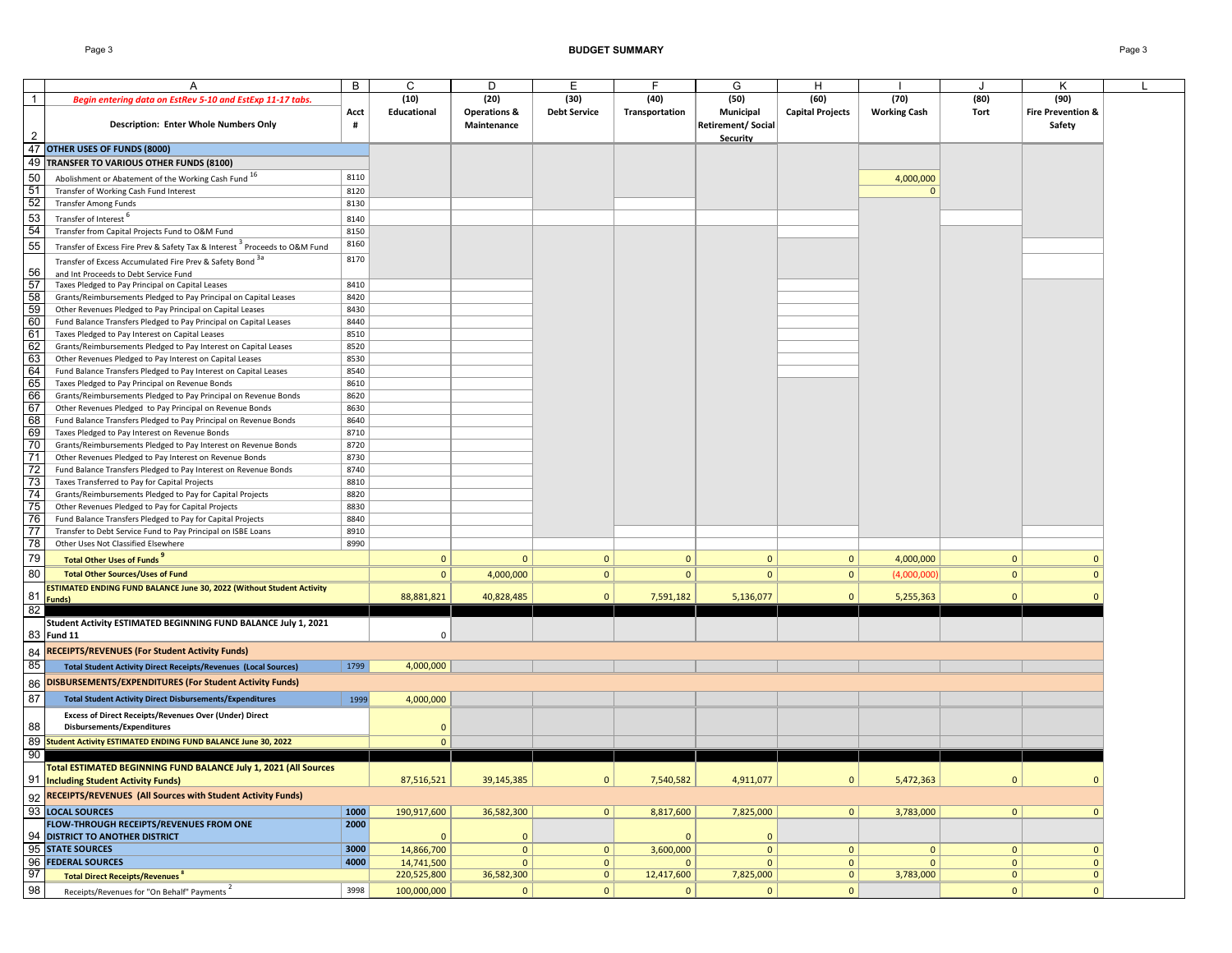**Total Expenditures** 

#### Page 4 **BUDGET SUMMARY** Page 4

|              | А                                                                        | B    | C            | D                       | Ε                   | F              | G                                                                        | H                       |                     |              | Κ                            |                        |
|--------------|--------------------------------------------------------------------------|------|--------------|-------------------------|---------------------|----------------|--------------------------------------------------------------------------|-------------------------|---------------------|--------------|------------------------------|------------------------|
| $\mathbf{1}$ | Begin entering data on EstRev 5-10 and EstExp 11-17 tabs.                |      | (10)         | (20)                    | (30)                | (40)           | (50)                                                                     | (60)                    | (70)                | (80)         | (90)                         |                        |
|              |                                                                          | Acct | Educational  | <b>Operations &amp;</b> | <b>Debt Service</b> | Transportation | Municipal                                                                | <b>Capital Projects</b> | <b>Working Cash</b> | Tort         | <b>Fire Prevention &amp;</b> |                        |
|              | <b>Description: Enter Whole Numbers Only</b>                             |      |              | <b>Maintenance</b>      |                     |                | <b>Retirement/Social</b>                                                 |                         |                     |              | Safety                       |                        |
| 2            |                                                                          |      |              |                         |                     |                | <b>Security</b>                                                          |                         |                     |              |                              |                        |
| -99          | <b>Total Receipts/Revenues</b>                                           |      | 320,525,800  | 36,582,300              | $\overline{0}$      | 12,417,600     | 7,825,000                                                                | $\mathbf{0}$            | 3,783,000           | 0            |                              |                        |
|              | 100 DISBURSEMENTS/EXPENDITURES (All Sources with Student Activity Funds) |      |              |                         |                     |                |                                                                          |                         |                     |              |                              |                        |
|              | 101 INSTRUCTION                                                          | 1000 | 158,635,293  |                         |                     |                | $\mathbf{0}$                                                             |                         |                     | 0            |                              |                        |
|              | 102 SUPPORT SERVICES                                                     | 2000 | 55,000,207   | 38,899,200              |                     | 12,367,000     | 7,600,000                                                                | $\Omega$                |                     | $\mathbf{0}$ |                              |                        |
|              | <b>103 COMMUNITY SERVICES</b>                                            | 3000 | $\mathbf{0}$ | $\overline{0}$          |                     | $\mathbf{0}$   | $\mathbf{0}$                                                             |                         |                     | $\mathbf{0}$ |                              |                        |
|              | 104 PAYMENTS TO OTHER DISTRICTS & GOVT UNITS                             | 4000 | 5,525,000    | $\mathbf{0}$            | $\overline{0}$      | $\mathbf{0}$   | $\mathbf{0}$                                                             | $\Omega$                |                     | $\mathbf{0}$ |                              |                        |
|              | <b>105 DEBT SERVICES</b>                                                 | 5000 | $\mathbf{0}$ | $\mathbf{0}$            | $\overline{0}$      | $\mathbf{0}$   | $\mathbf{0}$                                                             |                         |                     | $\mathbf{0}$ |                              |                        |
|              | <b>106 PROVISION FOR CONTINGENCIES</b>                                   | 6000 | $\mathbf{0}$ | $\Omega$                | $\mathbf{0}$        | $\Omega$       | $\mathbf{0}$                                                             | $\Omega$                |                     | $\mathbf{0}$ |                              |                        |
| 107          | <b>Total Direct Disbursements/Expenditures</b>                           |      | 219,160,500  | 38,899,200              | $\overline{0}$      | 12,367,000     | 7,600,000                                                                | $\Omega$                |                     | $\mathbf{0}$ |                              |                        |
|              |                                                                          |      |              |                         |                     |                |                                                                          |                         |                     |              |                              |                        |
| 108          | Disbursements/Expenditures for "On Behalf" Payments                      | 4180 | 100,000,000  | $\Omega$                | $\overline{0}$      | $\Omega$       | $\Omega$                                                                 | $\Omega$                |                     | $\mathbf{0}$ |                              |                        |
| 109          | <b>Total Disbursements/Expenditures</b>                                  |      | 319,160,500  | 38,899,200              | 0                   | 12,367,000     | 7,600,000                                                                | $\overline{0}$          |                     | 0            |                              |                        |
| 110          | <b>Excess of Direct Receipts/Revenues Over (Under) Direct</b>            |      |              |                         | 0                   |                |                                                                          | $\mathbf{0}$            |                     | $\mathbf{0}$ |                              |                        |
|              | Disbursements/Expenditures                                               |      | 1,365,300    | (2,316,900)             |                     | 50,600         | 225,000                                                                  |                         | 3,783,000           |              |                              |                        |
|              | 111 OTHER SOURCES/USES OF FUNDS                                          |      |              |                         |                     |                |                                                                          |                         |                     |              |                              |                        |
|              | 112 OTHER SOURCES OF FUNDS (7000)                                        |      |              |                         |                     |                |                                                                          |                         |                     |              |                              |                        |
| 113          | <b>Total Other Sources of Funds<sup>8</sup></b>                          |      | $\mathbf{0}$ | 4,000,000               | $\Omega$            | $\Omega$       | $\mathbf{0}$                                                             | $\Omega$                | $\Omega$            | $\Omega$     |                              |                        |
|              | 114 OTHER USES OF FUNDS (8000)                                           |      |              |                         |                     |                |                                                                          |                         |                     |              |                              |                        |
| 116          | Total Other Uses of Funds <sup>9</sup>                                   |      | $\mathbf{0}$ | $\Omega$                | $\Omega$            | $\Omega$       | $\mathbf{0}$                                                             | $\mathbf{0}$            | 4,000,000           | $\mathbf{0}$ |                              |                        |
| 117          | <b>Total Other Sources/Uses of Fund</b>                                  |      | $\Omega$     | 4,000,000               | $\mathbf{0}$        | $\Omega$       | $\mathbf{0}$                                                             | $\Omega$                | (4,000,000)         | $\mathbf{0}$ |                              |                        |
|              | ESTIMATED ENDING FUND BALANCE June 30, 2022 (All Sources With student    |      |              |                         |                     |                |                                                                          |                         |                     |              |                              |                        |
|              | 118 Activity Funds)                                                      |      | 88,881,821   | 40,828,485              | $\mathbf{0}$        | 7,591,182      | 5,136,077                                                                | $\mathbf{0}$            | 5,255,363           | $\mathbf{0}$ | $\Omega$                     |                        |
| 119          |                                                                          |      |              |                         |                     |                |                                                                          |                         |                     |              |                              |                        |
| 120          |                                                                          |      |              |                         |                     |                | SUMMARY OF EXPENDITURES Without Student Activity Funds (by Major Object) |                         |                     |              |                              |                        |
| 121          |                                                                          |      | (10)         | (20)                    | (30)                | (40)           | (50)                                                                     | (60)                    | (70)                | (80)         | (90)                         |                        |
|              | <b>Description</b>                                                       | Acct | Educational  | <b>Operations &amp;</b> | <b>Debt Service</b> | Transportation | Municipal                                                                | <b>Capital Projects</b> | <b>Working Cash</b> | Tort         | <b>Fire Prevention &amp;</b> | <b>Total By Object</b> |
|              |                                                                          | #    |              | Maintenance             |                     |                | <b>Retirement/Social</b>                                                 |                         |                     |              | Safety                       |                        |
| 122          |                                                                          |      |              |                         |                     |                | Security                                                                 |                         |                     |              |                              |                        |
|              | 123 Object Name                                                          |      |              |                         |                     |                |                                                                          |                         |                     |              |                              |                        |
| 124          | Salaries                                                                 | 100  | 154,176,300  | 10,640,700              |                     | 5,914,000      |                                                                          | $\mathbf{0}$            |                     | $\mathbf{0}$ | $\overline{0}$               | 170,731,000            |
| 125          | <b>Employee Benefits</b>                                                 | 200  | 33,047,700   | 2,938,100               |                     | 2,017,800      | 7,600,000                                                                | $\Omega$                |                     | $\mathbf{0}$ | $\mathbf{0}$                 | 45,603,600             |
| 126          | <b>Purchased Services</b>                                                | 300  | 7,633,800    | 3,592,200               | $\overline{0}$      | 1,827,200      |                                                                          | $\Omega$                |                     | $\mathbf{0}$ | $\Omega$                     | 13,053,200             |
| 127          | <b>Supplies &amp; Materials</b>                                          | 400  | 6,058,400    | 4,268,200               |                     | 1,083,000      |                                                                          | $\Omega$                |                     | $\mathbf{0}$ | $\mathbf{0}$                 | 11,409,600             |
| 128          | <b>Capital Outlay</b>                                                    | 500  | 970,700      | 17,000,000              |                     | 1,475,000      |                                                                          | $\Omega$                |                     | $\mathbf{0}$ | $\mathbf{0}$                 | 19,445,700             |
| 129          | <b>Other Objects</b>                                                     | 600  | 10,448,400   | $\Omega$                | $\overline{0}$      | $\Omega$       | $\mathbf{0}$                                                             | $\Omega$                |                     | $\mathbf{0}$ | $\Omega$                     | 10,448,400             |
| 130          | Non-Capitalized Equipment                                                | 700  | 2,825,200    | 460,000                 |                     | 50,000         |                                                                          | $\Omega$                |                     | $\mathbf{0}$ | $\mathbf{0}$                 | 3,335,200              |
| $131$<br>132 | <b>Termination Benefits</b>                                              | 800  | $\mathbf{0}$ | $\Omega$                |                     |                |                                                                          |                         |                     | $\circ$      |                              |                        |
|              | <b>Total Expenditures</b>                                                |      | 215.160.500  | 38.899.200              | $\Omega$            | 12.367.000     | 7.600.000                                                                | $\Omega$                |                     | $\Omega$     | $\Omega$                     | 274.026.700            |

**Expenditures** 215,160,500 38,899,200 0 12,367,000 7,600,000 0 0 0 274,026,700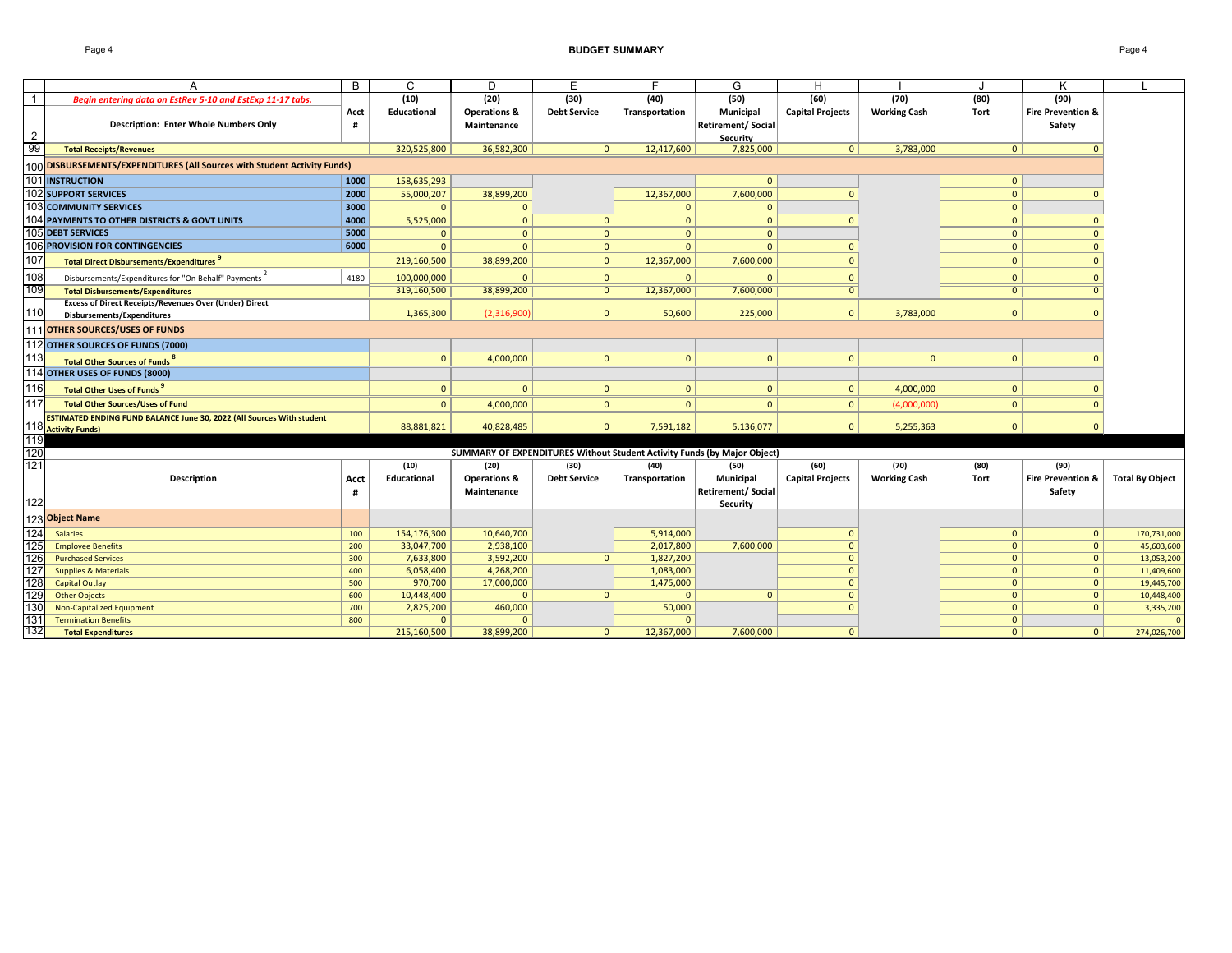#### **SUMMARY OF CASH TRANSACTIONS CONSUMMARY OF CASH TRANSACTIONS Page 5**

|                 | A                                                                                                  | B          | C                      | D                                      | Ε                           | F                      | G                                          | H                           |                     |                          | K                                  |
|-----------------|----------------------------------------------------------------------------------------------------|------------|------------------------|----------------------------------------|-----------------------------|------------------------|--------------------------------------------|-----------------------------|---------------------|--------------------------|------------------------------------|
| $\overline{1}$  |                                                                                                    |            | (10)                   | (20)                                   | (30)                        | (40)                   | (50)                                       | (60)                        | (70)                | (80)                     | (90)                               |
| $\overline{2}$  | <b>Description: Enter Whole Numbers Only</b>                                                       | Acct#      | Educational            | <b>Operations &amp;</b><br>Maintenance | <b>Debt Service</b>         | Transportation         | Municipal<br>Retirement/Social<br>Security | <b>Capital Projects</b>     | <b>Working Cash</b> | Tort                     | <b>Fire Prevention 8</b><br>Safety |
|                 | BEGINNING CASH BALANCE ON HAND July 1, 2021 <sup>7</sup> (Without Student                          |            |                        |                                        |                             |                        |                                            |                             |                     |                          |                                    |
| 3               | <b>Activity Funds)</b>                                                                             |            | 86,225,764             | 38,867,747                             | $\mathbf 0$                 | 7,374,917              | 5,130,738                                  | 0                           | 5,473,739           | $\Omega$                 | $\mathsf 0$                        |
| $\overline{4}$  | <b>Total Direct Receipts &amp; Other Sources 8</b>                                                 |            | 216,525,800            | 40,582,300                             | 0                           | 12,417,600             | 7,825,000                                  | $\mathbf{0}$                | 3,783,000           | $\overline{0}$           | $\mathbf{0}$                       |
| 5               | <b>OTHER RECEIPTS</b>                                                                              |            |                        |                                        |                             |                        |                                            |                             |                     |                          |                                    |
| 6               | Interfund Loans Payable (Loans from Other Funds)                                                   | 411        |                        |                                        |                             |                        |                                            |                             |                     |                          |                                    |
| $\overline{7}$  | Interfund Loans Receivable (Repayment of Loans)                                                    | 141        |                        |                                        |                             |                        |                                            |                             |                     |                          |                                    |
| 8               | Notes and Warrants Payable                                                                         | 433        |                        |                                        |                             |                        |                                            |                             |                     |                          |                                    |
| $\overline{9}$  | <b>Other Current Assets</b>                                                                        | 199        | 2,282,553              | 175,726                                |                             |                        |                                            |                             |                     |                          |                                    |
| 10              | <b>Total Other Receipts</b>                                                                        |            | 2,282,553              | 175,726                                | $\mathbf{0}$                | $\mathbf{0}$           | $\mathbf{0}$                               | $\mathbf{0}$                | $\mathbf{0}$        | $\Omega$                 | $\mathbf 0$                        |
| 11              | <b>Total Direct Receipts, Other Sources, &amp; Other Receipts</b>                                  |            | 218,808,353            | 40,758,026                             | $\mathbf{0}$                | 12,417,600             | 7,825,000                                  | $\mathbf{0}$                | 3,783,000           | $\mathbf{0}$             | $\mathbf{0}$                       |
| 12              | <b>Total Amount Available</b>                                                                      |            | 305,034,117            | 79,625,773                             | 0                           | 19,792,517             | 12,955,738                                 | $\mathbf{0}$                | 9,256,739           | 0 <sup>1</sup>           | $\mathbf{0}$                       |
| 13              | <b>Total Direct Disbursements &amp; Other Uses</b>                                                 |            | 215,160,500            | 38,899,200                             | 0                           | 12,367,000             | 7,600,000                                  | $\mathbf{0}$                | 4,000,000           | 0 <sup>1</sup>           | $\mathbf{0}$                       |
| 14              | <b>OTHER DISBURSEMENTS</b>                                                                         |            |                        |                                        |                             |                        |                                            |                             |                     |                          |                                    |
| 15<br>16        | Interfund Loans Receivable (Loans to Other Funds) 10                                               | 141        |                        |                                        |                             |                        |                                            |                             |                     |                          |                                    |
| 17              | Interfund Loans Payable (Repayment of Loans)                                                       | 411<br>433 |                        |                                        |                             |                        |                                            |                             |                     |                          |                                    |
| $\overline{18}$ | Notes and Warrants Payable                                                                         |            |                        |                                        |                             |                        |                                            |                             |                     |                          |                                    |
| 19              | <b>Other Current Liabilities</b><br><b>Total Other Disbursements</b>                               | 499        | 991,796<br>991,796     | (101, 912)<br>(101, 912)               | $\mathbf 0$<br>$\mathbf{0}$ | (16, 666)<br>(16, 666) | 219,661<br>219,661                         | $\mathbf 0$<br>$\mathbf{0}$ | 1,376<br>1,376      | $\Omega$<br>$\mathbf{0}$ | 0<br>$\Omega$                      |
| 20              | Total Direct Disbursements, Other Uses, & Other Disbursements                                      |            | 216, 152, 296          | 38,797,288                             | 0                           | 12,350,334             | 7,819,661                                  | $\mathbf{0}$                | 4,001,376           | $\overline{0}$           | $\mathbf{0}$                       |
|                 | <b>ENDING CASH BALANCE ON HAND June 30, 2022<sup>7</sup> (Without Student Activity</b>             |            |                        |                                        |                             |                        |                                            |                             |                     |                          |                                    |
|                 | 21 Funds)                                                                                          |            | 88,881,821             | 40,828,485                             | $\mathbf{0}$                | 7,442,183              | 5,136,077                                  | $\mathbf{0}$                | 5,255,363           | $\mathbf{0}$             | $\mathbf{0}$                       |
|                 |                                                                                                    |            |                        |                                        |                             |                        |                                            |                             |                     |                          |                                    |
| 22<br>23        | Activity Funds BEGINNING CASH BALANCE ON HAND July 1, 2021 $^{\,7}$                                |            | 2,197,817              |                                        |                             |                        |                                            |                             |                     |                          |                                    |
| 24              | <b>Total Direct Receipts &amp; Other Sources</b>                                                   |            | 4,000,000              |                                        |                             |                        |                                            |                             |                     |                          |                                    |
| 25<br>26        | <b>Total Amount Available</b>                                                                      |            | 6,197,817              |                                        |                             |                        |                                            |                             |                     |                          |                                    |
| 27              | Total Direct Disbursements & Other Uses                                                            |            | 4,000,000<br>2,197,817 |                                        |                             |                        |                                            |                             |                     |                          |                                    |
|                 | Activity funds ENDING CASH BALANCE ON HAND June 30, 2022                                           |            |                        |                                        |                             |                        |                                            |                             |                     |                          |                                    |
| 28              |                                                                                                    |            |                        |                                        |                             |                        |                                            |                             |                     |                          |                                    |
|                 | Total BEGINNING CASH BALANCE ON HAND July 1, 2021 <sup>7</sup> (With Student<br>29 Activity Funds) |            | 88,423,581             | 38,867,747                             | $\Omega$                    | 7,374,917              | 5,130,738                                  | $\Omega$                    | 5,473,739           | $\Omega$                 | $\mathbf{0}$                       |
| 30              | <b>Total Direct Receipts &amp; Other Sources</b>                                                   |            | 220,525,800            | 40,582,300                             | $\mathbf{0}$                | 12,417,600             | 7,825,000                                  | $\mathbf{0}$                | 3,783,000           | $\mathbf{0}$             | $\mathbf{0}$                       |
| 31              | <b>Total Other Receipts</b>                                                                        |            | 2,282,553              | 175,726                                | $\mathbf{0}$                | $\mathbf{0}$           | $\mathbf{0}$                               | $\mathbf{0}$                | $\mathbf{0}$        | $\mathbf{0}$             | $\mathbf{0}$                       |
| 32              | <b>Total Direct Receipts, Other Sources, &amp; Other Receipts</b>                                  |            | 222,808,353            | 40,758,026                             | $\mathbf{0}$                | 12,417,600             | 7,825,000                                  | $\mathbf{0}$                | 3,783,000           | $\mathbf{0}$             | $\mathbf{0}$                       |
| 33              | <b>Total Amount Available</b>                                                                      |            | 311,231,934            | 79,625,773                             | $\mathbf{0}$                | 19,792,517             | 12,955,738                                 | $\mathbf{0}$                | 9,256,739           | $\mathbf{0}$             | $\overline{0}$                     |
| $\overline{34}$ | <b>Total Direct Disbursements &amp; Other Uses</b>                                                 |            | 219,160,500            | 38,899,200                             | 0                           | 12,367,000             | 7,600,000                                  | $\mathbf{0}$                | 4,000,000           | $\overline{0}$           | $\mathbf{0}$                       |
| 35              | <b>Total Other Disbursements</b>                                                                   |            | 991,796                | (101, 912)                             | $\mathbf{0}$                | (16, 666)              | 219,661                                    | $\mathbf{0}$                | 1,376               | $\mathbf{0}$             | $\mathbf{0}$                       |
| 36              | Total Direct Disbursements, Other Uses, & Other Disbursements                                      |            | 220,152,296            | 38,797,288                             | $\mathbf{0}$                | 12,350,334             | 7,819,661                                  | $\mathbf{0}$                | 4,001,376           | $\mathbf{0}$             | $\mathbf{0}$                       |
|                 | Total ENDING CASH BALANCE ON HAND June 30, 2022 <sup>7</sup> (With Student Activity<br>37 Funds)   |            | 91,079,638             | 40,828,485                             | $\mathbf{0}$                | 7,442,183              | 5,136,077                                  | $\mathbf{0}$                | 5,255,363           | $\Omega$                 | $\mathbf{0}$                       |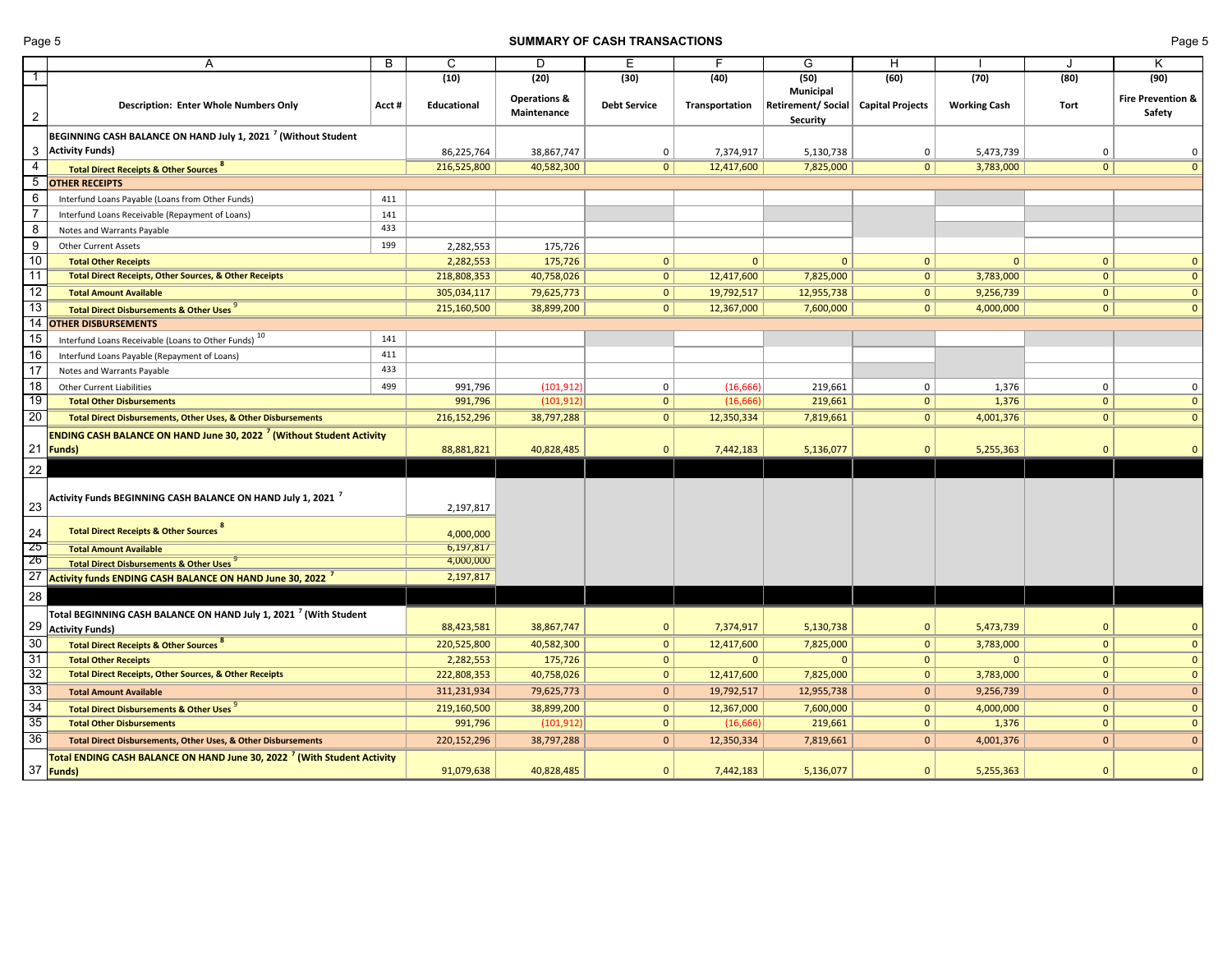### Page 6 **ESTIMATED RECEIPTS/REVENUES** Page 6

|                  | Α                                                                       | В      | C            | D                       | Е                   |                | G                        | н                       |                     |              | Κ                            |
|------------------|-------------------------------------------------------------------------|--------|--------------|-------------------------|---------------------|----------------|--------------------------|-------------------------|---------------------|--------------|------------------------------|
| $\mathbf{1}$     |                                                                         |        | (10)         | (20)                    | (30)                | (40)           | (50)                     | (60)                    | (70)                | (80)         | (90)                         |
|                  |                                                                         | Acct   | Educational  | <b>Operations &amp;</b> | <b>Debt Service</b> | Transportation | Municipal                | <b>Capital Projects</b> | <b>Working Cash</b> | Tort         | <b>Fire Prevention &amp;</b> |
|                  | <b>Description: Enter Whole Numbers Only</b>                            | #      |              | Maintenance             |                     |                | <b>Retirement/Social</b> |                         |                     |              | Safety                       |
| $\overline{2}$   |                                                                         |        |              |                         |                     |                | Security                 |                         |                     |              |                              |
| $\mathbf{3}$     |                                                                         |        |              |                         |                     |                |                          |                         |                     |              |                              |
|                  | RECEIPTS/REVENUES FROM LOCAL SOURCES (1000)                             |        |              |                         |                     |                |                          |                         |                     |              |                              |
| $\overline{4}$   | AD VALOREM TAXES LEVIED BY LOCAL EDUCATION AGENCY                       | 1100   |              |                         |                     |                |                          |                         |                     |              |                              |
| $\overline{5}$   | Designated Purposes Levies <sup>11 (1110-1120)</sup>                    | $\sim$ | 183,357,500  | 32,710,400              |                     | 8,626,500      | 7,445,000                |                         | 3,768,000           |              |                              |
| 6                | Leasing Purposes Levy <sup>12</sup>                                     | 1130   |              |                         |                     |                |                          |                         |                     |              |                              |
| 7                | Special Education Purposes Levy                                         | 1140   |              |                         |                     |                |                          |                         |                     |              |                              |
| $\boldsymbol{8}$ | FICA and Medicare Only Levies                                           | 1150   |              |                         |                     |                |                          |                         |                     |              |                              |
| $\overline{9}$   | Area Vocational Construction Purposes Levy                              | 1160   |              |                         |                     |                |                          |                         |                     |              |                              |
| 10               | Summer School Purposes Levy                                             | 1170   |              |                         |                     |                |                          |                         |                     |              |                              |
| 11               | Other Tax Levies (Describe & Itemize)                                   | 1190   |              |                         |                     |                |                          |                         |                     |              |                              |
| 12               | <b>Total Ad Valorem Taxes Levied by District</b>                        |        | 183,357,500  | 32,710,400              | $\mathbf{0}$        | 8,626,500      | 7,445,000                | $\mathbf{0}$            | 3,768,000           | $\mathbf{0}$ | $\mathbf{0}$                 |
|                  |                                                                         |        |              |                         |                     |                |                          |                         |                     |              |                              |
| 13               | PAYMENTS IN LIEU OF TAXES                                               | 1200   |              |                         |                     |                |                          |                         |                     |              |                              |
| 14               | Mobile Home Privilege Tax                                               | 1210   |              |                         |                     |                |                          |                         |                     |              |                              |
| 15               | Payments from Local Housing Authority                                   | 1220   |              |                         |                     |                |                          |                         |                     |              |                              |
| 16               | Corporate Personal Property Replacement Taxes <sup>13</sup>             | 1230   |              | 2,500,000               |                     |                | 350,000                  |                         |                     |              |                              |
| 17               | Other Payments in Lieu of Taxes (Describe & Itemize)                    | 1290   |              |                         |                     |                |                          |                         |                     |              |                              |
| 18               | <b>Total Payments in Lieu of Taxes</b>                                  |        | $\mathbf{0}$ | 2,500,000               | $\overline{0}$      | $\mathbf{0}$   | 350,000                  | 0                       | $\overline{0}$      | 0            | $\mathbf{0}$                 |
| 19               | <b>TUITION</b>                                                          | 1300   |              |                         |                     |                |                          |                         |                     |              |                              |
| 20               |                                                                         | 1311   |              |                         |                     |                |                          |                         |                     |              |                              |
| 21               | Regular Tuition from Pupils or Parents (In State)                       | 1312   |              |                         |                     |                |                          |                         |                     |              |                              |
| $\overline{22}$  | Regular Tuition from Other Districts (In State)                         |        |              |                         |                     |                |                          |                         |                     |              |                              |
|                  | Regular Tuition from Other Sources (In State)                           | 1313   |              |                         |                     |                |                          |                         |                     |              |                              |
| 23               | Regular Tuition from Other Sources (Out of State)                       | 1314   |              |                         |                     |                |                          |                         |                     |              |                              |
| 24               | Summer School Tuition from Pupils or Parents (In State)                 | 1321   | 725,000      |                         |                     |                |                          |                         |                     |              |                              |
| 25               | Summer School Tuition from Other Districts (In State)                   | 1322   |              |                         |                     |                |                          |                         |                     |              |                              |
| 26               | Summer School Tuition from Other Sources (In State)                     | 1323   |              |                         |                     |                |                          |                         |                     |              |                              |
| 27               | Summer School Tuition from Other Sources (Out of State)                 | 1324   |              |                         |                     |                |                          |                         |                     |              |                              |
| 28               | CTE Tuition from Pupils or Parents (In State)                           | 1331   |              |                         |                     |                |                          |                         |                     |              |                              |
| 29               | CTE Tuition from Other Districts (In State)                             | 1332   |              |                         |                     |                |                          |                         |                     |              |                              |
| 30               | CTE Tuition from Other Sources (In State)                               | 1333   |              |                         |                     |                |                          |                         |                     |              |                              |
| 31               | CTE Tuition from Other Sources (Out of State)                           | 1334   |              |                         |                     |                |                          |                         |                     |              |                              |
| 32               | Special Education Tuition from Pupils or Parents (In State)             | 1341   |              |                         |                     |                |                          |                         |                     |              |                              |
| 33               | Special Education Tuition from Other Districts (In State)               | 1342   |              |                         |                     |                |                          |                         |                     |              |                              |
| 34               | Special Education Tuition from Other Sources (In State)                 | 1343   |              |                         |                     |                |                          |                         |                     |              |                              |
| 35               | Special Education Tuition from Other Sources (Out of State)             | 1344   |              |                         |                     |                |                          |                         |                     |              |                              |
| 36               | Adult Tuition from Pupils or Parents (In State)                         | 1351   | 77,000       |                         |                     |                |                          |                         |                     |              |                              |
| 37               | Adult Tuition from Other Districts (In State)                           | 1352   |              |                         |                     |                |                          |                         |                     |              |                              |
| 38               | Adult Tuition from Other Sources (In State)                             | 1353   |              |                         |                     |                |                          |                         |                     |              |                              |
| 39               | Adult Tuition from Other Sources (Out of State)                         | 1354   |              |                         |                     |                |                          |                         |                     |              |                              |
| 40               | <b>Total Tuition</b>                                                    |        | 802,000      |                         |                     |                |                          |                         |                     |              |                              |
|                  |                                                                         |        |              |                         |                     |                |                          |                         |                     |              |                              |
| 41               | <b>TRANSPORTATION FEES</b>                                              | 1400   |              |                         |                     |                |                          |                         |                     |              |                              |
| -42              | Regular Transportation Fees from Pupils or Parents (In State)           | 1411   |              |                         |                     | 90,000         |                          |                         |                     |              |                              |
| 43               | Regular Transportation Fees from Other Districts (In State)             | 1412   |              |                         |                     |                |                          |                         |                     |              |                              |
| 44               | Regular Transportation Fees from Other Sources (In State)               | 1413   |              |                         |                     |                |                          |                         |                     |              |                              |
| 45               | Regular Transportation Fees from Co-curricular Activities (In State)    | 1415   |              |                         |                     | 10,000         |                          |                         |                     |              |                              |
| 46               | Regular Transportation Fees from Other Sources (Out of State)           | 1416   |              |                         |                     |                |                          |                         |                     |              |                              |
| -47              | Summer School Transportation Fees from Pupils or Parents (In State)     | 1421   |              |                         |                     | 45,000         |                          |                         |                     |              |                              |
| 48               | Summer School Transportation Fees from Other Districts (In State)       | 1422   |              |                         |                     |                |                          |                         |                     |              |                              |
| 49               | Summer School Transportation Fees from Other Sources (In State)         | 1423   |              |                         |                     |                |                          |                         |                     |              |                              |
| 50               | Summer School Transportation Fees from Other Sources (Out of State)     | 1424   |              |                         |                     |                |                          |                         |                     |              |                              |
| 51               | CTE Transportation Fees from Pupils or Parents (In State)               | 1431   |              |                         |                     |                |                          |                         |                     |              |                              |
| 52               | CTE Transportation Fees from Other Districts (In State)                 | 1432   |              |                         |                     |                |                          |                         |                     |              |                              |
| 53               | CTE Transportation Fees from Other Sources (In State)                   | 1433   |              |                         |                     |                |                          |                         |                     |              |                              |
| 54               | CTE Transportation Fees from Other Sources (Out of State)               | 1434   |              |                         |                     |                |                          |                         |                     |              |                              |
| 55               | Special Education Transportation Fees from Pupils or Parents (In State) | 1441   |              |                         |                     |                |                          |                         |                     |              |                              |
| 56               | Special Education Transportation Fees from Other Districts (In State)   | 1442   |              |                         |                     |                |                          |                         |                     |              |                              |
| 57               | Special Education Transportation Fees from Other Sources (In State)     | 1443   |              |                         |                     |                |                          |                         |                     |              |                              |
|                  |                                                                         |        |              |                         |                     |                |                          |                         |                     |              |                              |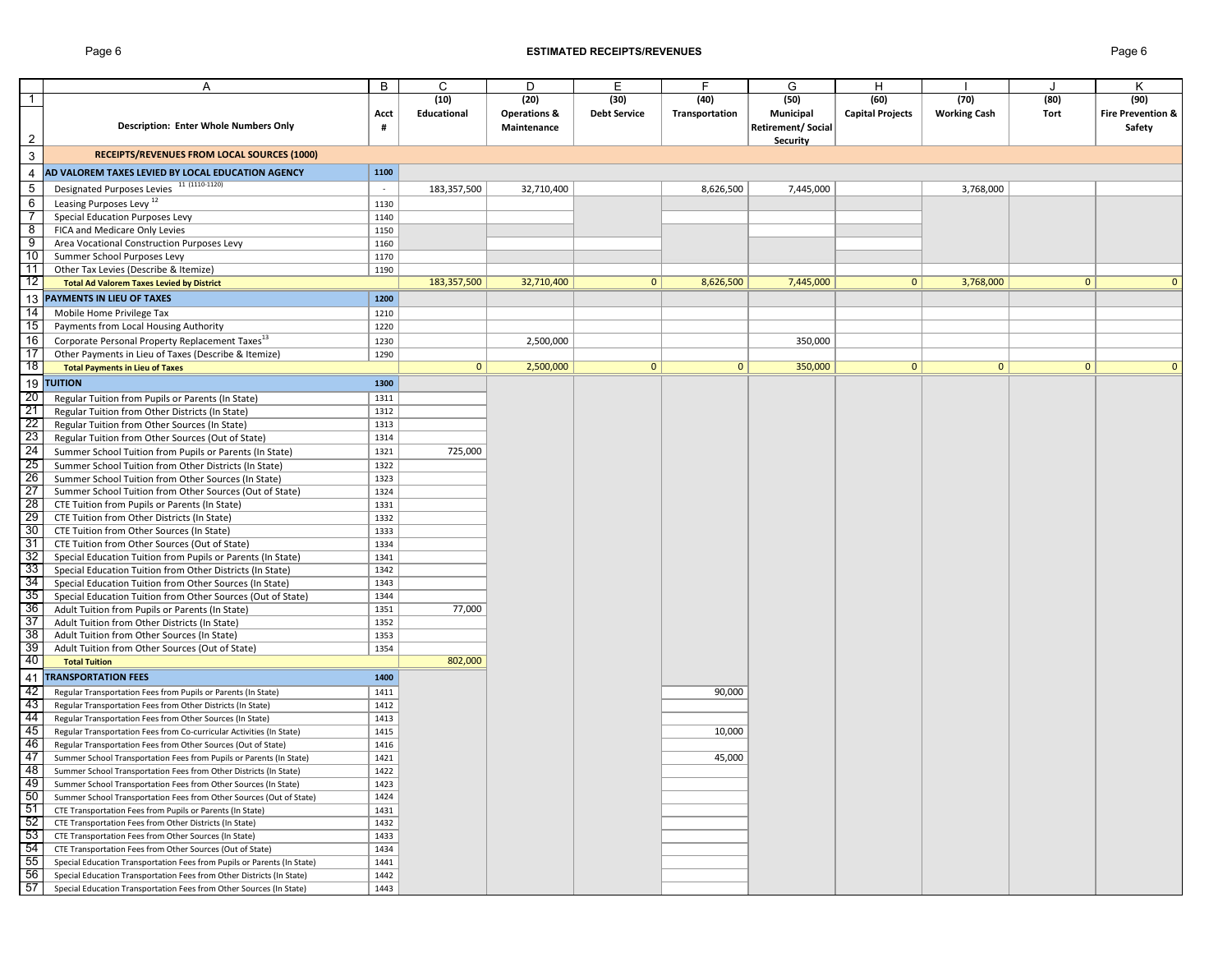## Page 7 **ESTIMATED RECEIPTS/REVENUES** Page 7

|                 | Α                                                                           | B              | C                  | D                       | E                   | F              | G                        | H                       |                     | $\cdot$        | K                            |
|-----------------|-----------------------------------------------------------------------------|----------------|--------------------|-------------------------|---------------------|----------------|--------------------------|-------------------------|---------------------|----------------|------------------------------|
| $\mathbf{1}$    |                                                                             |                | (10)               | (20)                    | (30)                | (40)           | (50)                     | (60)                    | (70)                | (80)           | (90)                         |
|                 |                                                                             | Acct           | <b>Educational</b> | <b>Operations &amp;</b> | <b>Debt Service</b> | Transportation | Municipal                | <b>Capital Projects</b> | <b>Working Cash</b> | Tort           | <b>Fire Prevention &amp;</b> |
|                 |                                                                             |                |                    |                         |                     |                |                          |                         |                     |                |                              |
|                 | Description: Enter Whole Numbers Only                                       | $\pmb{\sharp}$ |                    | Maintenance             |                     |                | <b>Retirement/Social</b> |                         |                     |                | Safety                       |
| $\overline{2}$  |                                                                             |                |                    |                         |                     |                | Security                 |                         |                     |                |                              |
| $\overline{58}$ | Special Education Transportation Fees from Other Sources (Out of State)     | 1444           |                    |                         |                     |                |                          |                         |                     |                |                              |
| 59              | Adult Transportation Fees from Pupils or Parents (In State)                 | 1451           |                    |                         |                     |                |                          |                         |                     |                |                              |
| 60              | Adult Transportation Fees from Other Districts (In State)                   | 1452           |                    |                         |                     |                |                          |                         |                     |                |                              |
| 61              | Adult Transportation Fees from Other Sources (In State)                     | 1453           |                    |                         |                     |                |                          |                         |                     |                |                              |
| 62              | Adult Transportation Fees from Other Sources (Out of State)                 | 1454           |                    |                         |                     |                |                          |                         |                     |                |                              |
| $\overline{63}$ |                                                                             |                |                    |                         |                     | 145,000        |                          |                         |                     |                |                              |
|                 | <b>Total Transportation Fees</b>                                            |                |                    |                         |                     |                |                          |                         |                     |                |                              |
| 64              | <b>EARNINGS ON INVESTMENTS</b>                                              | 1500           |                    |                         |                     |                |                          |                         |                     |                |                              |
| 65              | Interest on Investments                                                     | 1510           | 203,000            | 50,300                  |                     | 12,100         | 30,000                   |                         | 15,000              |                |                              |
| 66              | Gain or Loss on Sale of Investments                                         | 1520           |                    |                         |                     |                |                          |                         |                     |                |                              |
| -67             | <b>Total Earnings on Investments</b>                                        |                | 203,000            | 50,300                  | $\overline{0}$      | 12,100         | 30,000                   | $\overline{0}$          | 15,000              | $\overline{0}$ | $\overline{0}$               |
|                 |                                                                             |                |                    |                         |                     |                |                          |                         |                     |                |                              |
| 68              | <b>FOOD SERVICE</b>                                                         | 1600           |                    |                         |                     |                |                          |                         |                     |                |                              |
| 69              | Sales to Pupils - Lunch                                                     | 1611           |                    |                         |                     |                |                          |                         |                     |                |                              |
| 70              | Sales to Pupils - Breakfast                                                 | 1612           |                    |                         |                     |                |                          |                         |                     |                |                              |
| 71              | Sales to Pupils - A la Carte                                                | 1613           | 625,000            |                         |                     |                |                          |                         |                     |                |                              |
| 72              | Sales to Pupils - Other (Describe & Itemize)                                | 1614           |                    |                         |                     |                |                          |                         |                     |                |                              |
| 73              |                                                                             |                |                    |                         |                     |                |                          |                         |                     |                |                              |
|                 | Sales to Adults                                                             | 1620           | 227,000            |                         |                     |                |                          |                         |                     |                |                              |
| 74              | Other Food Service (Describe & Itemize)                                     | 1690           | 377,500            |                         |                     |                |                          |                         |                     |                |                              |
| 75              | <b>Total Food Service</b>                                                   |                | 1,229,500          |                         |                     |                |                          |                         |                     |                |                              |
| 76              | DISTRICT/SCHOOL ACTIVITY INCOME                                             | 1700           |                    |                         |                     |                |                          |                         |                     |                |                              |
| 77              |                                                                             | 1711           | 75,000             |                         |                     |                |                          |                         |                     |                |                              |
| 78              | Admissions - Athletic                                                       |                |                    |                         |                     |                |                          |                         |                     |                |                              |
|                 | Admissions - Other                                                          | 1719           |                    |                         |                     |                |                          |                         |                     |                |                              |
| 79              | Fees                                                                        | 1720           |                    |                         |                     |                |                          |                         |                     |                |                              |
| 80              | <b>Book Store Sales</b>                                                     | 1730           |                    |                         |                     |                |                          |                         |                     |                |                              |
| 81              | Other District/School Activity Revenue (Describe & Itemize)                 | 1790           | 662,500            | 184,000                 |                     |                |                          |                         |                     |                |                              |
| 82              | <b>Student Activity Fund Revenues</b>                                       | 1799           | 4,000,000          |                         |                     |                |                          |                         |                     |                |                              |
| 83              | Total District/School Activity Income (without Student Activity Funds 1799) |                | 737,500            | 184,000                 |                     |                |                          |                         |                     |                |                              |
| 84              | Total District/School Activity Income (with Student Activity Funds 1799)    |                | 4,737,500          |                         |                     |                |                          |                         |                     |                |                              |
|                 |                                                                             |                |                    |                         |                     |                |                          |                         |                     |                |                              |
| 85              | <b>TEXTBOOK INCOME</b>                                                      | 1800           |                    |                         |                     |                |                          |                         |                     |                |                              |
| 86              | Rentals - Regular Textbooks                                                 | 1811           |                    |                         |                     |                |                          |                         |                     |                |                              |
| 87              | Rentals - Summer School Textbooks                                           | 1812           |                    |                         |                     |                |                          |                         |                     |                |                              |
| 88              | Rentals - Adult/Continuing Education Textbooks                              | 1813           |                    |                         |                     |                |                          |                         |                     |                |                              |
| 89              | Rentals - Other (Describe)                                                  | 1819           |                    |                         |                     |                |                          |                         |                     |                |                              |
| 90              | Sales - Regular Textbooks                                                   | 1821           |                    |                         |                     |                |                          |                         |                     |                |                              |
| -91             | Sales - Summer School Textbooks                                             | 1822           |                    |                         |                     |                |                          |                         |                     |                |                              |
| 92              |                                                                             | 1823           |                    |                         |                     |                |                          |                         |                     |                |                              |
|                 | Sales - Adult/Continuing Education Textbooks                                |                |                    |                         |                     |                |                          |                         |                     |                |                              |
| 93              | Sales - Other (Describe & Itemize)                                          | 1829           |                    |                         |                     |                |                          |                         |                     |                |                              |
| 94              | Other (Describe & Itemize)                                                  | 1890           | 2,100              |                         |                     |                |                          |                         |                     |                |                              |
| 95              | <b>Total Textbooks</b>                                                      |                | 2,100              |                         |                     |                |                          |                         |                     |                |                              |
| 96              | OTHER REVENUE FROM LOCAL SOURCES                                            | 1900           |                    |                         |                     |                |                          |                         |                     |                |                              |
| 97              | Rentals                                                                     | 1910           |                    | 443,500                 |                     |                |                          |                         |                     |                |                              |
| 98              | Contributions and Donations from Private Sources                            | 1920           | 1,000              |                         |                     |                |                          |                         |                     |                |                              |
|                 |                                                                             |                |                    |                         |                     |                |                          |                         |                     |                |                              |
| 99              | Impact Fees from Municipal or County Governments                            | 1930           |                    |                         |                     |                |                          |                         |                     |                |                              |
| 100             | Services Provided Other Districts                                           | 1940           |                    |                         |                     |                |                          |                         |                     |                |                              |
| 101             | Refund of Prior Years' Expenditures                                         | 1950           |                    | 5,000                   |                     | 30,000         |                          |                         |                     |                |                              |
| 102             | Payments of Surplus Moneys from TIF Districts                               | 1960           | 226,000            | 500,000                 |                     |                |                          |                         |                     |                |                              |
| 103             | Drivers' Education Fees                                                     | 1970           | 109,000            |                         |                     |                |                          |                         |                     |                |                              |
| 104             | Proceeds from Vendors' Contracts                                            | 1980           |                    |                         |                     |                |                          |                         |                     |                |                              |
| 105             | School Facility Occupation Tax Proceeds                                     | 1983           |                    |                         |                     |                |                          |                         |                     |                |                              |
| 106             | Payment from Other Districts                                                | 1991           |                    |                         |                     |                |                          |                         |                     |                |                              |
| 107             |                                                                             | 1992           |                    |                         |                     |                |                          |                         |                     |                |                              |
| 108             | Sale of Vocational Projects                                                 |                |                    |                         |                     |                |                          |                         |                     |                |                              |
|                 | Other Local Fees (Describe & Itemize)                                       | 1993           |                    |                         |                     |                |                          |                         |                     |                |                              |
| 109             | Other Local Revenues (Describe & Itemize)                                   | 1999           | 250,000            | 189,100                 |                     | 4,000          |                          |                         |                     |                |                              |
| 110             | <b>Total Other Revenue from Local Sources</b>                               |                | 586,000            | 1,137,600               | $\mathbf{0}$        | 34,000         | $\mathbf{0}$             | $\mathbf{0}$            | $\mathbf{0}$        | $\overline{0}$ | $\mathbf{0}$                 |
|                 | Total Receipts/Revenues from Local Sources (without Student Activity Funds  |                |                    |                         |                     |                |                          |                         |                     |                |                              |
| 111             | 1799)                                                                       | 1000           | 186,917,600        | 36,582,300              | $\Omega$            | 8,817,600      | 7,825,000                | $\mathbf{0}$            | 3,783,000           | $\Omega$       | $\Omega$                     |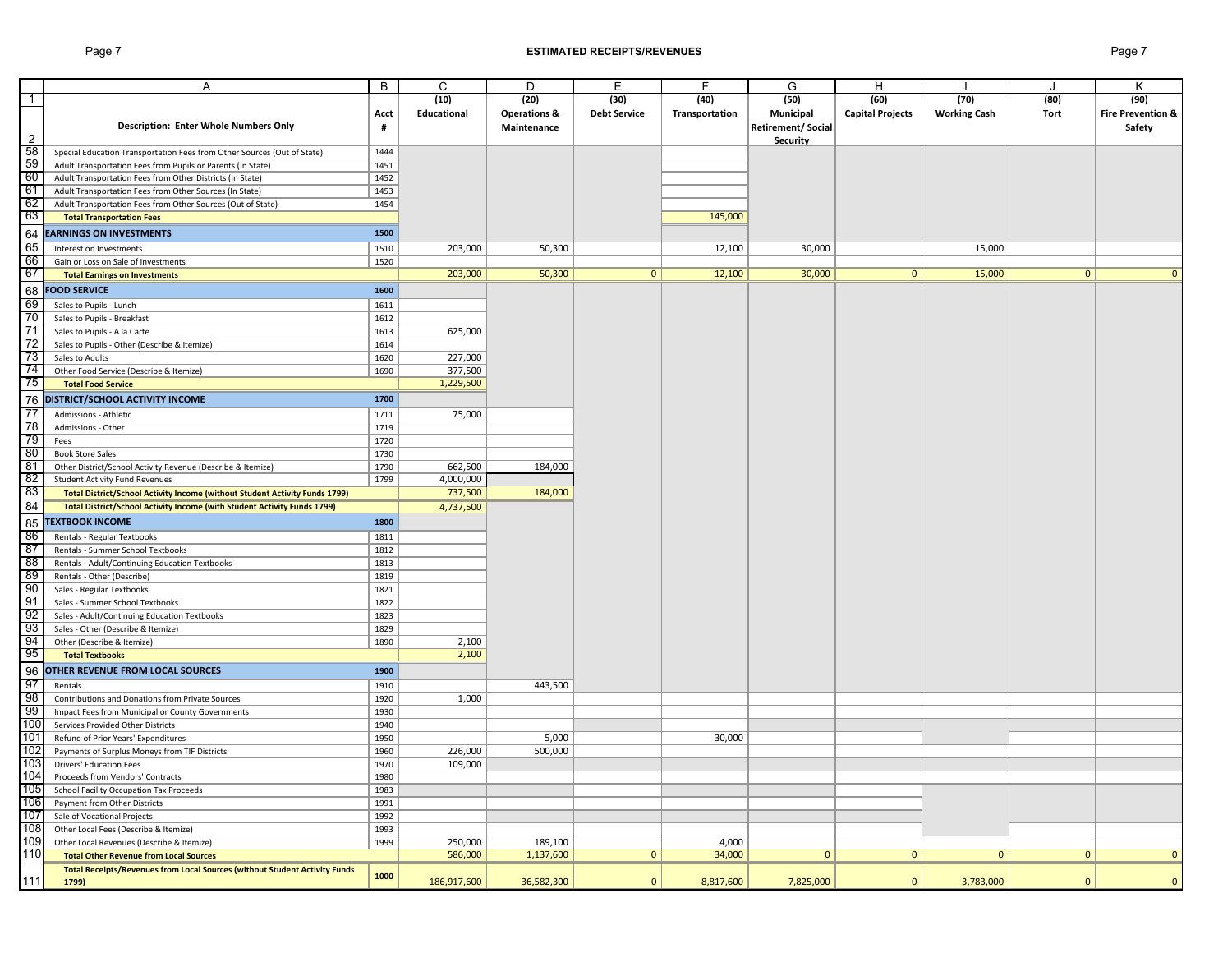## Page 8 **ESTIMATED RECEIPTS/REVENUES** Page 8

|                   | Α                                                                                                       | B            | C                  | D                       | Е                   | F              | G                        | н                       |                     |                | Κ                            |
|-------------------|---------------------------------------------------------------------------------------------------------|--------------|--------------------|-------------------------|---------------------|----------------|--------------------------|-------------------------|---------------------|----------------|------------------------------|
| $\overline{1}$    |                                                                                                         |              | (10)               | (20)                    | (30)                | (40)           | (50)                     | (60)                    | (70)                | (80)           | (90)                         |
|                   |                                                                                                         | Acct         | <b>Educational</b> | <b>Operations &amp;</b> | <b>Debt Service</b> | Transportation | Municipal                | <b>Capital Projects</b> | <b>Working Cash</b> | <b>Tort</b>    | <b>Fire Prevention &amp;</b> |
|                   | <b>Description: Enter Whole Numbers Only</b>                                                            | #            |                    | Maintenance             |                     |                | <b>Retirement/Social</b> |                         |                     |                | Safety                       |
| $\overline{2}$    |                                                                                                         |              |                    |                         |                     |                | <b>Security</b>          |                         |                     |                |                              |
|                   | <b>Total Receipts/Revenues from Local Sources (with Student Activity Funds 1799)</b>                    |              |                    |                         |                     |                |                          |                         |                     |                |                              |
| 112               |                                                                                                         |              | 190,917,600        |                         |                     |                |                          |                         |                     |                |                              |
|                   | FLOW-THROUGH RECEIPTS/REVENUES FROM ONE                                                                 |              |                    |                         |                     |                |                          |                         |                     |                |                              |
|                   | 113 DISTRICT TO ANOTHER DISTRICT (2000)                                                                 |              |                    |                         |                     |                |                          |                         |                     |                |                              |
| 114               | Flow-Through Revenue from State Sources                                                                 | 2100         |                    |                         |                     |                |                          |                         |                     |                |                              |
| 115               | Flow-Through Revenue from Federal Sources                                                               | 2200         |                    |                         |                     |                |                          |                         |                     |                |                              |
| 116               | Other Flow-Through Revenue (Describe & Itemize)<br><b>Total Flow-Through Receipts/Revenues From</b>     | 2300         |                    |                         |                     |                |                          |                         |                     |                |                              |
| 117               | One<br><b>District to Another District</b>                                                              | 2000         | $\mathbf{0}$       | $\mathbf{0}$            |                     | $\mathbf{0}$   | $\mathbf{0}$             |                         |                     |                |                              |
|                   | 118 RECEIPTS/REVENUES FROM STATE SOURCES (3000)                                                         |              |                    |                         |                     |                |                          |                         |                     |                |                              |
|                   |                                                                                                         |              |                    |                         |                     |                |                          |                         |                     |                |                              |
| 119               | UNRESTRICTED GRANTS-IN-AID (3001-3099)                                                                  |              |                    |                         |                     |                |                          |                         |                     |                |                              |
| 120<br>121        | Evidence Based Funding Formula (Section 18-8.15)                                                        | 3001         | 12,164,800         |                         |                     |                |                          |                         |                     |                |                              |
|                   | Reorganization Incentives (Accounts 3005-3021)                                                          | 3005         |                    |                         |                     |                |                          |                         |                     |                |                              |
| $\frac{122}{123}$ | Fast Growth District Grants<br>Other Unrestricted Grants-In-Aid From State Sources (Describe & Itemize) | 3030<br>3099 |                    |                         |                     |                |                          |                         |                     |                |                              |
|                   | <b>Total Unrestricted Grants-In-Aid</b>                                                                 |              | 12,164,800         | 0                       | 0                   | $\mathbf{0}$   | $\mathbf{0}$             | $\mathbf{0}$            |                     | $\overline{0}$ | $\mathbf{0}$                 |
| $\frac{124}{125}$ | RESTRICTED GRANTS-IN-AID (3100-3900)                                                                    |              |                    |                         |                     |                |                          |                         |                     |                |                              |
|                   | 126 SPECIAL EDUCATION                                                                                   |              |                    |                         |                     |                |                          |                         |                     |                |                              |
| 127               | Special Education - Private Facility Tuition                                                            | 3100         | 840,000            |                         |                     |                |                          |                         |                     |                |                              |
| 128               | Special Education - Funding for Children Requiring Sp Ed Services                                       | 3105         |                    |                         |                     |                |                          |                         |                     |                |                              |
|                   | Special Education - Personnel                                                                           | 3110         |                    |                         |                     |                |                          |                         |                     |                |                              |
| $\frac{129}{130}$ | Special Education - Orphanage - Individual                                                              | 3120         | 760,500            |                         |                     |                |                          |                         |                     |                |                              |
| 131<br>132        | Special Education - Orphanage - Summer Individual                                                       | 3130         | 18,000             |                         |                     |                |                          |                         |                     |                |                              |
|                   | Special Education - Summer School                                                                       | 3145         |                    |                         |                     |                |                          |                         |                     |                |                              |
| 133               | Special Education - Other (Describe & Itemize)                                                          | 3199         |                    |                         |                     |                |                          |                         |                     |                |                              |
| 134               | <b>Total Special Education</b>                                                                          |              | 1,618,500          | $\mathbf{0}$            |                     | $\mathbf{0}$   |                          |                         |                     |                |                              |
|                   | 135 CAREER AND TECHNICAL EDUCATION (CTE)                                                                |              |                    |                         |                     |                |                          |                         |                     |                |                              |
| 136               | CTE - Technical Education - Tech Prep                                                                   | 3200         |                    |                         |                     |                |                          |                         |                     |                |                              |
| 137<br>138        | CTE - Secondary Program Improvement (CTEI)                                                              | 3220         | 400,000            |                         |                     |                |                          |                         |                     |                |                              |
|                   | CTE - WECEP                                                                                             | 3225         |                    |                         |                     |                |                          |                         |                     |                |                              |
| 139               | CTE - Agriculture Education                                                                             | 3235         |                    |                         |                     |                |                          |                         |                     |                |                              |
| 140               | CTE - Instructor Practicum                                                                              | 3240         |                    |                         |                     |                |                          |                         |                     |                |                              |
| $\frac{141}{142}$ | CTE - Student Organizations<br>CTE - Other (Describe & Itemize)                                         | 3270<br>3299 |                    |                         |                     |                |                          |                         |                     |                |                              |
|                   | <b>Total Career and Technical Education</b>                                                             |              | 400,000            | $\mathbf{0}$            |                     |                | $\Omega$                 |                         |                     |                |                              |
|                   | 143 Total Career and Techn<br>144 BILINGUAL EDUCATION                                                   |              |                    |                         |                     |                |                          |                         |                     |                |                              |
| 145               | Bilingual Education - Downstate - TPI and TBE                                                           | 3305         |                    |                         |                     |                |                          |                         |                     |                |                              |
|                   | Bilingual Education - Downstate - Transitional Bilingual Education                                      | 3310         |                    |                         |                     |                |                          |                         |                     |                |                              |
| $\frac{146}{147}$ | <b>Total Bilingual Education</b>                                                                        |              | $\pmb{0}$          |                         |                     |                | $\Omega$                 |                         |                     |                |                              |
| 148               | State Free Lunch & Breakfast                                                                            | 3360         | 10,000             |                         |                     |                |                          |                         |                     |                |                              |
| $\frac{1}{149}$   | School Breakfast Initiative                                                                             | 3365         |                    |                         |                     |                |                          |                         |                     |                |                              |
| 150               | <b>Driver Education</b>                                                                                 | 3370         | 150,000            |                         |                     |                |                          |                         |                     |                |                              |
| 151               | Adult Education (from ICCB)                                                                             | 3410         | 275,600            |                         |                     |                |                          |                         |                     |                |                              |
| 152               | Adult Education - Other (Describe & Itemize)                                                            | 3499         |                    |                         |                     |                |                          |                         |                     |                |                              |
|                   |                                                                                                         |              |                    |                         |                     |                |                          |                         |                     |                |                              |
| 154               | 153 TRANSPORTATION                                                                                      |              |                    |                         |                     | 500,000        |                          |                         |                     |                |                              |
| 155               | Transportation - Regular and Vocational<br>Transportation - Special Education                           | 3500<br>3510 |                    |                         |                     | 3,100,000      |                          |                         |                     |                |                              |
| 156               | Transportation - Other (Describe & Itemize)                                                             | 3599         |                    |                         |                     |                |                          |                         |                     |                |                              |
| 157               | <b>Total Transportation</b>                                                                             |              | $\mathbf{0}$       | $\mathbf{0}$            |                     | 3,600,000      | $\mathbf{0}$             |                         |                     |                |                              |
| 158               | Learning Improvement - Change Grants                                                                    | 3610         |                    |                         |                     |                |                          |                         |                     |                |                              |
| 159               | Scientific Literacy                                                                                     | 3660         |                    |                         |                     |                |                          |                         |                     |                |                              |
| 160               | Truant Alternative/Optional Education                                                                   | 3695         |                    |                         |                     |                |                          |                         |                     |                |                              |
| 161               | Early Childhood - Block Grant                                                                           | 3705         |                    |                         |                     |                |                          |                         |                     |                |                              |
| 162               | Chicago General Education Block Grant                                                                   | 3766         |                    |                         |                     |                |                          |                         |                     |                |                              |
| 163               | Chicago Educational Services Block Grant                                                                | 3767         |                    |                         |                     |                |                          |                         |                     |                |                              |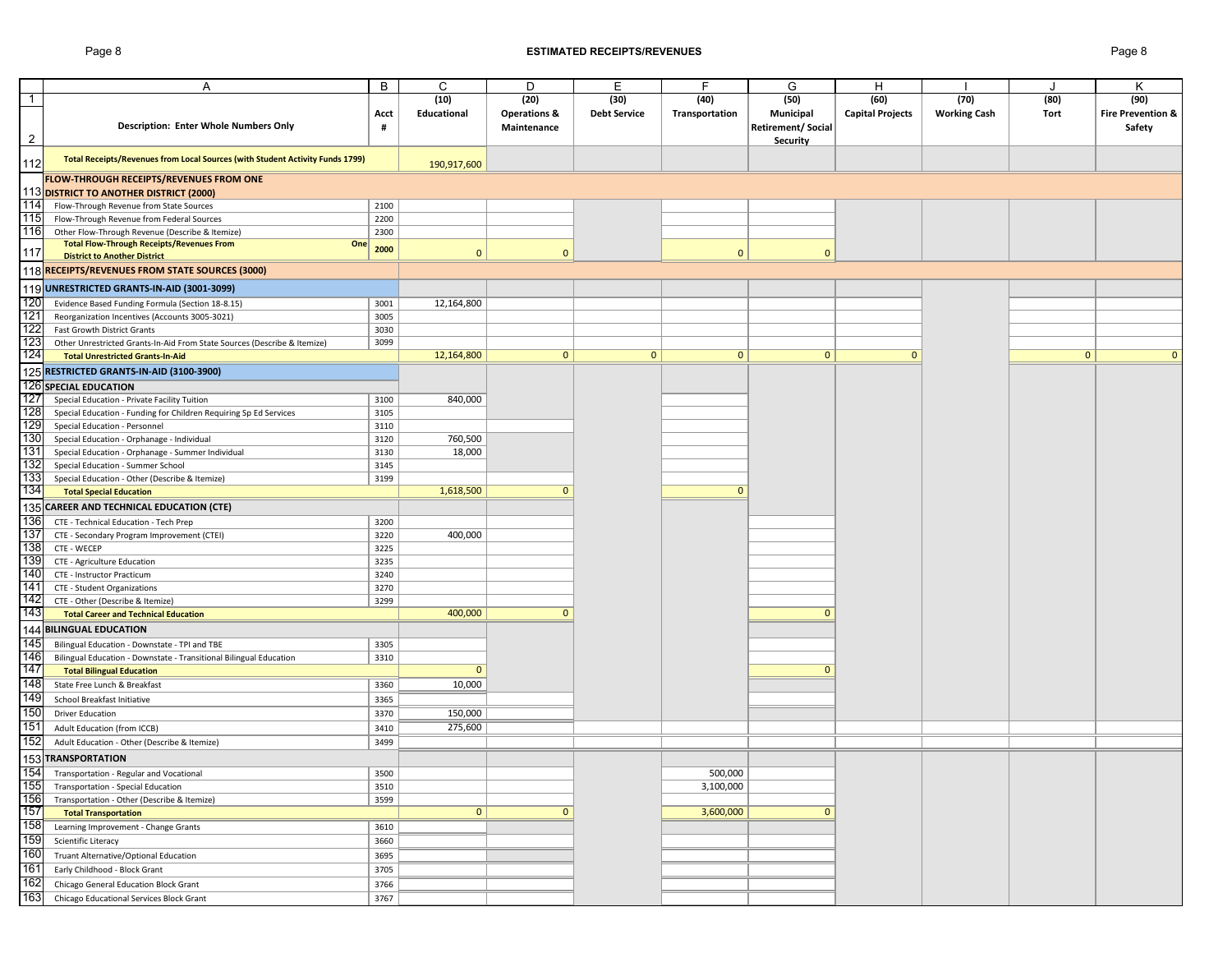### Page 9 **ESTIMATED RECEIPTS/REVENUES** Page 9

|                | Α                                                                                                                     | B            | C            | D                       | E                   | F              | G                        | Н                       |                     |              | K                            |
|----------------|-----------------------------------------------------------------------------------------------------------------------|--------------|--------------|-------------------------|---------------------|----------------|--------------------------|-------------------------|---------------------|--------------|------------------------------|
| $\vert$ 1      |                                                                                                                       |              | (10)         | (20)                    | (30)                | (40)           | (50)                     | (60)                    | (70)                | (80)         | (90)                         |
|                |                                                                                                                       | Acct         | Educational  | <b>Operations &amp;</b> | <b>Debt Service</b> | Transportation | Municipal                | <b>Capital Projects</b> | <b>Working Cash</b> | Tort         | <b>Fire Prevention &amp;</b> |
|                | <b>Description: Enter Whole Numbers Only</b>                                                                          | #            |              | Maintenance             |                     |                | <b>Retirement/Social</b> |                         |                     |              | Safety                       |
| $\overline{2}$ |                                                                                                                       |              |              |                         |                     |                | Security                 |                         |                     |              |                              |
| 164            | School Safety & Educational Improvement Block Grant                                                                   | 3775         |              |                         |                     |                |                          |                         |                     |              |                              |
| 165            |                                                                                                                       |              |              |                         |                     |                |                          |                         |                     |              |                              |
|                | Technology - Technology for Success                                                                                   | 3780         |              |                         |                     |                |                          |                         |                     |              |                              |
| 166            | <b>State Charter Schools</b>                                                                                          | 3815         |              |                         |                     |                |                          |                         |                     |              |                              |
| 167            | Extended Learning Opportunities - Summer Bridges                                                                      | 3825         |              |                         |                     |                |                          |                         |                     |              |                              |
| 168            | Infrastructure Improvements - Planning/Construction                                                                   | 3920         |              |                         |                     |                |                          |                         |                     |              |                              |
| 169            | School Infrastructure - Maintenance Projects                                                                          | 3925         |              |                         |                     |                |                          |                         |                     |              |                              |
| 170            | Other Restricted Revenue from State Sources (Describe & Itemize)                                                      | 3999         | 247,800      |                         |                     |                |                          |                         |                     |              |                              |
| 171            | <b>Total Restricted Grants-In-Aid</b>                                                                                 |              | 2,701,900    | $\mathbf{0}$            | 0                   | 3,600,000      | 0                        | 0                       | 0                   | 0            | $\mathbf{0}$                 |
| 172            | <b>Total Receipts/Revenues from State Sources</b>                                                                     | 3000         | 14,866,700   | 0                       | 0                   | 3,600,000      | 0                        | $\overline{0}$          | 0                   | 0            | $\Omega$                     |
|                |                                                                                                                       |              |              |                         |                     |                |                          |                         |                     |              |                              |
|                | 173 RECEIPTS/REVENUES FROM FEDERAL SOURCES (4000)                                                                     |              |              |                         |                     |                |                          |                         |                     |              |                              |
|                | UNRESTRICTED GRANTS-IN-AID RECEIVED DIRECTLY FROM FEDERAL GOVT. (4001-                                                |              |              |                         |                     |                |                          |                         |                     |              |                              |
|                | 174 4009)                                                                                                             |              |              |                         |                     |                |                          |                         |                     |              |                              |
| 175            | Federal Impact Aid                                                                                                    | 4001         |              |                         |                     |                |                          |                         |                     |              |                              |
|                | Other Unrestricted Grants-In-Aid Received Directly from the Federal Govt. (Describe                                   | 4009         |              |                         |                     |                |                          |                         |                     |              |                              |
| 176            | & Itemize)                                                                                                            |              |              |                         |                     |                |                          |                         |                     |              |                              |
| 177            | Total Unrestricted Grants-In-Aid Received Directly from Fed Govt                                                      |              | $\mathbf{0}$ | $\mathbf{0}$            | $\mathbf{0}$        | $\mathbf{0}$   | $\mathbf{0}$             | $\mathbf{0}$            | $\mathbf{0}$        | $\mathbf{0}$ | $\Omega$                     |
|                | RESTRICTED GRANTS-IN-AID RECEIVED DIRECTLY FROM FEDERAL GOVT                                                          |              |              |                         |                     |                |                          |                         |                     |              |                              |
|                | 178 (4045-4090)                                                                                                       |              |              |                         |                     |                |                          |                         |                     |              |                              |
| 179            | <b>Head Start</b>                                                                                                     | 4045         |              |                         |                     |                |                          |                         |                     |              |                              |
| 180            | <b>Construction (Impact Aid)</b>                                                                                      | 4050         |              |                         |                     |                |                          |                         |                     |              |                              |
| 181            | MAGNET                                                                                                                | 4060         |              |                         |                     |                |                          |                         |                     |              |                              |
| 182            | Other Restricted Grants-In-Aid Received Directly from Federal Govt.                                                   | 4090         |              |                         |                     |                |                          |                         |                     |              |                              |
| 183            | (Describe & Itemize)                                                                                                  |              | $\mathbf{0}$ | $\mathbf{0}$            |                     | $\mathbf{0}$   | $\mathbf{0}$             | $\mathbf{0}$            |                     |              | $\mathbf{0}$                 |
|                | Total Restricted Grants-In-Aid Received Directly from Federal Govt.<br>RESTRICTED GRANTS-IN-AID RECEIVED FROM FEDERAL |              |              |                         |                     |                |                          |                         |                     |              |                              |
|                | 184 GOVT. THRU THE STATE (4100-4999)                                                                                  |              |              |                         |                     |                |                          |                         |                     |              |                              |
|                |                                                                                                                       |              |              |                         |                     |                |                          |                         |                     |              |                              |
|                | 185 TITLE V                                                                                                           |              |              |                         |                     |                |                          |                         |                     |              |                              |
| 186            | Title V - Flexibility and Accountability                                                                              | 4100         |              |                         |                     |                |                          |                         |                     |              |                              |
| 187            | Title V - SEA Projects                                                                                                | 4105         |              |                         |                     |                |                          |                         |                     |              |                              |
| 188            | Title V - Rural Education Initiative (REI)                                                                            | 4107         |              |                         |                     |                |                          |                         |                     |              |                              |
| 189            | Title V - Other (Describe & Itemize)                                                                                  | 4199         |              |                         |                     |                |                          |                         |                     |              |                              |
| 190            | <b>Total Title V</b>                                                                                                  |              | $\mathbf{0}$ | $\mathbf{0}$            |                     | $\mathbf{0}$   | $\mathbf{0}$             |                         |                     |              |                              |
|                | 191 FOOD SERVICE                                                                                                      |              |              |                         |                     |                |                          |                         |                     |              |                              |
| 192            | Breakfast Start-Up Expansion                                                                                          | 4200         |              |                         |                     |                |                          |                         |                     |              |                              |
| 193            | National School Lunch Program                                                                                         | 4210         | 4,100,000    |                         |                     |                |                          |                         |                     |              |                              |
| 194            | Special Milk Program                                                                                                  | 4215         |              |                         |                     |                |                          |                         |                     |              |                              |
| 195            | School Breakfast Program                                                                                              | 4220         | 780,000      |                         |                     |                |                          |                         |                     |              |                              |
| 196            | Summer Food Service Admin/Program                                                                                     | 4225         | 460,000      |                         |                     |                |                          |                         |                     |              |                              |
| 197            | Child and Adult Care Food Program                                                                                     | 4226         | 75,000       |                         |                     |                |                          |                         |                     |              |                              |
| 198            | Fresh Fruit and Vegetables                                                                                            | 4240         |              |                         |                     |                |                          |                         |                     |              |                              |
| 199            | Food Service - Other (Describe & Itemize)                                                                             | 4299         |              |                         |                     |                |                          |                         |                     |              |                              |
| 200            | <b>Total Food Service</b>                                                                                             |              | 5,415,000    |                         |                     |                | $\mathbf{0}$             |                         |                     |              |                              |
|                | 201 TITLE I                                                                                                           |              |              |                         |                     |                |                          |                         |                     |              |                              |
| 202            |                                                                                                                       |              | 1,250,000    |                         |                     |                |                          |                         |                     |              |                              |
| 203            | Title I - Low Income<br>Title I - Low Income - Neglected, Private                                                     | 4300<br>4305 |              |                         |                     |                |                          |                         |                     |              |                              |
| 204            | Title I - Migrant Education                                                                                           | 4340         |              |                         |                     |                |                          |                         |                     |              |                              |
|                | 205 Title I - Other (Describe & Itemize)                                                                              | 4399         |              |                         |                     |                |                          |                         |                     |              |                              |
| 206            |                                                                                                                       |              | 1,250,000    | $\mathbf{0}$            |                     | $\mathbf{0}$   | $\mathbf{0}$             |                         |                     |              |                              |
|                | <b>Total Title I</b>                                                                                                  |              |              |                         |                     |                |                          |                         |                     |              |                              |
|                | <b>207 TITLE IV</b>                                                                                                   |              |              |                         |                     |                |                          |                         |                     |              |                              |
|                | 208 Title IV - Student Support & Academic Enrichment Grant                                                            | 4400         |              |                         |                     |                |                          |                         |                     |              |                              |
| 209            | Title IV - 21st Century                                                                                               | 4421         |              |                         |                     |                |                          |                         |                     |              |                              |
| 210            | Title IV - Other (Describe & Itemize)                                                                                 | 4499         | 30,000       |                         |                     |                |                          |                         |                     |              |                              |
| 211            | <b>Total Title IV</b>                                                                                                 |              | 30,000       | $\mathbf{0}$            |                     | $\mathbf{0}$   | $\mathbf{0}$             |                         |                     |              |                              |
|                | 212 FEDERAL - SPECIAL EDUCATION                                                                                       |              |              |                         |                     |                |                          |                         |                     |              |                              |
|                | 213 Federal Special Education - Preschool Flow-Through                                                                | 4600         |              |                         |                     |                |                          |                         |                     |              |                              |
|                |                                                                                                                       |              |              |                         |                     |                |                          |                         |                     |              |                              |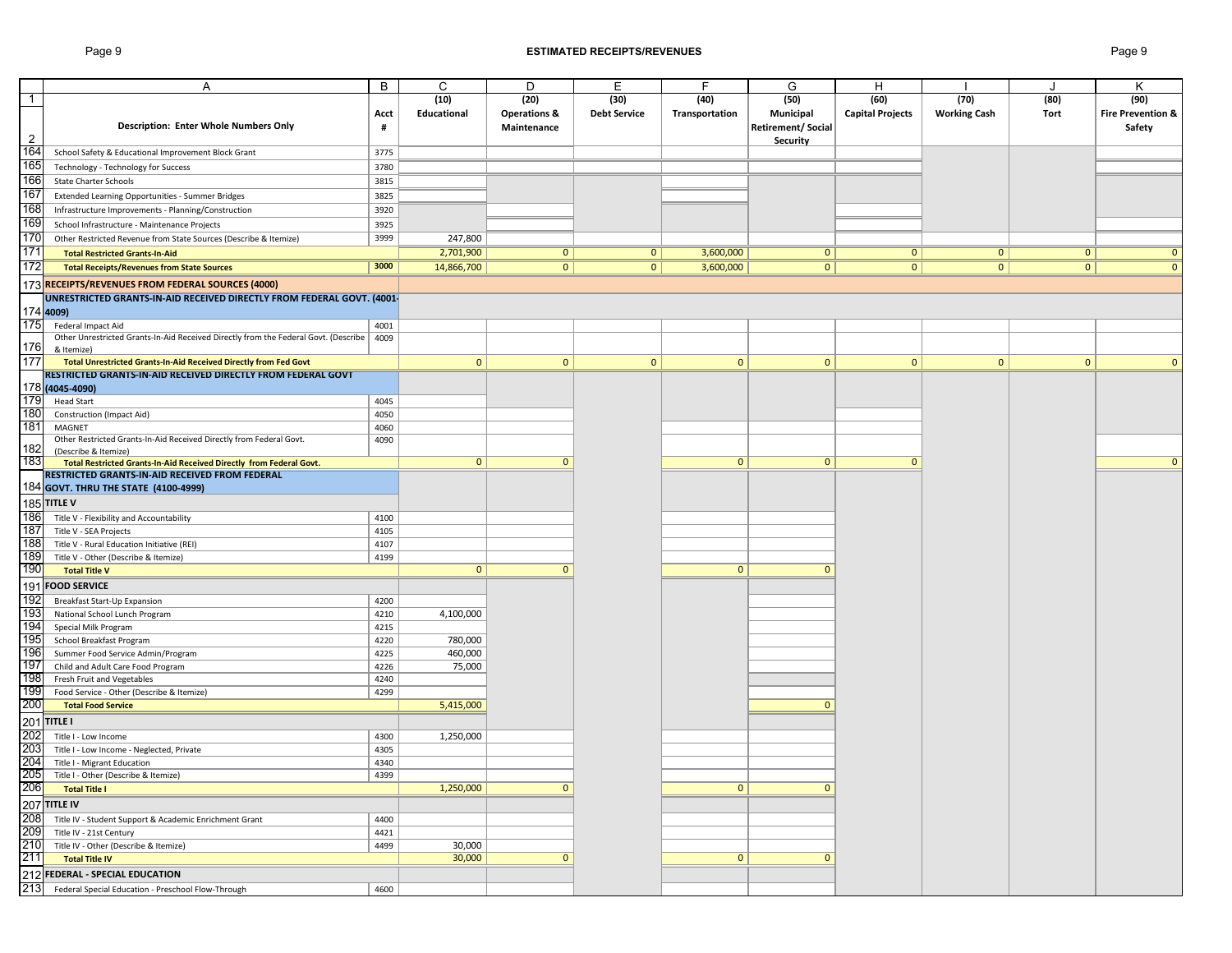## **Page 10** Page 10 **Page 10 Page 10 Page 10 Page 10 Page 10 Page 10 Page 10 Page 10**

|                                                                                          | $\overline{A}$                                                                                                  | B            | C              | D                       | E                   | F              | G                        | H                       |                     | . I          | K                            |
|------------------------------------------------------------------------------------------|-----------------------------------------------------------------------------------------------------------------|--------------|----------------|-------------------------|---------------------|----------------|--------------------------|-------------------------|---------------------|--------------|------------------------------|
| $\overline{1}$                                                                           |                                                                                                                 |              | (10)           | (20)                    | (30)                | (40)           | (50)                     | (60)                    | (70)                | (80)         | (90)                         |
|                                                                                          |                                                                                                                 | Acct         | Educational    | <b>Operations &amp;</b> | <b>Debt Service</b> | Transportation | Municipal                | <b>Capital Projects</b> | <b>Working Cash</b> | <b>Tort</b>  | <b>Fire Prevention &amp;</b> |
|                                                                                          | <b>Description: Enter Whole Numbers Only</b>                                                                    | #            |                | Maintenance             |                     |                | <b>Retirement/Social</b> |                         |                     |              | Safety                       |
|                                                                                          |                                                                                                                 |              |                |                         |                     |                |                          |                         |                     |              |                              |
|                                                                                          | Federal Special Education - Preschool Discretionary                                                             | 4605         |                |                         |                     |                | Security                 |                         |                     |              |                              |
| 214<br>215                                                                               |                                                                                                                 |              | 2,362,500      |                         |                     |                |                          |                         |                     |              |                              |
| 216                                                                                      | Federal Special Education - IDEA Flow Through                                                                   | 4620         | 500,000        |                         |                     |                |                          |                         |                     |              |                              |
| 217                                                                                      | Federal Special Education - IDEA Room & Board                                                                   | 4625<br>4630 |                |                         |                     |                |                          |                         |                     |              |                              |
| 218                                                                                      | Federal Special Education - IDEA Discretionary<br>Federal Special Education - IDEA - Other (Describe & Itemize) | 4699         |                |                         |                     |                |                          |                         |                     |              |                              |
| 219                                                                                      |                                                                                                                 |              | 2,862,500      | $\mathbf{0}$            |                     | $\mathbf{0}$   | $\mathbf{0}$             |                         |                     |              |                              |
|                                                                                          | <b>Total Federal Special Education</b>                                                                          |              |                |                         |                     |                |                          |                         |                     |              |                              |
|                                                                                          | 220 CTE - PERKINS                                                                                               |              |                |                         |                     |                |                          |                         |                     |              |                              |
|                                                                                          | CTE - Perkins-Title IIIE Tech Prep                                                                              | 4770         | 300,000        |                         |                     |                |                          |                         |                     |              |                              |
|                                                                                          | CTE - Other (Describe & Itemize)                                                                                | 4799         |                |                         |                     |                |                          |                         |                     |              |                              |
|                                                                                          | <b>Total CTE - Perkins</b>                                                                                      |              | 300,000        | $\mathbf{0}$            |                     |                | $\mathbf{0}$             |                         |                     |              |                              |
|                                                                                          | Federal - Adult Education                                                                                       | 4810         | 122,000        |                         |                     |                |                          |                         |                     |              |                              |
|                                                                                          | ARRA - General State Aid - Education Stabilization                                                              | 4850         |                |                         |                     |                |                          |                         |                     |              |                              |
| 221<br>2222<br>223<br>224<br>225<br>226<br>226<br>227<br>229<br>230<br>233<br>233<br>233 | ARRA - Title I - Low Income                                                                                     | 4851         |                |                         |                     |                |                          |                         |                     |              |                              |
|                                                                                          | ARRA - Title I - Neglected, Private                                                                             | 4852         |                |                         |                     |                |                          |                         |                     |              |                              |
|                                                                                          | ARRA - Title I - Delinquent, Private                                                                            | 4853         |                |                         |                     |                |                          |                         |                     |              |                              |
|                                                                                          | ARRA - Title I - School Improvement (Part A)                                                                    | 4854         |                |                         |                     |                |                          |                         |                     |              |                              |
|                                                                                          | ARRA - Title I - School Improvement (Section 1003g)                                                             | 4855         |                |                         |                     |                |                          |                         |                     |              |                              |
|                                                                                          | ARRA - IDEA - Part B - Preschool                                                                                | 4856         |                |                         |                     |                |                          |                         |                     |              |                              |
|                                                                                          | ARRA - IDEA - Part B - Flow-Through                                                                             | 4857         |                |                         |                     |                |                          |                         |                     |              |                              |
|                                                                                          | ARRA - Title IID - Technology - Formula                                                                         | 4860         |                |                         |                     |                |                          |                         |                     |              |                              |
|                                                                                          | ARRA - Title IID - Technology - Competitive                                                                     | 4861         |                |                         |                     |                |                          |                         |                     |              |                              |
|                                                                                          | ARRA - McKinney - Vento Homeless Education                                                                      | 4862         |                |                         |                     |                |                          |                         |                     |              |                              |
|                                                                                          | ARRA - Child Nutrition Equipment Assistance                                                                     | 4863         |                |                         |                     |                |                          |                         |                     |              |                              |
| 234<br>235<br>236<br>237<br>238<br>239<br>239                                            | Impact Aid Formula Grants                                                                                       | 4864         |                |                         |                     |                |                          |                         |                     |              |                              |
|                                                                                          | Impact Aid Competitive Grants                                                                                   | 4865         |                |                         |                     |                |                          |                         |                     |              |                              |
|                                                                                          | Qualified Zone Academy Bond Tax Credits                                                                         | 4866         |                |                         |                     |                |                          |                         |                     |              |                              |
|                                                                                          | Qualified School Construction Bond Credits                                                                      | 4867         |                |                         |                     |                |                          |                         |                     |              |                              |
| 241                                                                                      | <b>Build America Bond Tax Credits</b>                                                                           | 4868         |                |                         |                     |                |                          |                         |                     |              |                              |
| 242                                                                                      | Build America Bond Interest Reimbursement                                                                       | 4869         |                |                         |                     |                |                          |                         |                     |              |                              |
|                                                                                          | ARRA - General State Aid - Other Government Services Stabilization                                              | 4870         |                |                         |                     |                |                          |                         |                     |              |                              |
|                                                                                          | Other ARRA Funds - II                                                                                           | 4871         |                |                         |                     |                |                          |                         |                     |              |                              |
| 243<br>244<br>245                                                                        | Other ARRA Funds - III                                                                                          | 4872         |                |                         |                     |                |                          |                         |                     |              |                              |
| 246                                                                                      | Other ARRA Funds - IV                                                                                           | 4873         |                |                         |                     |                |                          |                         |                     |              |                              |
| 247                                                                                      | Other ARRA Funds - V                                                                                            | 4874         |                |                         |                     |                |                          |                         |                     |              |                              |
| 248<br>249<br>250<br>253<br>253<br>254<br>255                                            | ARRA - Early Childhood                                                                                          | 4875         |                |                         |                     |                |                          |                         |                     |              |                              |
|                                                                                          | Other ARRA Funds - VII                                                                                          | 4876         |                |                         |                     |                |                          |                         |                     |              |                              |
|                                                                                          | Other ARRA Funds - VIII                                                                                         | 4877         |                |                         |                     |                |                          |                         |                     |              |                              |
|                                                                                          | Other ARRA Funds - IX                                                                                           | 4878         |                |                         |                     |                |                          |                         |                     |              |                              |
|                                                                                          | Other ARRA Funds - X                                                                                            | 4879         |                |                         |                     |                |                          |                         |                     |              |                              |
|                                                                                          | Other ARRA Funds - Ed Job Fund Program                                                                          | 4880         |                |                         |                     |                |                          |                         |                     |              |                              |
|                                                                                          | <b>Total Stimulus Programs</b>                                                                                  |              | $\overline{0}$ | $\mathbf{0}$            | 0                   | $\mathbf{0}$   | $\mathbf{0}$             | $\Omega$                |                     | $\mathbf{0}$ |                              |
|                                                                                          | Race to the Top Program                                                                                         | 4901         |                |                         |                     |                |                          |                         |                     |              |                              |
| 256<br>257                                                                               | Race to the Top - Preschool Expansion Grant                                                                     | 4902         |                |                         |                     |                |                          |                         |                     |              |                              |
|                                                                                          | Title III - Instruction for English Learners & Immigrant Students                                               | 4905         | 50,000         |                         |                     |                |                          |                         |                     |              |                              |
| 258                                                                                      | Title III - English Language Acquistion                                                                         | 4909         | 103,000        |                         |                     |                |                          |                         |                     |              |                              |
|                                                                                          | McKinney Education for Homeless Children                                                                        | 4920         |                |                         |                     |                |                          |                         |                     |              |                              |
| 259<br>260                                                                               | Title II - Eisenhower - Professional Development Formula                                                        | 4930         |                |                         |                     |                |                          |                         |                     |              |                              |
| 261                                                                                      |                                                                                                                 |              | 254,000        |                         |                     |                |                          |                         |                     |              |                              |
| 262                                                                                      | Title II - Teacher Quality                                                                                      | 4932         |                |                         |                     |                |                          |                         |                     |              |                              |
|                                                                                          | <b>Federal Charter Schools</b>                                                                                  | 4960         |                |                         |                     |                |                          |                         |                     |              |                              |
| 263                                                                                      | <b>State Assessment Grants</b>                                                                                  | 4981         |                |                         |                     |                |                          |                         |                     |              |                              |
| 264                                                                                      | Grant for State Assessments and Related Activities                                                              | 4982         |                |                         |                     |                |                          |                         |                     |              |                              |
| 265                                                                                      | Medicaid Matching Funds - Administrative Outreach                                                               | 4991         | 230,000        |                         |                     |                |                          |                         |                     |              |                              |
| 266                                                                                      | Medicaid Matching Funds - Fee-For-Service Program                                                               | 4992         | 275,000        |                         |                     |                |                          |                         |                     |              |                              |
|                                                                                          | Other Restricted Grants Received from Federal Government through State (Describe                                | 4998         |                |                         |                     |                |                          |                         |                     |              |                              |
| 267                                                                                      | & Itemize)                                                                                                      |              | 3,850,000      |                         |                     |                |                          |                         |                     |              |                              |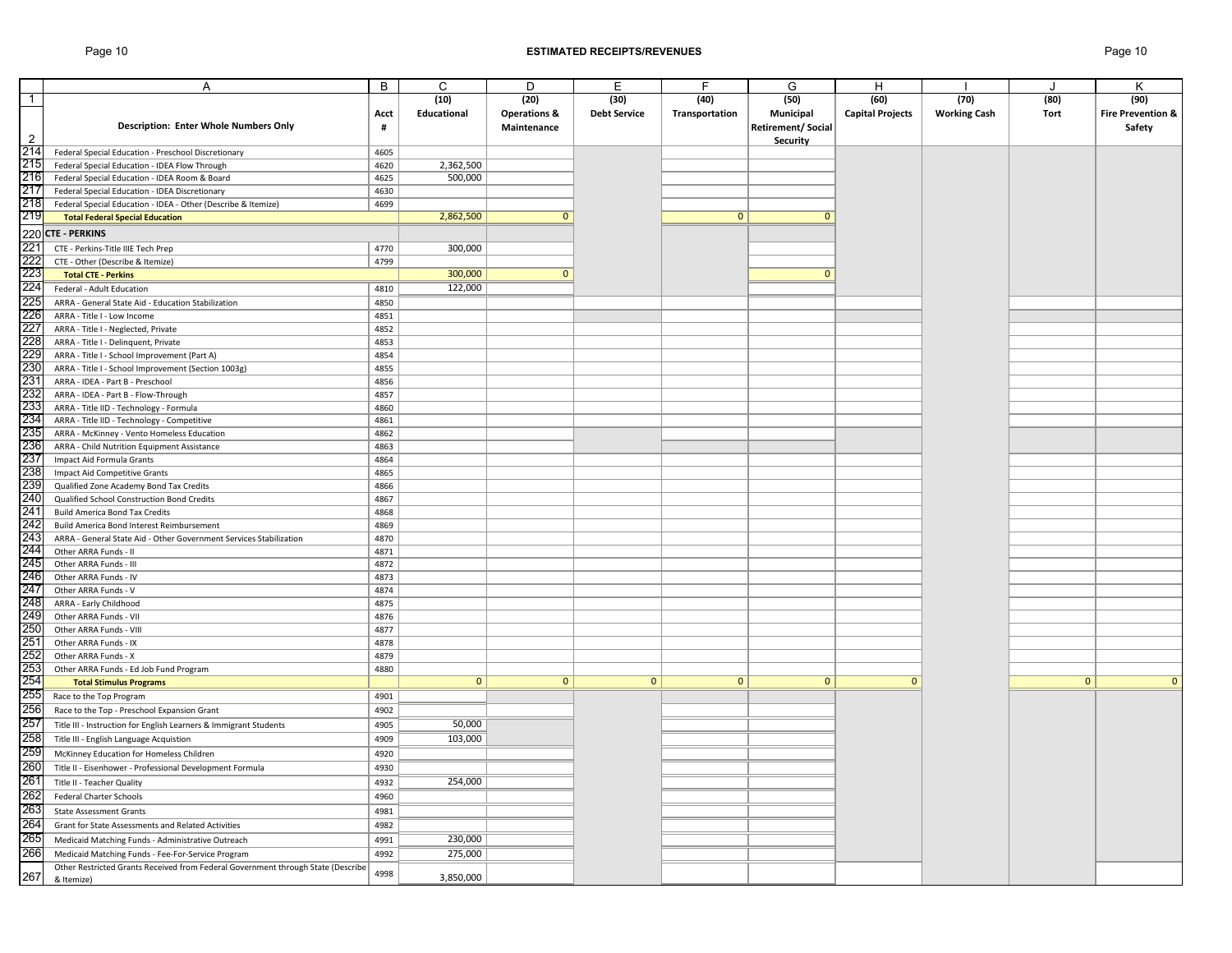## Page 11 **ESTIMATED RECEIPTS/REVENUES** Page 11

|               |                                                                       |      | (10)        | (20)                    | (30)                | (40)           | (50)              | (60)                    | (70)                | (80) | (90)                         |
|---------------|-----------------------------------------------------------------------|------|-------------|-------------------------|---------------------|----------------|-------------------|-------------------------|---------------------|------|------------------------------|
|               |                                                                       | Acct | Educational | <b>Operations &amp;</b> | <b>Debt Service</b> | Transportation | Municipal         | <b>Capital Projects</b> | <b>Working Cash</b> | Tort | <b>Fire Prevention &amp;</b> |
|               | <b>Description: Enter Whole Numbers Only</b>                          |      |             | Maintenance             |                     |                | Retirement/Social |                         |                     |      | Safety                       |
| $^{\prime}$ 2 |                                                                       |      |             |                         |                     |                | Security          |                         |                     |      |                              |
|               | Total Restricted Grants-In-Aid Received from Federal Govt. Thru the   |      |             |                         |                     |                |                   |                         |                     |      |                              |
| 268           | <b>State</b>                                                          |      | 14,741,500  |                         |                     |                |                   |                         |                     |      |                              |
| 269           | TOTAL RECEIPTS/REVENUES FROM FEDERAL SOURCES                          | 4000 | 14,741,500  |                         |                     |                |                   |                         |                     |      |                              |
|               | <b>TOTAL DIRECT RECEIPTS/REVENUES (without Student Activity Funds</b> |      |             |                         |                     |                |                   |                         |                     |      |                              |
| 270           | 1799)                                                                 |      | 216,525,800 | 36,582,300              |                     | 12,417,600     | 7,825,000         |                         | 3,783,000           |      | 0.                           |
|               | TOTAL DIRECT RECEIPTS/REVENUES (with Student Activity Funds           |      |             |                         |                     |                |                   |                         |                     |      |                              |
| 271           | 1799)                                                                 |      | 220,525,800 |                         |                     |                |                   |                         |                     |      |                              |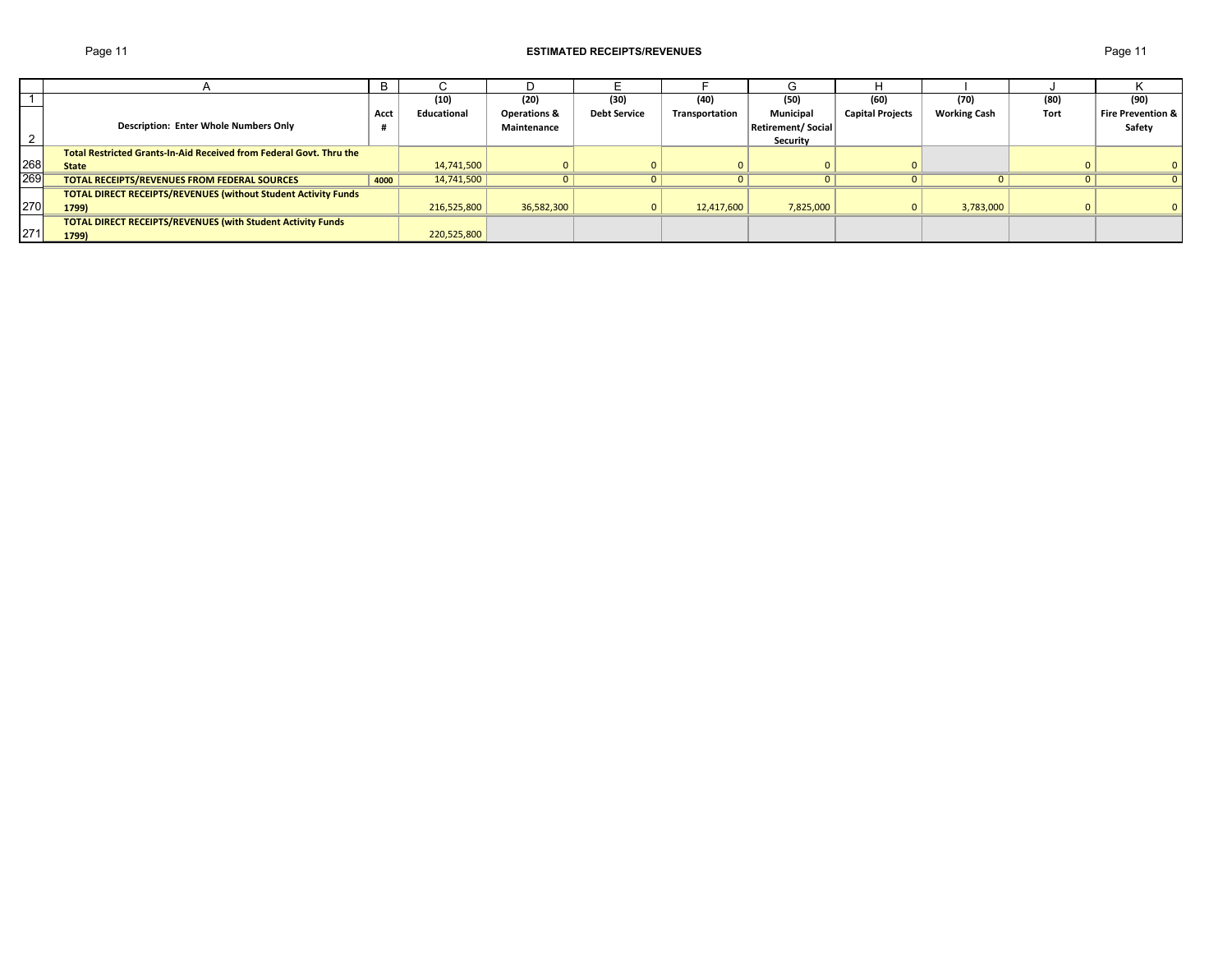#### Page 12 **ESTIMATED DISBURSEMENTS/EXPENDITURES** Page 12

|                           | Α                                                                                                           | В            | C               | D                        | Е               | F                | G              | H                          |                            |                 | κ                            |
|---------------------------|-------------------------------------------------------------------------------------------------------------|--------------|-----------------|--------------------------|-----------------|------------------|----------------|----------------------------|----------------------------|-----------------|------------------------------|
| $\mathbf{1}$              |                                                                                                             |              | (100)           | (200)                    | (300)           | (400)            | (500)          | (600)                      | (700)                      | (800)           | (900)                        |
|                           | Description: Enter Whole Numbers Only                                                                       | <b>Funct</b> | <b>Salaries</b> | <b>Employee Benefits</b> | Purchased       | Supplies &       | Capital Outlay | <b>Other Objects</b>       | Non-Capitalized            | Termination     | Total                        |
|                           |                                                                                                             | #            |                 |                          | <b>Services</b> | <b>Materials</b> |                |                            | Equipment                  | <b>Benefits</b> |                              |
| $\ensuremath{\mathsf{3}}$ | <b>10 - EDUCATIONAL FUND (ED)</b>                                                                           |              |                 |                          |                 |                  |                |                            |                            |                 |                              |
| $\overline{4}$            | <b>INSTRUCTION (ED)</b>                                                                                     | 1000         |                 |                          |                 |                  |                |                            |                            |                 |                              |
| 5                         | Regular Programs                                                                                            | 1100         | 73,087,140      | 13,906,400               | 759,028         | 1,410,185        | 0 <sup>1</sup> | 64,582                     | 2,001,617                  | 0               | 91,228,952                   |
| $6\overline{6}$           | Tuition Payment to Charter Schools                                                                          | 1115         |                 |                          |                 |                  |                |                            |                            |                 | $\mathbf 0$                  |
| $\overline{7}$            | Pre-K Programs                                                                                              | 1125         |                 |                          |                 |                  |                |                            |                            |                 | $\mathbf{0}$                 |
| $\overline{8}$            | Special Education Programs (Functions 1200 - 1220)                                                          | 1200         | 21,499,200      | 6,065,000                | 440,560         | 179,039          | 0 <sup>1</sup> | 4,008,977                  | 584                        | $\circ$         | 32,193,360                   |
| $\overline{9}$            | Special Education Programs Pre-K                                                                            | 1225         |                 |                          |                 |                  |                |                            |                            |                 | $\mathbf{0}$                 |
| 10                        | Remedial and Supplemental Programs K-12                                                                     | 1250         |                 |                          |                 |                  |                |                            |                            |                 | $\mathbf{0}$                 |
| 11                        | Remedial and Supplemental Programs Pre-K                                                                    | 1275         |                 |                          |                 |                  |                |                            |                            |                 | $\mathbf{0}$                 |
| 12                        | Adult/Continuing Education Programs                                                                         | 1300         | 440,800         | 30,200                   | 1,500           | 15,500           | 0              | 0                          | 23,380                     | 0               | 511,380                      |
| 13                        | <b>CTE Programs</b>                                                                                         | 1400         | 8,886,400       | 1,626,400                | 111,439         | 392,418          | 100,000        | 405,714                    | 673,000                    | $\mathbf 0$     | 12,195,371                   |
| 14                        | <b>Interscholastic Programs</b>                                                                             | 1500         | 8,202,000       | 169,400                  | 1,181,983       | 543,522          | 35,638         | 334,254                    | 60,566                     | $\mathbf 0$     | 10,527,363                   |
| 15                        | Summer School Programs                                                                                      | 1600         | 1,900,000       | 29,200                   | 93,000          | 2,000            | $\mathbf 0$    | $\mathbf 0$                | 0                          | 0               | 2,024,200                    |
| 16                        | Gifted Programs                                                                                             | 1650         |                 |                          |                 |                  |                |                            |                            |                 | $\mathbf 0$                  |
| 17                        | <b>Driver's Education Programs</b>                                                                          | 1700         | 342,300         | 52,500                   | 480,000         | 0                | 0              | $\mathbf 0$                | 0                          | 0               | 874,800                      |
| 18                        | <b>Bilingual Programs</b>                                                                                   | 1800         | 3,832,200       | 1,140,300                | $\mathbf 0$     | 7,367            | $\mathbf 0$    | $\mathsf 0$                | 0                          | $\mathsf{O}$    | 4,979,867                    |
| 19                        | Truant Alternative & Optional Programs                                                                      | 1900         | 20,000          | 0                        | 80,000          | 0                | $\mathbf 0$    | $\mathsf 0$                | 0                          | $\mathsf{O}$    | 100,000                      |
| 20                        | Pre-K Programs - Private Tuition                                                                            | 1910         |                 |                          |                 |                  |                |                            |                            |                 | $\mathbf{0}$                 |
| 21<br>22                  | Regular K-12 Programs Private Tuition                                                                       | 1911         |                 |                          |                 |                  |                |                            |                            |                 | $\mathbf{0}$                 |
| 23                        | Special Education Programs K-12 Private Tuition                                                             | 1912<br>1913 |                 |                          |                 |                  |                |                            |                            |                 | $\mathbf{0}$<br>$\mathbf{0}$ |
| 24                        | Special Education Programs Pre-K Tuition                                                                    | 1914         |                 |                          |                 |                  |                |                            |                            |                 | $\mathbf{0}$                 |
| 25                        | Remedial/Supplemental Programs K-12 Private Tuition<br>Remedial/Supplemental Programs Pre-K Private Tuition | 1915         |                 |                          |                 |                  |                |                            |                            |                 | $\mathbf{0}$                 |
| 26                        | Adult/Continuing Education Programs Private Tuition                                                         | 1916         |                 |                          |                 |                  |                |                            |                            |                 | $\mathbf{0}$                 |
| 27                        | <b>CTE Programs Private Tuition</b>                                                                         | 1917         |                 |                          |                 |                  |                |                            |                            |                 | $\mathbf{0}$                 |
| 28                        | Interscholastic Programs Private Tuition                                                                    | 1918         |                 |                          |                 |                  |                |                            |                            |                 | $\mathbf{0}$                 |
| 29                        | Summer School Programs Private Tuition                                                                      | 1919         |                 |                          |                 |                  |                |                            |                            |                 | $\mathbf{0}$                 |
| 30                        | Gifted Programs Private Tuition                                                                             | 1920         |                 |                          |                 |                  |                |                            |                            |                 | $\mathbf{0}$                 |
| <u>31</u>                 | <b>Bilingual Programs Private Tuition</b>                                                                   | 1921         |                 |                          |                 |                  |                |                            |                            |                 | $\mathbf{0}$                 |
| 32                        | Truants Alternative/Opt Ed Programs Private Tuition                                                         | 1922         |                 |                          |                 |                  |                |                            |                            |                 | $\mathbf{0}$                 |
| 33                        | <b>Student Activity Fund Expenditures</b>                                                                   | 1999         |                 |                          |                 |                  |                | 4,000,000                  |                            |                 | 4,000,000                    |
| $\overline{34}$           | <b>Total Instruction<sup>14</sup> (Without Student Activity Funds 1999)</b>                                 | 1000         | 118,210,040     | 23,019,400               | 3,147,510       | 2,550,031        | 135,638        | 4,813,527                  | 2,759,147                  | $\mathbf{0}$    | 154,635,293                  |
| 35                        | <b>Total Instruction14 (With Student Activity Funds 1999)</b>                                               | 1000         | 118,210,040     | 23,019,400               | 3,147,510       | 2,550,031        | 135,638        | 8,813,527                  | 2,759,147                  | $\overline{0}$  | 158,635,293                  |
| 36                        | <b>SUPPORT SERVICES (ED)</b>                                                                                | 2000         |                 |                          |                 |                  |                |                            |                            |                 |                              |
|                           |                                                                                                             |              |                 |                          |                 |                  |                |                            |                            |                 |                              |
| 37                        | <b>Support Services - Pupil</b>                                                                             | 2100         |                 |                          |                 |                  |                |                            |                            |                 |                              |
| 38                        | Attendance & Social Work Services                                                                           | 2110         | 2,680,200       | 560,900                  | 972,430         | 16,682           | 0              | 885                        | 7,005                      | 0               | 4,238,102                    |
| 39                        | <b>Guidance Services</b>                                                                                    | 2120         | 7,844,800       | 1,793,100                | 7,250           | 593,665          | 0              | 9,640                      | 2,106                      | 0               | 10,250,561                   |
| 40<br>41                  | <b>Health Services</b>                                                                                      | 2130         | 981,000         | 319,500                  | 1,000           | 54,121           | 0              | $\mathbf 0$<br>$\mathbf 0$ | $\mathbf 0$<br>$\mathbf 0$ | 0<br>0          | 1,355,621                    |
| 42                        | <b>Psychological Services</b>                                                                               | 2140<br>2150 | 2,448,600       | 485,700                  | 0               | 0                | $\mathbf 0$    |                            |                            |                 | 2,934,300                    |
|                           | Speech Pathology & Audiology Services                                                                       |              | 1,205,700       | 207,700                  | 0               | 0                | $\mathbf 0$    | $\mathbf 0$                | $\mathbf 0$                | 0               | 1,413,400                    |
| 43                        | Other Support Services - Pupils (Describe & Itemize)                                                        | 2190         | 2,297,000       | 1,451,600                | 0               | 0                | 0              | $\mathbf 0$                | $\mathbf 0$                | 0               | 3,748,600                    |
| 44                        | <b>Total Support Services - Pupil</b>                                                                       | 2100         | 17,457,300      | 4,818,500                | 980,680         | 664,468          | $\mathbf{0}$   | 10,525                     | 9,111                      | $\overline{0}$  | 23,940,584                   |
| 45                        | <b>Support Services - Instructional Staff</b>                                                               | 2200         |                 |                          |                 |                  |                |                            |                            |                 |                              |
| 46                        | <b>Improvement of Instruction Services</b>                                                                  | 2210         | 1,860,100       | 219,000                  | 110,000         | 21,000           | 0 <sup>1</sup> | 0                          | 0                          | $\overline{0}$  | 2,210,100                    |
| 47                        | <b>Educational Media Services</b>                                                                           | 2220         | 1,286,700       | 472,900                  | 164,297         | 78,796           | $\mathbf 0$    | 1,142                      | 0                          | 0               | 2,003,835                    |
| 48                        | <b>Assessment &amp; Testing</b>                                                                             | 2230         | 0               | 0                        | 30,000          | 0                | 0              | $\mathbf 0$                | 0                          | 0               | 30,000                       |
| 49                        | <b>Total Support Services - Instructional Staff</b>                                                         | 2200         | 3,146,800       | 691,900                  | 304,297         | 99,796           | 0 <sup>1</sup> | 1,142                      | $\mathbf{0}$               | 0               | 4,243,935                    |
| 50                        | <b>Support Services - General Administration</b>                                                            | 2300         |                 |                          |                 |                  |                |                            |                            |                 |                              |
| 51                        | Board of Education Services                                                                                 | 2310         | 0 <sup>1</sup>  | $\mathbf 0$              | 502,500         | 2,500            | 0 <sup>1</sup> | 32,000                     | 0                          | $\overline{0}$  | 537,000                      |
| 52                        | <b>Executive Administration Services</b>                                                                    | 2320         | 360,400         | 39,300                   | 5,000           | 3,000            | 0              | 5,000                      | 0                          | $\overline{0}$  | 412,700                      |
| 53                        | Special Area Administration Services                                                                        | 2330         | 1,073,200       | 177,700                  | 10,300          | 2,000            | 0              | 0                          | 0                          | 0               | 1,263,200                    |
|                           | <b>Tort Immunity Services</b>                                                                               | $2360 -$     |                 | $\mathbf 0$              | $\mathbf 0$     | 0                | 0              | $\mathbf 0$                | $\mathbf 0$                |                 | $\mathbf{0}$                 |
| $\frac{54}{55}$           |                                                                                                             | 2370<br>2300 | 0<br>1,433,600  | 217,000                  | 517,800         | 7,500            | 0              | 37,000                     | $\mathbf{0}$               | 0<br> 0         | 2,212,900                    |
|                           | <b>Total Support Services - General Administration</b>                                                      |              |                 |                          |                 |                  |                |                            |                            |                 |                              |
|                           | <b>Support Services - School Administration</b>                                                             | 2400         |                 |                          |                 |                  |                |                            |                            |                 |                              |
| 57                        | Office of the Principal Services                                                                            | 2410         | 7,880,560       | 2,090,000                | 424,740         | 381,355          | 0 <sup>1</sup> | 42,099                     | 32,859                     |                 | 10,851,613                   |
| 58<br>59                  | Other Support Services - School Administration (Describe & Itemize)                                         | 2490         | 0               | 0                        | 0 <sup>1</sup>  | 0                | 0              | 0                          | 0                          | 0               | $\mathbf{0}$                 |
|                           | <b>Total Support Services - School Administration</b>                                                       | 2400         | 7,880,560       | 2,090,000                | 424,740         | 381,355          | 0              | 42,099                     | 32,859                     | 0               | 10,851,613                   |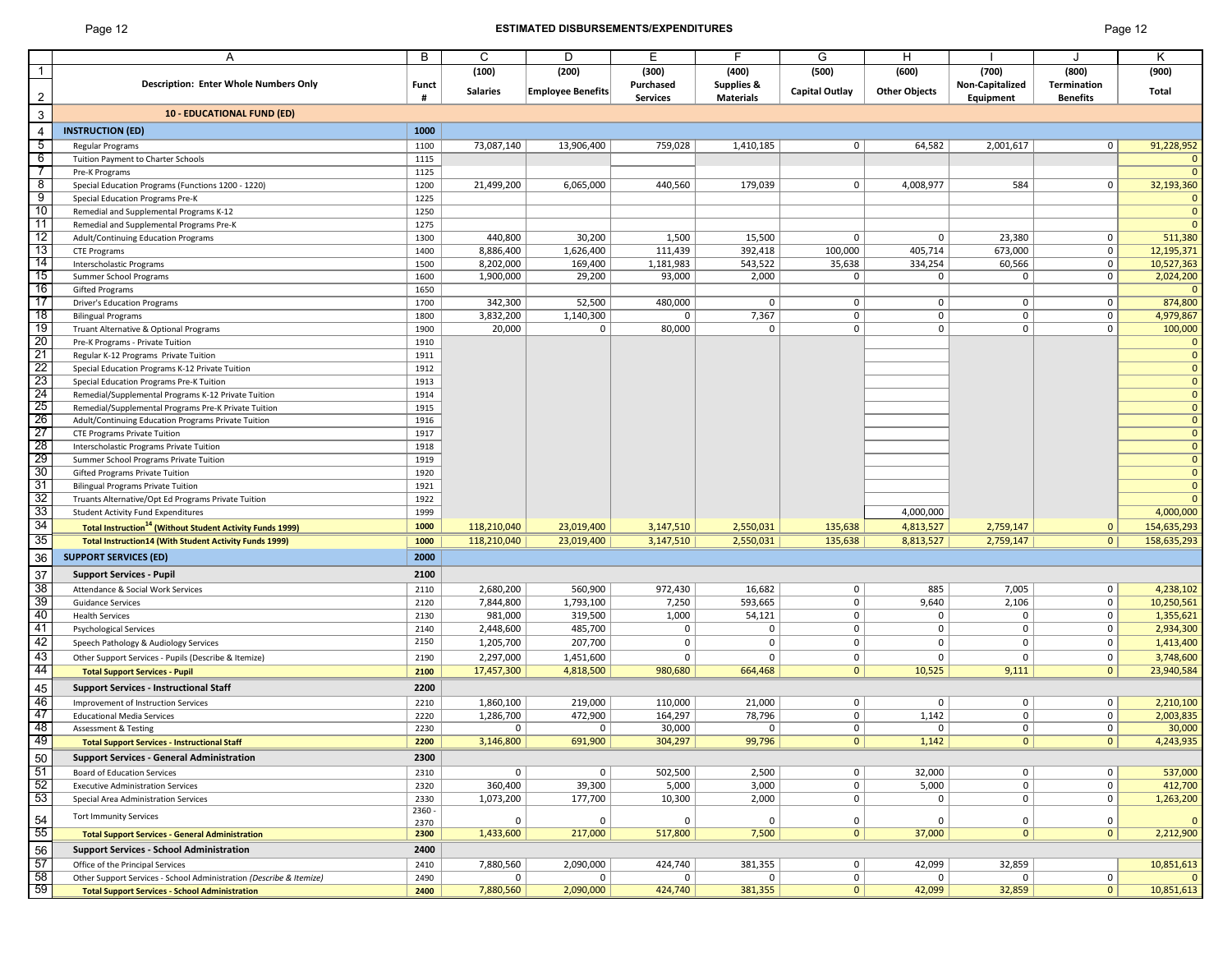#### Page 13 **ESTIMATED DISBURSEMENTS/EXPENDITURES** Page 13

|                | Α                                                                                                     | B            | C                   | D                        | F               | F                | G                     | н                    |                 |                 | K                         |
|----------------|-------------------------------------------------------------------------------------------------------|--------------|---------------------|--------------------------|-----------------|------------------|-----------------------|----------------------|-----------------|-----------------|---------------------------|
| $\overline{1}$ |                                                                                                       |              | (100)               | (200)                    | (300)           | (400)            | (500)                 | (600)                | (700)           | (800)           | (900)                     |
|                | <b>Description: Enter Whole Numbers Only</b>                                                          | Funct        | <b>Salaries</b>     | <b>Employee Benefits</b> | Purchased       | Supplies &       | <b>Capital Outlay</b> | <b>Other Objects</b> | Non-Capitalized | Termination     | Total                     |
|                |                                                                                                       | #            |                     |                          | <b>Services</b> | <b>Materials</b> |                       |                      | Equipment       | <b>Benefits</b> |                           |
| 60             | <b>Support Services - Business</b>                                                                    | 2500         |                     |                          |                 |                  |                       |                      |                 |                 |                           |
| 61             | Direction of Business Support Services                                                                | 2510         | 244,800             | 31,400                   | 6,500           | 2,000            | 0                     | 1,757                | 0               | 0               | 286,457                   |
| 62             | <b>Fiscal Services</b>                                                                                | 2520         | 747,000             | 274,600                  | 45,000          | 3,000            | $\mathbf 0$           | 0                    | $\mathbf{0}$    | $\overline{0}$  | 1,069,600                 |
| 63             | Operation & Maintenance of Plant Services                                                             | 2540         |                     |                          |                 |                  |                       |                      |                 |                 | 0                         |
| 64<br>65       | <b>Pupil Transportation Services</b>                                                                  | 2550         |                     |                          |                 | 2,082,500        | $\mathbf 0$           | 16,050               | 19,083          |                 | $\mathbf{0}$<br>5,939,783 |
| 66             | <b>Food Services</b><br><b>Internal Services</b>                                                      | 2560<br>2570 | 2,345,200<br>91,300 | 1,437,200<br>9,300       | 39,750<br>2,500 | 250              | $\circ$               | 1,000                | 0               | $\mathbf 0$     | 104,350                   |
| 67             | <b>Total Support Services - Business</b>                                                              | 2500         | 3,428,300           | 1,752,500                | 93,750          | 2,087,750        | 0                     | 18,807               | 19,083          | 0               | 7,400,190                 |
|                | <b>Support Services - Central</b>                                                                     | 2600         |                     |                          |                 |                  |                       |                      |                 |                 |                           |
| 68<br>69       | Direction of Central Support Services                                                                 | 2610         |                     |                          |                 |                  |                       |                      |                 |                 | $\mathbf{0}$              |
| 70             | Planning, Research, Development & Evaluation Services                                                 | 2620         |                     |                          |                 |                  |                       |                      |                 |                 |                           |
| 71             | <b>Information Services</b>                                                                           | 2630         | 443,500             | 94,500                   | 63,000          | 250,000          | $\mathbf 0$           | 300                  | 5,000           | $\mathbf 0$     | 856,300                   |
| 72             | <b>Staff Services</b>                                                                                 | 2640         | 603,400             | 104,300                  | 45,000          | 7,500            | 0                     | $\mathbf 0$          | $\mathbf 0$     | $\circ$         | 760,200                   |
| 73             | <b>Data Processing Services</b>                                                                       | 2660         | 1,572,800           | 259,600                  | 2,057,023       | 10,000           | 835,062               | $\mathbf 0$          | $\mathbf 0$     | $\circ$         | 4,734,485                 |
| 74             | <b>Total Support Services - Central</b>                                                               | 2600         | 2,619,700           | 458,400                  | 2,165,023       | 267,500          | 835,062               | 300                  | 5,000           | 0               | 6,350,985                 |
| 75             | Other Support Services (Describe & Itemize)                                                           | 2900         | 0                   | $\mathbf 0$              | 0               | $\mathbf 0$      | $\mathbf 0$           | $\mathbf 0$          | $\mathbf{0}$    | $\mathbf 0$     | $\Omega$                  |
| 76             | <b>Total Support Services</b>                                                                         | 2000         | 35,966,260          | 10,028,300               | 4,486,290       | 3,508,369        | 835,062               | 109,873              | 66,053          | 0               | 55,000,207                |
| 77             | <b>COMMUNITY SERVICES (ED)</b>                                                                        | 3000         | 0 <sup>1</sup>      | $\overline{0}$           | 0 <sup>1</sup>  | $\overline{0}$   | 0 <sup>1</sup>        | 0 <sup>1</sup>       | 0 <sup>1</sup>  | 0 <sup>1</sup>  | $\Omega$                  |
| 78             | PAYMENTS TO OTHER DIST & GOVT UNITS (ED)                                                              | 4000         |                     |                          |                 |                  |                       |                      |                 |                 |                           |
| 79             | Payments to Other Dist & Govt Units (In-State)                                                        | 4100         |                     |                          |                 |                  |                       |                      |                 |                 |                           |
| 80             | Payments for Regular Programs                                                                         | 4110         |                     |                          |                 |                  |                       |                      |                 |                 | $\Omega$                  |
| 81             | Payments for Special Education Programs                                                               | 4120         |                     |                          |                 |                  |                       | 5,370,000            |                 |                 | 5,370,000                 |
| 82             | Payments for Adult/Continuing Education Programs                                                      | 4130         |                     |                          |                 |                  |                       |                      |                 |                 |                           |
| 83<br>84       | Payments for CTE Programs                                                                             | 4140         |                     |                          |                 |                  |                       | 5,000                |                 |                 | 5,000                     |
| 85             | Payments for Community College Programs<br>Other Payments to In-State Govt Units (Describe & Itemize) | 4170<br>4190 |                     |                          |                 |                  |                       | 150,000              |                 |                 | 150,000                   |
| 86             | <b>Total Payments to Other Dist &amp; Govt Units (In-State)</b>                                       | 4100         |                     |                          | $\mathbf{0}$    |                  |                       | 5,525,000            |                 |                 | 5,525,000                 |
| 87             | Payments for Regular Programs - Tuition                                                               | 4210         |                     |                          |                 |                  |                       |                      |                 |                 | 0                         |
| 88             | Payments for Special Education Programs - Tuition                                                     | 4220         |                     |                          |                 |                  |                       |                      |                 |                 |                           |
| 89             | Payments for Adult/Continuing Education Programs - Tuition                                            | 4230         |                     |                          |                 |                  |                       |                      |                 |                 |                           |
| 90             | Payments for CTE Programs - Tuition                                                                   | 4240         |                     |                          |                 |                  |                       |                      |                 |                 | $\Omega$                  |
| 91             | Payments for Community College Programs - Tuition                                                     | 4270         |                     |                          |                 |                  |                       |                      |                 |                 | $\Omega$                  |
| 92             | Payments for Other Programs - Tuition                                                                 | 4280         |                     |                          |                 |                  |                       |                      |                 |                 |                           |
| 93             | Other Payments to In-State Govt Units (Describe & Itemize)                                            | 4290         |                     |                          |                 |                  |                       |                      |                 |                 |                           |
| 94             | Total Payments to Other Dist & Govt Units - Tuition (In State)                                        | 4200         |                     |                          |                 |                  |                       | $\Omega$             |                 |                 |                           |
| 95             | Payments for Regular Programs - Transfers                                                             | 4310         |                     |                          |                 |                  |                       |                      |                 |                 |                           |
| 96             | Payments for Special Education Programs - Transfers                                                   | 4320         |                     |                          |                 |                  |                       |                      |                 |                 | $\Omega$                  |
| 97             | Payments for Adult/Continuing Ed Programs - Transfers                                                 | 4330         |                     |                          |                 |                  |                       |                      |                 |                 | 0                         |
| 98<br>99       | Payments for CTE Programs - Transfers                                                                 | 4340<br>4370 |                     |                          |                 |                  |                       |                      |                 |                 | 0<br>$\mathbf 0$          |
| 100            | Payments for Community College Program - Transfers<br>Payments for Other Programs - Transfers         | 4380         |                     |                          |                 |                  |                       |                      |                 |                 |                           |
| 101            | Other Payments to In-State Govt Units - Transfers (Describe & Itemize)                                | 4390         |                     |                          |                 |                  |                       |                      |                 |                 | $\Omega$                  |
| 102            | Total Payments to Other Dist & Govt Units-Transfers (In State)                                        | 4300         |                     |                          | $\mathbf{0}$    |                  |                       | $\mathbf{0}$         |                 |                 | $\mathbf{0}$              |
| 103            | Payments to Other Dist & Govt Units (Out of State)                                                    | 4400         |                     |                          |                 |                  |                       |                      |                 |                 |                           |
| 104            | <b>Total Payments to Other Dist &amp; Govt Units</b>                                                  | 4000         |                     |                          | $\mathbf{0}$    |                  |                       | 5,525,000            |                 |                 | 5,525,000                 |
| 105            | <b>DEBT SERVICE (ED)</b>                                                                              | 5000         |                     |                          |                 |                  |                       |                      |                 |                 |                           |
| 106            | Debt Service - Interest on Short-Term Debt                                                            | 5100         |                     |                          |                 |                  |                       |                      |                 |                 |                           |
| 107            | <b>Tax Anticipation Warrants</b>                                                                      | 5110         |                     |                          |                 |                  |                       |                      |                 |                 | $\mathbf{0}$              |
| 108            | <b>Tax Anticipation Notes</b>                                                                         | 5120         |                     |                          |                 |                  |                       |                      |                 |                 | $\mathbf{0}$              |
| 109            | Corporate Personal Property Repl Tax Anticipated Notes                                                | 5130         |                     |                          |                 |                  |                       |                      |                 |                 | $\mathbf{0}$              |
| 110            | <b>State Aid Anticipation Certificates</b>                                                            | 5140         |                     |                          |                 |                  |                       |                      |                 |                 | $\mathbf{0}$              |
| 111            | Other Interest on Short-Term Debt (Describe & Itemize)                                                | 5150         |                     |                          |                 |                  |                       |                      |                 |                 | $\Omega$                  |
| 112            | <b>Total Debt Service - Interest on Short-Term Debt</b>                                               | 5100         |                     |                          |                 |                  |                       | $\mathbf{0}$         |                 |                 |                           |
| 113            | Debt Service - Interest on Long-Term Debt                                                             | 5200         |                     |                          |                 |                  |                       |                      |                 |                 | 0                         |
| 114            | <b>Total Debt Service</b>                                                                             | 5000         |                     |                          |                 |                  |                       | $\overline{0}$       |                 |                 | $\overline{0}$            |
| 115            | PROVISION FOR CONTINGENCIES (ED)                                                                      | 6000         |                     |                          |                 |                  |                       |                      |                 |                 | $\mathbf{0}$              |
| 116            | Total Direct Disbursements/Expenditures (without Student Activity Funds (1999)                        |              | 154,176,300         | 33,047,700               | 7,633,800       | 6,058,400        | 970,700               | 10,448,400           | 2,825,200       | $\mathbf{0}$    | 215,160,500               |
| 117            | Total Direct Disbursements/Expenditures (with Student Activity Funds (1999)                           |              | 154,176,300         | 33,047,700               | 7,633,800       | 6,058,400        | 970,700               | 14,448,400           | 2,825,200       | 0               | 219,160,500               |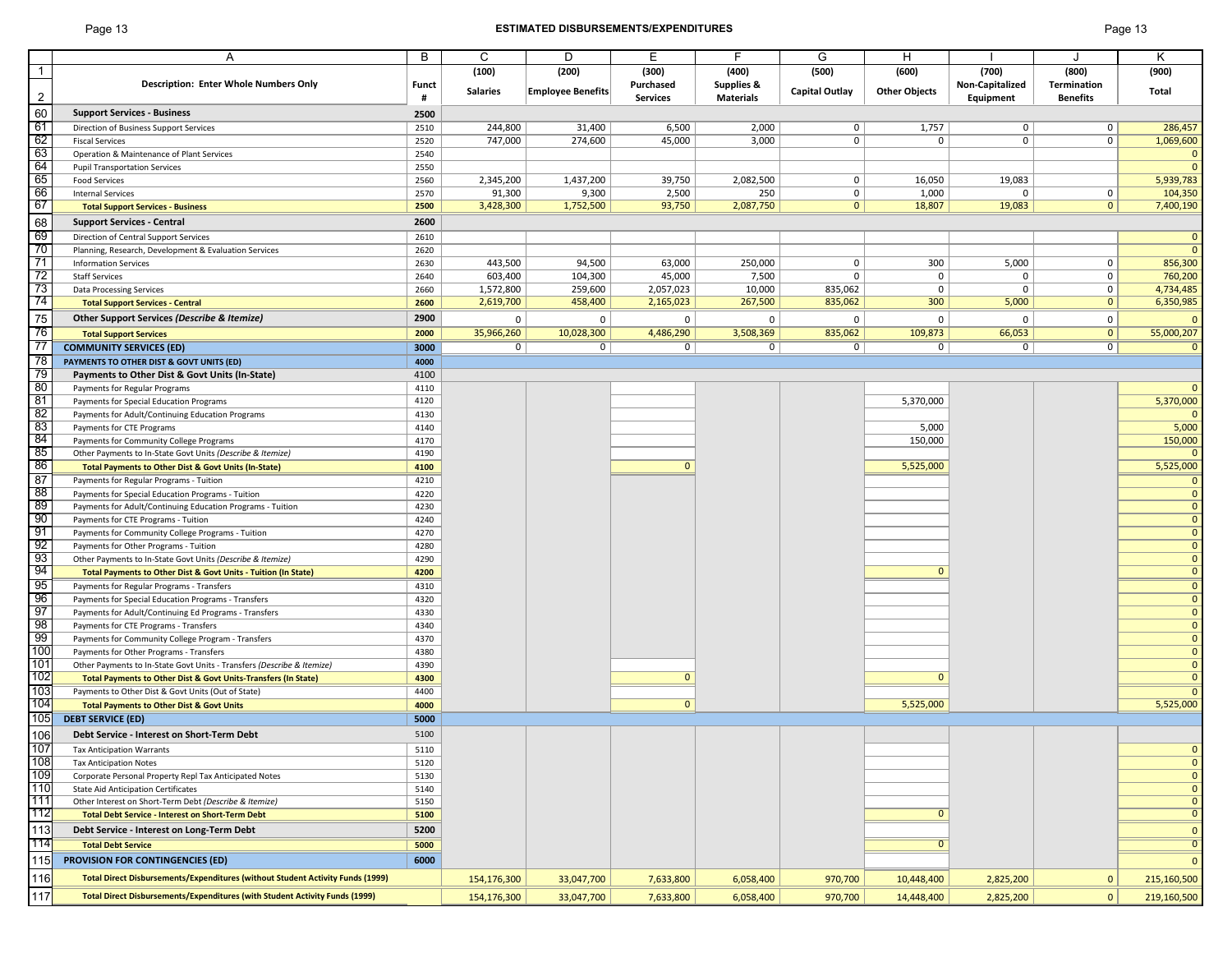## Page 14 **ESTIMATED DISBURSEMENTS/EXPENDITURES** Page 14

|                | A                                                                                                                             | B            | C               | D                        | Е               | F.                    | G                     | н                    |                 |                 | Κ                            |
|----------------|-------------------------------------------------------------------------------------------------------------------------------|--------------|-----------------|--------------------------|-----------------|-----------------------|-----------------------|----------------------|-----------------|-----------------|------------------------------|
| $\overline{1}$ |                                                                                                                               |              | (100)           | (200)                    | (300)           | (400)                 | (500)                 | (600)                | (700)           | (800)           | (900)                        |
|                | <b>Description: Enter Whole Numbers Only</b>                                                                                  | <b>Funct</b> |                 |                          | Purchased       | <b>Supplies &amp;</b> |                       |                      | Non-Capitalized | Termination     |                              |
| $\overline{2}$ |                                                                                                                               | #            | <b>Salaries</b> | <b>Employee Benefits</b> | <b>Services</b> | <b>Materials</b>      | <b>Capital Outlay</b> | <b>Other Objects</b> | Equipment       | <b>Benefits</b> | Total                        |
|                | Excess (Deficiency) of Receipts/Revenues Over Disbursements/Expenditures (Without                                             |              |                 |                          |                 |                       |                       |                      |                 |                 |                              |
| 118            | <b>Student Activity Funds 1999)</b><br>Excess (Deficiency) of Receipts/Revenues Over Disbursements/Expenditures (With         |              |                 |                          |                 |                       |                       |                      |                 |                 | 1,365,300                    |
| 119            | <b>Student Activity Funds 1999)</b>                                                                                           |              |                 |                          |                 |                       |                       |                      |                 |                 | 1,365,300                    |
| $121$          | 20 - OPERATIONS AND MAINTENANCE FUND (O&M)                                                                                    |              |                 |                          |                 |                       |                       |                      |                 |                 |                              |
|                | <b>SUPPORT SERVICES (O&amp;M)</b>                                                                                             | 2000         |                 |                          |                 |                       |                       |                      |                 |                 |                              |
| 122<br>123     |                                                                                                                               |              |                 |                          |                 |                       |                       |                      |                 |                 |                              |
| 124            | <b>Support Services - Pupil</b><br>Other Support Services - Pupils (Describe & Itemize)                                       | 2100<br>2190 |                 |                          |                 |                       |                       |                      |                 |                 | $\mathbf{0}$                 |
| 125            | <b>Support Services - Business</b>                                                                                            | 2500         |                 |                          |                 |                       |                       |                      |                 |                 |                              |
| 126            | Direction of Business Support Services                                                                                        | 2510         |                 |                          |                 |                       |                       |                      |                 |                 | $\mathbf{0}$                 |
| 127            | Facilities Acquisition & Construction Services                                                                                | 2530         |                 |                          |                 |                       |                       |                      |                 |                 | $\mathbf{0}$                 |
| 128            | Operation & Maintenance of Plant Services                                                                                     | 2540         | 10,640,700      | 2,938,100                | 3,592,200       | 4,268,200             | 17,000,000            | 0                    | 460,000         | 0               | 38,899,200                   |
| 129            | <b>Pupil Transportation Services</b>                                                                                          | 2550         |                 |                          |                 |                       |                       |                      |                 |                 | $\mathbf{0}$                 |
| 130            | <b>Food Services</b>                                                                                                          | 2560         |                 |                          |                 |                       |                       |                      |                 |                 | $\mathbf{0}$                 |
| 131            | <b>Total Support Services - Business</b>                                                                                      | 2500         | 10,640,700      | 2,938,100                | 3,592,200       | 4,268,200             | 17,000,000            | 0                    | 460,000         | 0               | 38,899,200                   |
| 132            | Other Support Services (Describe & Itemize)                                                                                   | 2900         |                 |                          |                 |                       |                       |                      |                 |                 | $\Omega$                     |
| 133            | <b>Total Support Services</b>                                                                                                 | 2000         | 10,640,700      | 2,938,100                | 3,592,200       | 4,268,200             | 17,000,000            | 0 <sup>1</sup>       | 460,000         | 0               | 38,899,200                   |
| 134            | <b>COMMUNITY SERVICES (O&amp;M)</b>                                                                                           | 3000         |                 |                          |                 |                       |                       |                      |                 |                 | $\mathbf{0}$                 |
| 135            | PAYMENTS TO OTHER DIST & GOVT UNITS (O&M)                                                                                     | 4000         |                 |                          |                 |                       |                       |                      |                 |                 |                              |
| 136            | Payments to Other Dist & Govt Units (In-State)                                                                                | 4100         |                 |                          |                 |                       |                       |                      |                 |                 |                              |
| 137            |                                                                                                                               |              |                 |                          |                 |                       |                       |                      |                 |                 | $\mathbf{0}$                 |
| 138            | Payments for Regular Programs<br>Payments for Special Education Programs                                                      | 4110<br>4120 |                 |                          |                 |                       |                       |                      |                 |                 | $\mathbf{0}$                 |
| 139            | Payments for CTE Program                                                                                                      | 4140         |                 |                          |                 |                       |                       |                      |                 |                 | $\mathbf{0}$                 |
| 140            | Other Payments to In-State Govt Units (Describe & Itemize)                                                                    | 4190         |                 |                          |                 |                       |                       |                      |                 |                 | $\mathbf{0}$                 |
| 141            | <b>Total Payments to Other Dist &amp; Govt Units (In-State)</b>                                                               | 4100         |                 |                          | $\mathbf{0}$    |                       |                       | $\Omega$             |                 |                 | $\mathbf{0}$                 |
| 142            | Payments to Other Dist & Govt Units (Out of State) <sup>14</sup>                                                              | 4400         |                 |                          |                 |                       |                       |                      |                 |                 | $\mathbf 0$                  |
| 143            | <b>Total Payments to Other Dist &amp; Govt Unit</b>                                                                           | 4000         |                 |                          | $\Omega$        |                       |                       | $\Omega$             |                 |                 | $\mathbf{0}$                 |
| 144            | <b>DEBT SERVICE (O&amp;M)</b>                                                                                                 | 5000         |                 |                          |                 |                       |                       |                      |                 |                 |                              |
|                |                                                                                                                               |              |                 |                          |                 |                       |                       |                      |                 |                 |                              |
| 145<br>146     | Debt Service - Interest on Short-Term Debt                                                                                    | 5100         |                 |                          |                 |                       |                       |                      |                 |                 |                              |
| 147            | <b>Tax Anticipation Warrants</b>                                                                                              | 5110         |                 |                          |                 |                       |                       |                      |                 |                 | $\mathbf{0}$                 |
| 148            | <b>Tax Anticipation Notes</b>                                                                                                 | 5120<br>5130 |                 |                          |                 |                       |                       |                      |                 |                 | $\mathbf{0}$<br>$\mathbf{0}$ |
| 149            | Corporate Personal Prop Repl Tax Anticipated Notes<br><b>State Aid Anticipation Certificates</b>                              | 5140         |                 |                          |                 |                       |                       |                      |                 |                 | $\mathbf{0}$                 |
| 150            | Other Interest on Short-Term Debt (Describe & Itemize)                                                                        | 5150         |                 |                          |                 |                       |                       |                      |                 |                 | $\mathbf{0}$                 |
| 151            | <b>Total Debt Service - Interest on Short-Term Debt</b>                                                                       | 5100         |                 |                          |                 |                       |                       | $\Omega$             |                 |                 | $\mathbf{0}$                 |
| 152            | Debt Service - Interest on Long-Term Debt                                                                                     | 5200         |                 |                          |                 |                       |                       |                      |                 |                 | $\mathbf{0}$                 |
| 153            | <b>Total Debt Service</b>                                                                                                     | 5000         |                 |                          |                 |                       |                       | $\Omega$             |                 |                 | $\overline{0}$               |
| 154            | <b>PROVISION FOR CONTINGENCIES (O&amp;M)</b>                                                                                  | 6000         |                 |                          |                 |                       |                       |                      |                 |                 | $\Omega$                     |
| 155            | <b>Total Direct Disbursements/Expenditures</b>                                                                                |              | 10,640,700      | 2,938,100                | 3,592,200       | 4,268,200             | 17,000,000            | $\overline{0}$       | 460,000         | $\mathbf{0}$    | 38,899,200                   |
| 156            | Excess (Deficiency) of Receipts/Revenues Over Disbursements/Expenditures                                                      |              |                 |                          |                 |                       |                       |                      |                 |                 | (2,316,900)                  |
| זטו            |                                                                                                                               |              |                 |                          |                 |                       |                       |                      |                 |                 |                              |
|                | 158 30 - DEBT SERVICE FUND (DS)                                                                                               |              |                 |                          |                 |                       |                       |                      |                 |                 |                              |
| 159            | PAYMENTS TO OTHER DIST & GOVT UNITS (DS)                                                                                      | 4000         |                 |                          |                 |                       |                       |                      |                 |                 |                              |
|                |                                                                                                                               |              |                 |                          |                 |                       |                       |                      |                 |                 |                              |
| 160            | Payments to Other Dist & Govt Units (In-State)                                                                                | 4100         |                 |                          |                 |                       |                       |                      |                 |                 |                              |
| 161<br>162     | <b>Payments for Regular Programs</b>                                                                                          | 4110         |                 |                          |                 |                       |                       |                      |                 |                 | $\mathbf{0}$                 |
| 163            | <b>Payments for Special Education Programs</b>                                                                                | 4120         |                 |                          |                 |                       |                       |                      |                 |                 | $\mathbf{0}$                 |
| 164            | Other Payments to In-State Govt Units (Describe & Itemize)<br><b>Total Payments to Other Dist &amp; Govt Units (In-State)</b> | 4190<br>4000 |                 |                          |                 |                       |                       | $\mathbf{0}$         |                 |                 | $\mathbf{0}$<br>$\mathbf{0}$ |
|                |                                                                                                                               |              |                 |                          |                 |                       |                       |                      |                 |                 |                              |
| 165            | <b>DEBT SERVICE (DS)</b>                                                                                                      | 5000         |                 |                          |                 |                       |                       |                      |                 |                 |                              |
| 166            | Debt Service - Interest on Short-Term Debt                                                                                    | 5100         |                 |                          |                 |                       |                       |                      |                 |                 |                              |
| 167            | <b>Tax Anticipation Warrants</b>                                                                                              | 5110         |                 |                          |                 |                       |                       |                      |                 |                 | $\mathbf{0}$                 |
| 168            | <b>Tax Anticipation Notes</b>                                                                                                 | 5120         |                 |                          |                 |                       |                       |                      |                 |                 | $\mathbf{0}$                 |
| 169<br>170     | Corporate Personal Prop Repl Tax Anticipation Notes                                                                           | 5130         |                 |                          |                 |                       |                       |                      |                 |                 | $\mathbf{0}$                 |
| 171            | <b>State Aid Anticipation Certificates</b>                                                                                    | 5140         |                 |                          |                 |                       |                       |                      |                 |                 | $\mathbf 0$                  |
| 172            | Other Interest on Short-Term Debt (Describe & Itemize)<br><b>Total Debt Service - Interest On Short-Term Debt</b>             | 5150<br>5100 |                 |                          |                 |                       |                       |                      |                 |                 | $\mathbf{0}$<br>$\mathbf{0}$ |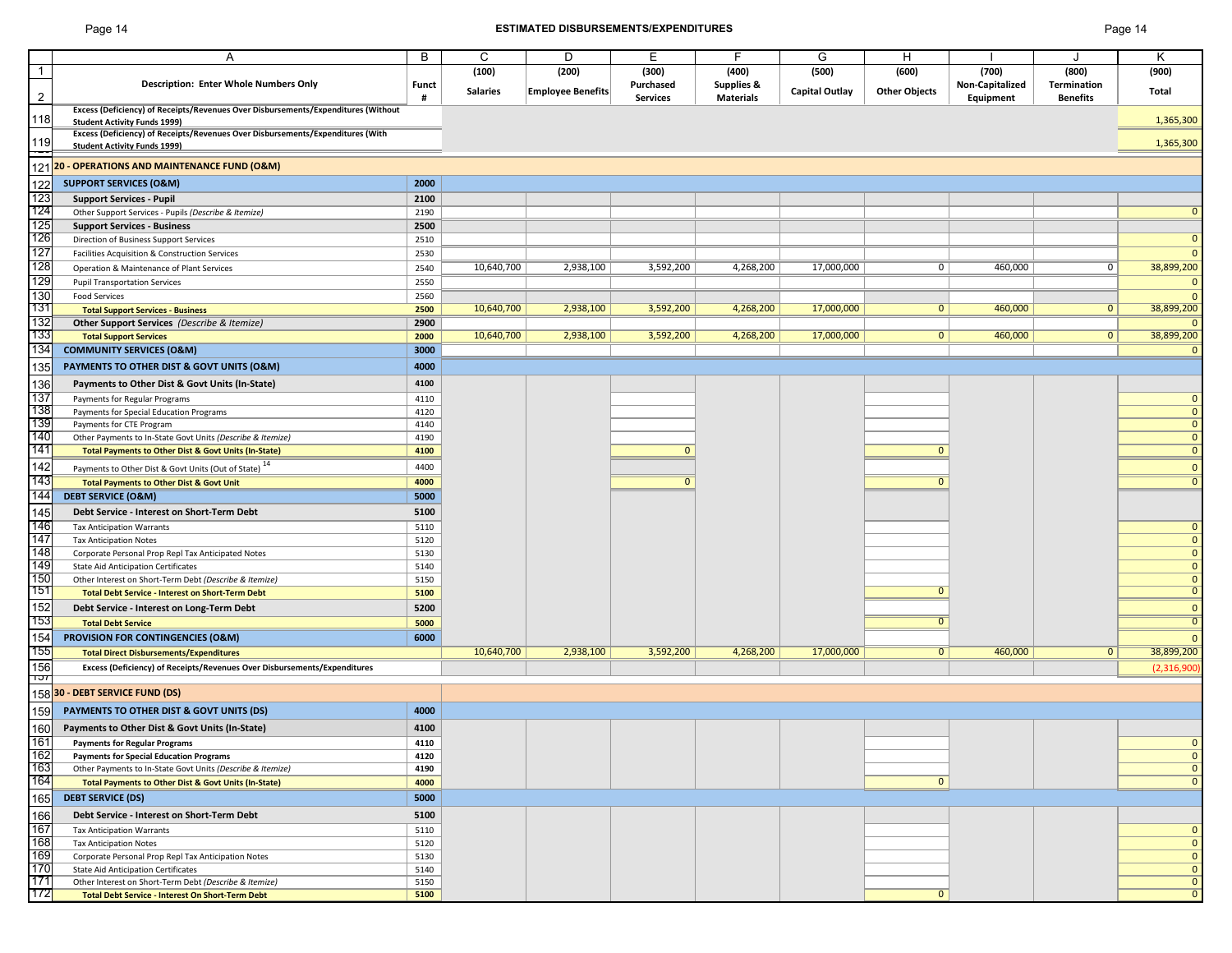## Page 15 **ESTIMATED DISBURSEMENTS/EXPENDITURES** Page 15

|                | A                                                                                    | B     | C               | D                 | E               | F.                    | G                     | H                    |                 | . I                | Κ                            |
|----------------|--------------------------------------------------------------------------------------|-------|-----------------|-------------------|-----------------|-----------------------|-----------------------|----------------------|-----------------|--------------------|------------------------------|
| $\mathbf{1}$   |                                                                                      |       | (100)           | (200)             | (300)           | (400)                 | (500)                 | (600)                | (700)           | (800)              | (900)                        |
|                | <b>Description: Enter Whole Numbers Only</b>                                         | Funct |                 |                   | Purchased       | <b>Supplies &amp;</b> |                       |                      | Non-Capitalized | Termination        |                              |
| $\overline{2}$ |                                                                                      | #     | <b>Salaries</b> | Employee Benefits | <b>Services</b> | <b>Materials</b>      | <b>Capital Outlay</b> | <b>Other Objects</b> | Equipment       | <b>Benefits</b>    | Total                        |
| 173            | Debt Service - Interest on Long-Term Debt                                            | 5200  |                 |                   |                 |                       |                       |                      |                 |                    | $\mathbf{0}$                 |
|                | Debt Service - Payments of Principal on Long-Term Debt 15                            |       |                 |                   |                 |                       |                       |                      |                 |                    |                              |
| 174            | (Lease/Purchase Principal Retired)                                                   | 5300  |                 |                   |                 |                       |                       |                      |                 |                    |                              |
| 175            | Debt Service Other (Describe & Itemize)                                              | 5400  |                 |                   |                 |                       |                       |                      |                 |                    |                              |
| 176            | <b>Total Debt Service</b>                                                            | 5000  |                 |                   | $\mathbf{0}$    |                       |                       | $\Omega$             |                 |                    | $\mathbf{0}$<br>$\mathbf{0}$ |
|                |                                                                                      |       |                 |                   |                 |                       |                       |                      |                 |                    |                              |
| 177            | <b>PROVISION FOR CONTINGENCIES (DS)</b>                                              | 6000  |                 |                   |                 |                       |                       |                      |                 |                    | $\Omega$                     |
| 178            | <b>Total Direct Disbursements/Expenditures</b>                                       |       |                 |                   | $\mathbf{0}$    |                       |                       |                      |                 |                    | $\overline{0}$               |
| 179<br>ιου     | Excess (Deficiency) of Receipts/Revenues Over Disbursements/Expenditures             |       |                 |                   |                 |                       |                       |                      |                 |                    | $\Omega$                     |
|                | 181 40 - TRANSPORTATION FUND (TR)                                                    |       |                 |                   |                 |                       |                       |                      |                 |                    |                              |
|                |                                                                                      |       |                 |                   |                 |                       |                       |                      |                 |                    |                              |
| 182            | <b>SUPPORT SERVICES (TR)</b>                                                         | 2000  |                 |                   |                 |                       |                       |                      |                 |                    |                              |
| 183            | <b>Support Services - Pupils</b>                                                     | 2100  |                 |                   |                 |                       |                       |                      |                 |                    |                              |
| 184            | Other Support Services - Pupils (Describe & Itemize)                                 | 2190  |                 |                   |                 |                       |                       |                      |                 |                    | $\mathbf{0}$                 |
| 185            | <b>Support Services - Business</b>                                                   |       |                 |                   |                 |                       |                       |                      |                 |                    |                              |
| 186            | <b>Pupil Transportation Services</b>                                                 | 2550  | 5,914,000       | 2,017,800         | 1,827,200       | 1,083,000             | 1,475,000             | $\mathbf 0$          | 50,000          | $\mathbf 0$        | 12,367,000                   |
| 187            | Other Support Services (Describe & Itemize)                                          | 2900  |                 |                   |                 |                       |                       |                      |                 |                    | 0                            |
| 188            | <b>Total Support Services</b>                                                        | 2000  | 5,914,000       | 2,017,800         | 1,827,200       | 1,083,000             | 1,475,000             | $\overline{0}$       | 50,000          | $\overline{\circ}$ | 12,367,000                   |
| 189            | <b>COMMUNITY SERVICES (TR)</b>                                                       | 3000  |                 |                   |                 |                       |                       |                      |                 |                    | $\overline{0}$               |
| 190            | PAYMENTS TO OTHER DIST & GOVT UNITS (TR)                                             | 4000  |                 |                   |                 |                       |                       |                      |                 |                    |                              |
| 191            | Payments to Other Dist & Govt Units (In-State)                                       | 4100  |                 |                   |                 |                       |                       |                      |                 |                    |                              |
| 192            | Payments for Regular Program                                                         | 4110  |                 |                   |                 |                       |                       |                      |                 |                    | $\mathbf{0}$                 |
| 193            | Payments for Special Education Programs                                              | 4120  |                 |                   |                 |                       |                       |                      |                 |                    | $\mathbf{0}$                 |
| 194            | Payments for Adult/Continuing Education Programs                                     | 4130  |                 |                   |                 |                       |                       |                      |                 |                    | $\mathbf{0}$                 |
| 195            | Payments for CTE Programs                                                            | 4140  |                 |                   |                 |                       |                       |                      |                 |                    | $\mathbf{0}$                 |
| 196            | Payments for Community College Programs                                              | 4170  |                 |                   |                 |                       |                       |                      |                 |                    | $\mathbf{0}$                 |
| 197<br>198     | Other Payments to In-State Govt Units (Describe & Itemize)                           | 4190  |                 |                   | $\mathbf{0}$    |                       |                       | $\Omega$             |                 |                    | $\mathbf{0}$                 |
|                | Total Payments to Other Dist & Govt Units (In-State)                                 | 4100  |                 |                   |                 |                       |                       |                      |                 |                    | $\mathbf 0$                  |
| 199            | Payments to Other Dist & Govt Units (Out-of-State)                                   | 4400  |                 |                   |                 |                       |                       |                      |                 |                    | $\mathbf{0}$                 |
| 200            | (Describe & Itemize)                                                                 |       |                 |                   | $\mathbf{0}$    |                       |                       | $\mathbf{0}$         |                 |                    | $\mathbf{0}$                 |
|                | <b>Total Payments to Other Dist &amp; Govt Units</b>                                 | 4000  |                 |                   |                 |                       |                       |                      |                 |                    |                              |
| 201            | <b>DEBT SERVICE (TR)</b>                                                             | 5000  |                 |                   |                 |                       |                       |                      |                 |                    |                              |
| 202            | Debt Service - Interest on Short-Term Debt                                           | 5100  |                 |                   |                 |                       |                       |                      |                 |                    |                              |
| 203            | <b>Tax Anticipation Warrants</b>                                                     | 5110  |                 |                   |                 |                       |                       |                      |                 |                    | $\mathbf{0}$                 |
| 204            | <b>Tax Anticipation Notes</b>                                                        | 5120  |                 |                   |                 |                       |                       |                      |                 |                    | $\mathbf{0}$                 |
| 205            | Corporate Personal Prop Repl Tax Anticipation Notes                                  | 5130  |                 |                   |                 |                       |                       |                      |                 |                    | $\mathbf 0$                  |
| 206            | State Aid Anticipation Certificates                                                  | 5140  |                 |                   |                 |                       |                       |                      |                 |                    | $\mathbf{0}$                 |
| 207<br>208     | Other Interest on Short-Term Debt (Describe and Itemize)                             | 5150  |                 |                   |                 |                       |                       | $\Omega$             |                 |                    | $\mathbf{0}$<br>$\mathbf{0}$ |
|                | Total Debt Service - Interest On Short-Term Debt                                     | 5100  |                 |                   |                 |                       |                       |                      |                 |                    |                              |
| 209            | Debt Service - Interest on Long-Term Debt                                            | 5200  |                 |                   |                 |                       |                       |                      |                 |                    | $\mathbf{0}$                 |
|                | Debt Service - Payments of Principal on Long-Term Debt <sup>15</sup> (Lease/Purchase | 5300  |                 |                   |                 |                       |                       |                      |                 |                    |                              |
| 210            | <b>Principal Retired)</b>                                                            |       |                 |                   |                 |                       |                       |                      |                 |                    | $\mathbf 0$                  |
| 211            | Debt Service - Other (Describe and Itemize)                                          | 5400  |                 |                   |                 |                       |                       |                      |                 |                    | $\mathbf{0}$                 |
| 212            | <b>Total Debt Service</b>                                                            | 5000  |                 |                   |                 |                       |                       | $\overline{0}$       |                 |                    | $\Omega$                     |
| 213            | <b>PROVISION FOR CONTINGENCIES (TR)</b>                                              | 6000  |                 |                   |                 |                       |                       |                      |                 |                    | $\Omega$                     |
| 214            | <b>Total Direct Disbursements/Expenditures</b>                                       |       | 5,914,000       | 2,017,800         | 1,827,200       | 1,083,000             | 1,475,000             | 0                    | 50,000          | $\mathbf{0}$       | 12,367,000                   |
| 215            | Excess (Deficiency) of Receipts/Revenues Over Disbursements/Expenditures             |       |                 |                   |                 |                       |                       |                      |                 |                    | 50,600                       |
| 210            |                                                                                      |       |                 |                   |                 |                       |                       |                      |                 |                    |                              |
|                | 217 50 - MUNICIPAL RETIREMENT/SOC SEC FUND (MR/SS)                                   |       |                 |                   |                 |                       |                       |                      |                 |                    |                              |
| 218            | <b>INSTRUCTION (MR/SS)</b>                                                           | 1000  |                 |                   |                 |                       |                       |                      |                 |                    |                              |
| 219            | Regular Program                                                                      | 1100  |                 |                   |                 |                       |                       |                      |                 |                    | $\mathbf 0$                  |
| 220            | Pre-K Programs                                                                       | 1125  |                 |                   |                 |                       |                       |                      |                 |                    | $\mathbf{0}$                 |
| 221            | Special Education Programs (Functions 1200-1220)                                     | 1200  |                 |                   |                 |                       |                       |                      |                 |                    | $\mathbf{0}$                 |
| 222            | Special Education Programs Pre-K                                                     | 1225  |                 |                   |                 |                       |                       |                      |                 |                    | $\mathbf{0}$                 |
| 223            | Remedial and Supplemental Programs K-12                                              | 1250  |                 |                   |                 |                       |                       |                      |                 |                    | $\mathbf{0}$                 |
| 224            | Remedial and Supplemental Programs Pre-K                                             | 1275  |                 |                   |                 |                       |                       |                      |                 |                    | $\mathbf 0$                  |
| 225            | Adult/Continuing Education Programs                                                  | 1300  |                 |                   |                 |                       |                       |                      |                 |                    | $\mathbf{0}$                 |
|                |                                                                                      |       |                 |                   |                 |                       |                       |                      |                 |                    |                              |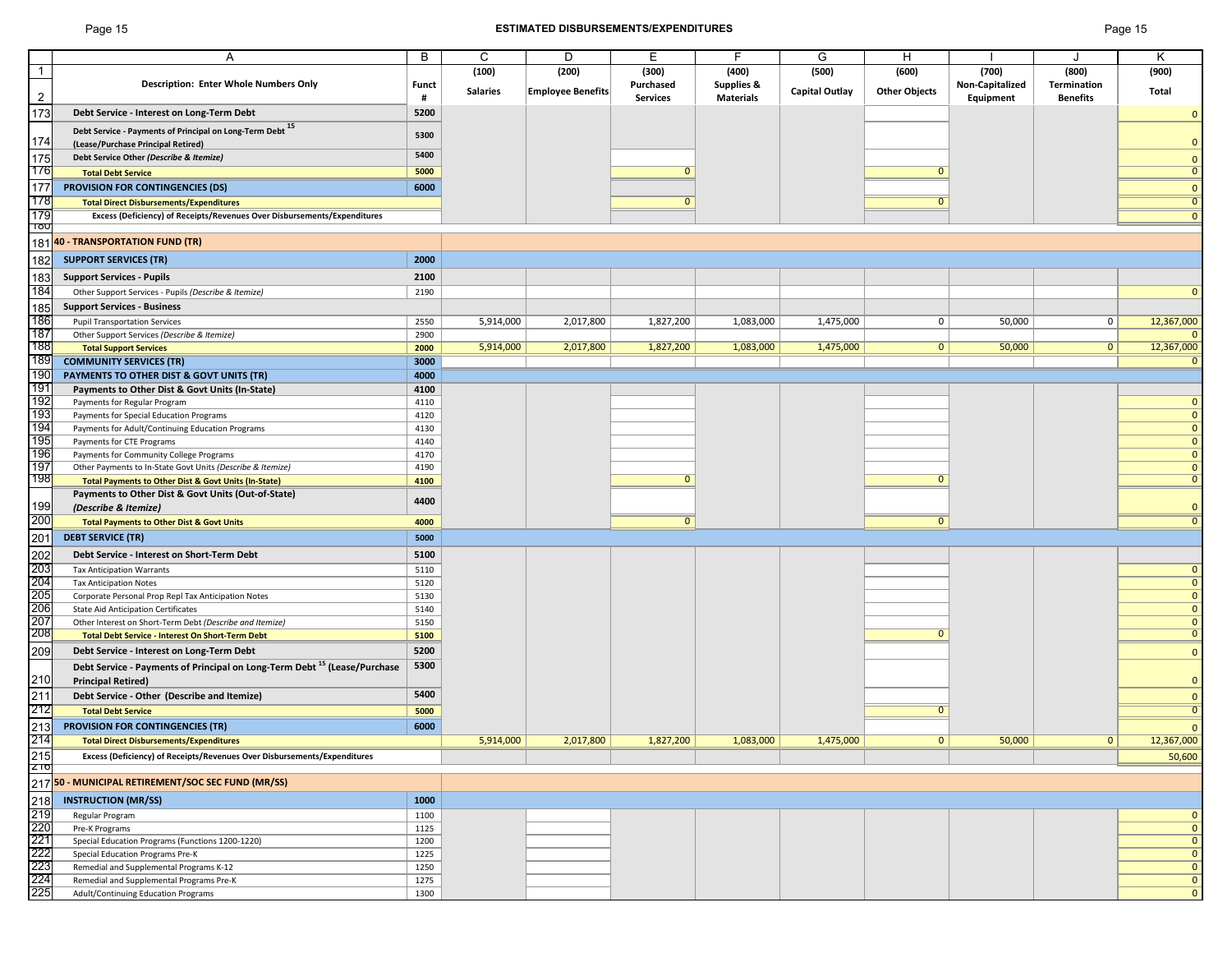## Page 16 **ESTIMATED DISBURSEMENTS/EXPENDITURES** Page 16

|                | Α                                                                            | В            | С               | D                        | E               | F                | G                     | H                    |                 | J               | Κ            |
|----------------|------------------------------------------------------------------------------|--------------|-----------------|--------------------------|-----------------|------------------|-----------------------|----------------------|-----------------|-----------------|--------------|
| $\mathbf{1}$   |                                                                              |              | (100)           | (200)                    | (300)           | (400)            | (500)                 | (600)                | (700)           | (800)           | (900)        |
|                | <b>Description: Enter Whole Numbers Only</b>                                 | <b>Funct</b> |                 |                          | Purchased       | Supplies &       |                       |                      | Non-Capitalized | Termination     |              |
| $\overline{2}$ |                                                                              | #            | <b>Salaries</b> | <b>Employee Benefits</b> | <b>Services</b> | <b>Materials</b> | <b>Capital Outlay</b> | <b>Other Objects</b> | Equipment       | <b>Benefits</b> | Total        |
| 226            | <b>CTE Programs</b>                                                          | 1400         |                 |                          |                 |                  |                       |                      |                 |                 | $\mathbf{0}$ |
| 227            | Interscholastic Programs                                                     | 1500         |                 |                          |                 |                  |                       |                      |                 |                 | $\mathbf{0}$ |
| 228            | Summer School Programs                                                       | 1600         |                 |                          |                 |                  |                       |                      |                 |                 | $\mathbf{0}$ |
| 229            | <b>Gifted Programs</b>                                                       | 1650         |                 |                          |                 |                  |                       |                      |                 |                 | $\mathbf{0}$ |
| 230            | <b>Driver's Education Programs</b>                                           | 1700         |                 |                          |                 |                  |                       |                      |                 |                 | $\mathbf{0}$ |
| 231            | <b>Bilingual Programs</b>                                                    | 1800         |                 |                          |                 |                  |                       |                      |                 |                 | $\mathbf{0}$ |
| 232            | Truant Alternative & Optional Programs                                       | 1900         |                 |                          |                 |                  |                       |                      |                 |                 | $\mathbf{0}$ |
| 233            | <b>Total Instruction</b>                                                     | 1000         |                 | $\mathbf{0}$             |                 |                  |                       |                      |                 |                 | $\mathbf{0}$ |
|                | <b>SUPPORT SERVICES (MR/SS)</b>                                              |              |                 |                          |                 |                  |                       |                      |                 |                 |              |
| 234            |                                                                              | 2000         |                 |                          |                 |                  |                       |                      |                 |                 |              |
| 235            | <b>Support Services - Pupil</b>                                              | 2100         |                 |                          |                 |                  |                       |                      |                 |                 |              |
| 236            | Attendance & Social Work Services                                            | 2110         |                 |                          |                 |                  |                       |                      |                 |                 | $\mathbf{0}$ |
| 237            | <b>Guidance Services</b>                                                     | 2120         |                 |                          |                 |                  |                       |                      |                 |                 | $\mathbf{0}$ |
| 238            | <b>Health Services</b>                                                       | 2130         |                 |                          |                 |                  |                       |                      |                 |                 | $\mathbf{0}$ |
| 239            | <b>Psychological Services</b>                                                | 2140         |                 |                          |                 |                  |                       |                      |                 |                 | $\mathbf{0}$ |
| 240            | Speech Pathology & Audiology Services                                        | 2150         |                 |                          |                 |                  |                       |                      |                 |                 | $\mathbf{0}$ |
| 241            | Other Support Services - Pupils (Describe & Itemize)                         | 2190         |                 |                          |                 |                  |                       |                      |                 |                 | $\mathbf{0}$ |
| 242            | <b>Total Support Services - Pupil</b>                                        | 2100         |                 | $\overline{0}$           |                 |                  |                       |                      |                 |                 | $\mathbf{0}$ |
| 243            | <b>Support Services - Instructional Staff</b>                                | 2200         |                 |                          |                 |                  |                       |                      |                 |                 |              |
| 244            |                                                                              |              |                 |                          |                 |                  |                       |                      |                 |                 |              |
|                | Improvement of Instruction Services                                          | 2210         |                 |                          |                 |                  |                       |                      |                 |                 | $\mathbf{0}$ |
| 245            | <b>Educational Media Services</b>                                            | 2220         |                 |                          |                 |                  |                       |                      |                 |                 | $\mathbf{0}$ |
| 246<br>247     | <b>Assessment &amp; Testing</b>                                              | 2230         |                 |                          |                 |                  |                       |                      |                 |                 | $\mathbf{0}$ |
|                | <b>Total Support Services - Instructional Staff</b>                          | 2200         |                 | $\mathbf{0}$             |                 |                  |                       |                      |                 |                 | $\mathbf{0}$ |
| 248            | <b>Support Services - General Administration</b>                             | 2300         |                 |                          |                 |                  |                       |                      |                 |                 |              |
| 249            | Board of Education Services                                                  | 2310         |                 | 7,600,000                |                 |                  |                       |                      |                 |                 | 7,600,000    |
| 250            | <b>Executive Administration Services</b>                                     | 2320         |                 |                          |                 |                  |                       |                      |                 |                 | $\mathbf{0}$ |
| 251            | Special Area Administrative Services                                         | 2330         |                 |                          |                 |                  |                       |                      |                 |                 | $\mathbf{0}$ |
| 252            | Claims Paid from Self Insurance Fund                                         | 2361         |                 |                          |                 |                  |                       |                      |                 |                 | $\mathbf{0}$ |
| 253            | Workers' Compensation or Workers' Occupation Disease Acts Payments           | 2362         |                 |                          |                 |                  |                       |                      |                 |                 | $\mathbf{0}$ |
| 254            | Unemployment Insurance Payments                                              | 2363         |                 |                          |                 |                  |                       |                      |                 |                 | $\mathbf{0}$ |
| 255            | Insurance Payments (regular or self-insurance)                               | 2364         |                 |                          |                 |                  |                       |                      |                 |                 | $\mathbf{0}$ |
| 256            | Risk Management and Claims Services Payments                                 | 2365         |                 |                          |                 |                  |                       |                      |                 |                 | $\mathbf{0}$ |
| 257            | Judgment and Settlements                                                     | 2366         |                 |                          |                 |                  |                       |                      |                 |                 | $\mathbf{0}$ |
| 258            | Educatl, Inspectl, Supervisory Serv. Related to Loss Prevention or Reduction | 2367         |                 |                          |                 |                  |                       |                      |                 |                 | $\mathbf{0}$ |
| 259            | Reciprocal Insurance Payments                                                | 2368         |                 |                          |                 |                  |                       |                      |                 |                 | $\mathbf{0}$ |
| 260            | Legal Service                                                                | 2369         |                 |                          |                 |                  |                       |                      |                 |                 | $\mathbf{0}$ |
| 261            | <b>Total Support Services - General Administration</b>                       | 2300         |                 | 7,600,000                |                 |                  |                       |                      |                 |                 | 7,600,000    |
|                |                                                                              |              |                 |                          |                 |                  |                       |                      |                 |                 |              |
| 262            | <b>Support Services - School Administration</b>                              | 2400         |                 |                          |                 |                  |                       |                      |                 |                 |              |
| 263            | Office of the Principal Services                                             | 2410         |                 |                          |                 |                  |                       |                      |                 |                 | $\mathbf{0}$ |
| 264            | Other Support Services - School Administration (Describe & Itemize)          | 2490         |                 |                          |                 |                  |                       |                      |                 |                 | $\mathbf{0}$ |
| 265            | <b>Total Support Services - School Administration</b>                        | 2400         |                 | $\mathbf{0}$             |                 |                  |                       |                      |                 |                 | $\mathbf{0}$ |
| 266            | <b>Support Services - Business</b>                                           | 2500         |                 |                          |                 |                  |                       |                      |                 |                 |              |
| 267            | Direction of Business Support Services                                       | 2510         |                 |                          |                 |                  |                       |                      |                 |                 | $\mathbf{0}$ |
| 268            | <b>Fiscal Services</b>                                                       | 2520         |                 |                          |                 |                  |                       |                      |                 |                 | $\mathbf{0}$ |
| 269            | Facilities Acquisition & Construction Services                               | 2530         |                 |                          |                 |                  |                       |                      |                 |                 | $\mathbf{0}$ |
| 270            | Operation & Maintenance of Plant Service                                     | 2540         |                 |                          |                 |                  |                       |                      |                 |                 | $\mathbf{0}$ |
| 271            | <b>Pupil Transportation Services</b>                                         | 2550         |                 |                          |                 |                  |                       |                      |                 |                 | $\mathbf{0}$ |
| 272            | <b>Food Services</b>                                                         | 2560         |                 |                          |                 |                  |                       |                      |                 |                 | $\mathbf{0}$ |
|                | <b>Internal Services</b>                                                     | 2570         |                 |                          |                 |                  |                       |                      |                 |                 | $\mathbf{0}$ |
| 273<br>274     | <b>Total Support Services - Business</b>                                     | 2500         |                 | $\mathbf{0}$             |                 |                  |                       |                      |                 |                 | $\mathbf{0}$ |
|                |                                                                              |              |                 |                          |                 |                  |                       |                      |                 |                 |              |
| 275            | <b>Support Services - Central</b>                                            | 2600         |                 |                          |                 |                  |                       |                      |                 |                 |              |
| 276            | Direction of Central Support Services                                        | 2610         |                 |                          |                 |                  |                       |                      |                 |                 | $\mathbf{0}$ |
| 277            | Planning, Research, Development & Evaluation Services                        | 2620         |                 |                          |                 |                  |                       |                      |                 |                 | $\mathbf{0}$ |
| 278            | <b>Information Services</b>                                                  | 2630         |                 |                          |                 |                  |                       |                      |                 |                 | $\mathbf{0}$ |
| 279            | <b>Staff Services</b>                                                        | 2640         |                 |                          |                 |                  |                       |                      |                 |                 | $\mathbf{0}$ |
| 280            | <b>Data Processing Services</b>                                              | 2660         |                 |                          |                 |                  |                       |                      |                 |                 | $\mathbf{0}$ |
| 281            | <b>Total Support Services - Central</b>                                      | 2600         |                 | $\mathbf{0}$             |                 |                  |                       |                      |                 |                 | $\mathbf{0}$ |
|                | Other Support Services (Describe & Itemize)                                  | 2900         |                 |                          |                 |                  |                       |                      |                 |                 | $\mathbf{0}$ |
| 282<br>283     | <b>Total Support Services</b>                                                | 2000         |                 | 7,600,000                |                 |                  |                       |                      |                 |                 | 7,600,000    |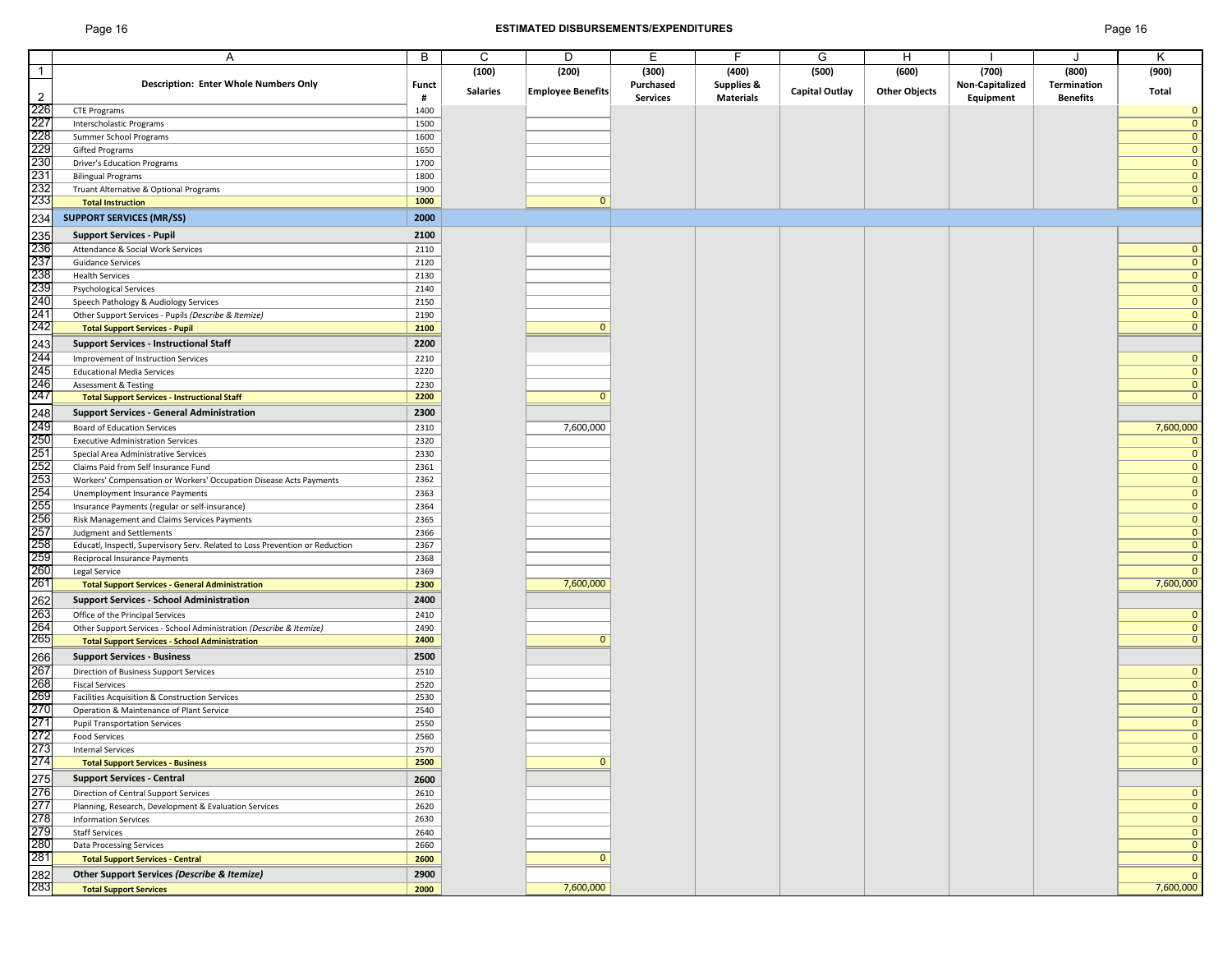299

331

### Page 17 **ESTIMATED DISBURSEMENTS/EXPENDITURES** Page 17

|                                                                                                       | Α                                                                                                                          | В            | C               | D                        | E.              | F.                    | G                     | н                    |                 |                 | Κ                              |
|-------------------------------------------------------------------------------------------------------|----------------------------------------------------------------------------------------------------------------------------|--------------|-----------------|--------------------------|-----------------|-----------------------|-----------------------|----------------------|-----------------|-----------------|--------------------------------|
| $\overline{1}$                                                                                        |                                                                                                                            |              | (100)           | (200)                    | (300)           | (400)                 | (500)                 | (600)                | (700)           | (800)           | (900)                          |
|                                                                                                       | Description: Enter Whole Numbers Only                                                                                      | <b>Funct</b> |                 |                          | Purchased       | <b>Supplies &amp;</b> |                       |                      | Non-Capitalized | Termination     |                                |
| $\overline{2}$                                                                                        |                                                                                                                            | #            | <b>Salaries</b> | <b>Employee Benefits</b> | <b>Services</b> | <b>Materials</b>      | <b>Capital Outlay</b> | <b>Other Objects</b> | Equipment       | <b>Benefits</b> | Total                          |
| <u>284</u>                                                                                            | <b>COMMUNITY SERVICES (MR/SS)</b>                                                                                          | 3000         |                 |                          |                 |                       |                       |                      |                 |                 | $\Omega$                       |
|                                                                                                       | PAYMENTS TO OTHER DIST & GOVT UNITS (MR/SS)                                                                                | 4000         |                 |                          |                 |                       |                       |                      |                 |                 |                                |
|                                                                                                       | Payments for Regular Programs                                                                                              | 4110         |                 |                          |                 |                       |                       |                      |                 |                 |                                |
|                                                                                                       | Payments for Special Education Programs                                                                                    | 4120         |                 |                          |                 |                       |                       |                      |                 |                 |                                |
|                                                                                                       | Payments for CTE Programs                                                                                                  | 4140         |                 |                          |                 |                       |                       |                      |                 |                 | $\mathbf{0}$                   |
|                                                                                                       | <b>Total Payments to Other Dist &amp; Govt Units</b>                                                                       | 4000         |                 | $\mathbf{0}$             |                 |                       |                       |                      |                 |                 |                                |
|                                                                                                       | <b>DEBT SERVICE (MR/SS)</b>                                                                                                | 5000         |                 |                          |                 |                       |                       |                      |                 |                 |                                |
|                                                                                                       | Debt Service - Interest on Short-Term Debt                                                                                 | 5100         |                 |                          |                 |                       |                       |                      |                 |                 |                                |
|                                                                                                       | <b>Tax Anticipation Warrants</b>                                                                                           | 5110         |                 |                          |                 |                       |                       |                      |                 |                 | 0                              |
|                                                                                                       | <b>Tax Anticipation Notes</b>                                                                                              | 5120         |                 |                          |                 |                       |                       |                      |                 |                 | $\mathbf{0}$                   |
|                                                                                                       | Corporate Personal Prop Repl Tax Anticipation Notes                                                                        | 5130         |                 |                          |                 |                       |                       |                      |                 |                 | $\Omega$                       |
|                                                                                                       | <b>State Aid Anticipation Certificates</b>                                                                                 | 5140         |                 |                          |                 |                       |                       |                      |                 |                 | $\Omega$                       |
|                                                                                                       | Other (Describe & Itemize)<br><b>Total Debt Service</b>                                                                    | 5150<br>5000 |                 |                          |                 |                       |                       | $\mathbf{0}$         |                 |                 | $\mathbf 0$<br>$\Omega$        |
|                                                                                                       | PROVISION FOR CONTINGENCIES (MR/SS)                                                                                        | 6000         |                 |                          |                 |                       |                       |                      |                 |                 | $\Omega$                       |
| 285<br>286<br>287<br>288<br>289<br>292<br>292<br>292<br>293<br>295<br>295<br>295<br>295<br>295<br>298 |                                                                                                                            |              |                 | 7,600,000                |                 |                       |                       | $\overline{0}$       |                 |                 | 7,600,000                      |
|                                                                                                       | <b>Total Direct Disbursements/Expenditures</b><br>Excess (Deficiency) of Receipts/Revenues Over Disbursements/Expenditures |              |                 |                          |                 |                       |                       |                      |                 |                 | 225,000                        |
| Ŗ                                                                                                     |                                                                                                                            |              |                 |                          |                 |                       |                       |                      |                 |                 |                                |
|                                                                                                       | 302 <mark>60 - САРІТАL PROJECTS (СР)</mark>                                                                                |              |                 |                          |                 |                       |                       |                      |                 |                 |                                |
| 303                                                                                                   | <b>SUPPORT SERVICES (CP)</b>                                                                                               | 2000         |                 |                          |                 |                       |                       |                      |                 |                 |                                |
|                                                                                                       | <b>Support Services - Business</b>                                                                                         |              |                 |                          |                 |                       |                       |                      |                 |                 |                                |
|                                                                                                       | Facilities Acquisition & Construction Services                                                                             | 2530         |                 |                          |                 |                       |                       |                      |                 |                 |                                |
| 304<br>305<br>306                                                                                     | Other Support Services (Describe & Itemize)                                                                                | 2900         |                 |                          |                 |                       |                       |                      |                 |                 |                                |
| 307                                                                                                   | <b>Total Support Services</b>                                                                                              | 2000         | 0               | $\mathbf{0}$             | $\overline{0}$  | 0                     | 0                     | 0                    | $\mathbf{0}$    |                 |                                |
|                                                                                                       | 308 PAYMENTS TO OTHER DIST & GOVT UNITS (CP)                                                                               | 4000         |                 |                          |                 |                       |                       |                      |                 |                 |                                |
| 309<br>310<br>311<br>312                                                                              | Payments to Other Dist & Govt Units (In-State)                                                                             | 4100         |                 |                          |                 |                       |                       |                      |                 |                 |                                |
|                                                                                                       | Payments to Regular Programs                                                                                               | 4110         |                 |                          |                 |                       |                       |                      |                 |                 | $\mathbf 0$                    |
|                                                                                                       | Payment for Special Education Programs                                                                                     | 4120         |                 |                          |                 |                       |                       |                      |                 |                 |                                |
|                                                                                                       | Payment for CTE Programs                                                                                                   | 4140         |                 |                          |                 |                       |                       |                      |                 |                 |                                |
| 313<br>314                                                                                            | Payments to Other Govt Units (In-State) (Describe & Itemize)                                                               | 4190         |                 |                          | $\Omega$        |                       |                       | $\mathbf{0}$         |                 |                 | $\Omega$                       |
|                                                                                                       | <b>Total Payments to Other Districts &amp; Govt Units</b>                                                                  | 4000         |                 |                          |                 |                       |                       |                      |                 |                 |                                |
| 315<br>316                                                                                            | PROVISION FOR CONTINGENCIES (CP)                                                                                           | 6000         | $\mathbf 0$     | $\mathbf{0}$             | $\mathbf{0}$    | $\mathbf{0}$          | $\mathbf{0}$          | $\overline{0}$       | $\mathbf{0}$    |                 | $\overline{0}$                 |
| $\overline{317}$                                                                                      | <b>Total Direct Disbursements/Expenditures</b><br>Excess (Deficiency) of Receipts/Revenues Over Disbursements/Expenditures |              |                 |                          |                 |                       |                       |                      |                 |                 | $\Omega$                       |
| $\overline{\phantom{a}}$                                                                              |                                                                                                                            |              |                 |                          |                 |                       |                       |                      |                 |                 |                                |
|                                                                                                       | 319 <mark>70 WORKING CASH FUND (WC)</mark>                                                                                 |              |                 |                          |                 |                       |                       |                      |                 |                 |                                |
| 321                                                                                                   | 80 - TORT FUND (TF)                                                                                                        |              |                 |                          |                 |                       |                       |                      |                 |                 |                                |
|                                                                                                       |                                                                                                                            |              |                 |                          |                 |                       |                       |                      |                 |                 |                                |
| 322                                                                                                   | <b>INSTRUCTION (TF)</b>                                                                                                    | 1000         |                 |                          |                 |                       |                       |                      |                 |                 |                                |
| 323                                                                                                   | Regular Programs                                                                                                           | 1100         |                 |                          |                 |                       |                       |                      |                 |                 |                                |
| <u>ses</u><br>324<br>325<br>326<br>327                                                                | Tuition Payment to Charter Schools                                                                                         | 1115<br>1125 |                 |                          |                 |                       |                       |                      |                 |                 | $\Omega$                       |
|                                                                                                       | Pre-K Programs<br>Special Education Programs (Functions 1200 - 1220)                                                       | 1200         |                 |                          |                 |                       |                       |                      |                 |                 | $\mathbf 0$                    |
|                                                                                                       | Special Education Programs Pre-K                                                                                           | 1225         |                 |                          |                 |                       |                       |                      |                 |                 |                                |
| 328                                                                                                   | Remedial and Supplemental Programs K-12                                                                                    | 1250         |                 |                          |                 |                       |                       |                      |                 |                 |                                |
|                                                                                                       | Remedial and Supplemental Programs Pre-K                                                                                   | 1275         |                 |                          |                 |                       |                       |                      |                 |                 | 0                              |
|                                                                                                       | Adult/Continuing Education Programs                                                                                        | 1300         |                 |                          |                 |                       |                       |                      |                 |                 | $\overline{0}$                 |
|                                                                                                       | <b>CTE Programs</b>                                                                                                        | 1400         |                 |                          |                 |                       |                       |                      |                 |                 | $\overline{0}$                 |
|                                                                                                       | Interscholastic Programs                                                                                                   | 1500         |                 |                          |                 |                       |                       |                      |                 |                 | $\mathbf 0$                    |
|                                                                                                       | Summer School Programs<br><b>Gifted Programs</b>                                                                           | 1600<br>1650 |                 |                          |                 |                       |                       |                      |                 |                 | $\mathbf{0}$<br>$\overline{0}$ |
|                                                                                                       | <b>Driver's Education Programs</b>                                                                                         | 1700         |                 |                          |                 |                       |                       |                      |                 |                 | $\overline{0}$                 |
|                                                                                                       | <b>Bilingual Programs</b>                                                                                                  | 1800         |                 |                          |                 |                       |                       |                      |                 |                 | $\mathbf{0}$                   |
|                                                                                                       | Truant Alternative & Optional Programs                                                                                     | 1900         |                 |                          |                 |                       |                       |                      |                 |                 | $\mathbf 0$                    |
|                                                                                                       | Pre-K Programs - Private Tuition                                                                                           | 1910         |                 |                          |                 |                       |                       |                      |                 |                 | $\mathbf{0}$                   |
|                                                                                                       | Regular K-12 Programs Private Tuition                                                                                      | 1911         |                 |                          |                 |                       |                       |                      |                 |                 | $\overline{0}$                 |
| 340                                                                                                   | Special Education Programs K-12 Private Tuition                                                                            | 1912         |                 |                          |                 |                       |                       |                      |                 |                 | $\overline{0}$                 |
|                                                                                                       |                                                                                                                            |              |                 |                          |                 |                       |                       |                      |                 |                 |                                |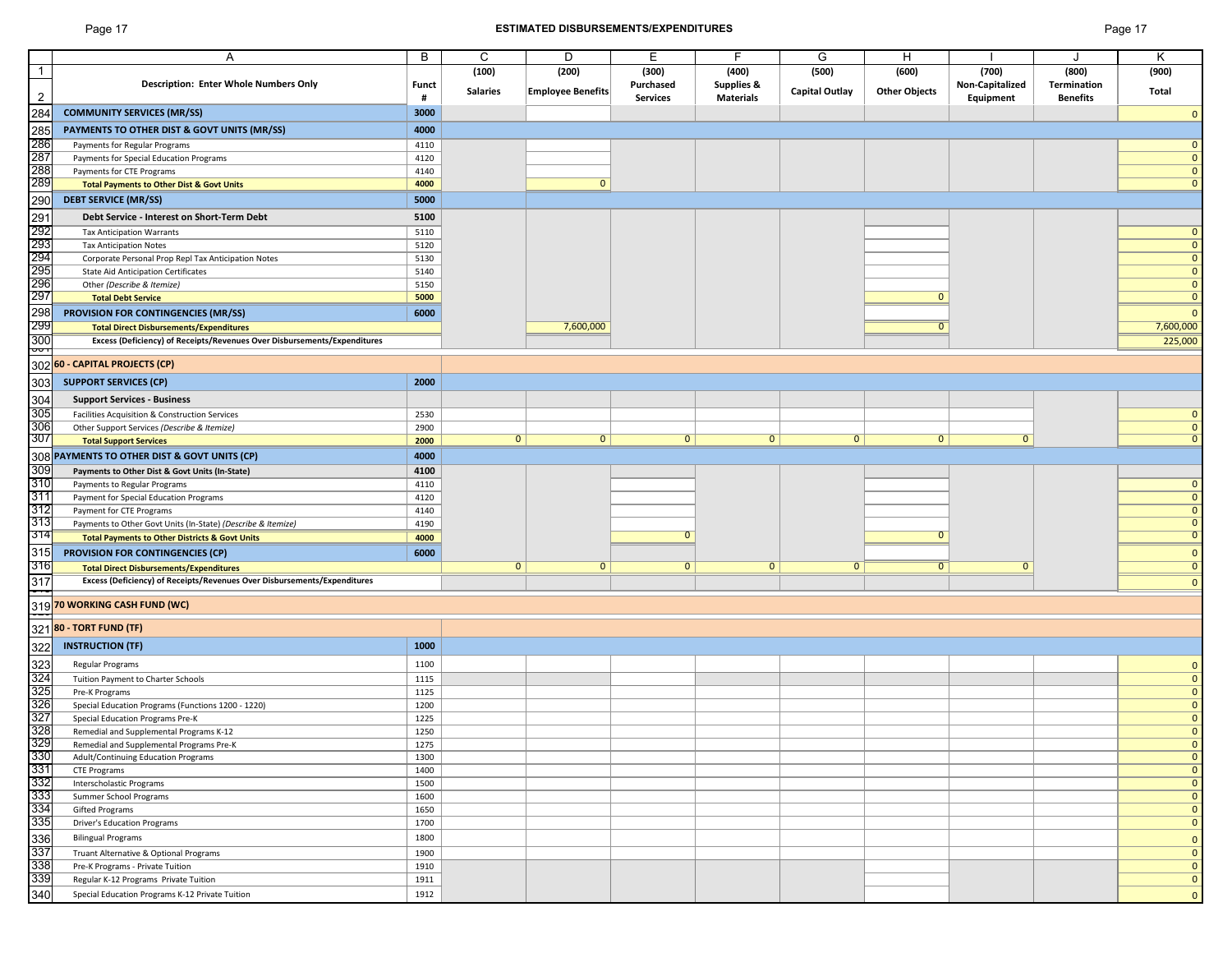#### Page 18 **ESTIMATED DISBURSEMENTS/EXPENDITURES** Page 18

|                | A                                                                   | B            | C               | D                        | Е               | F                     | G              | н                    |                 |                 | κ              |
|----------------|---------------------------------------------------------------------|--------------|-----------------|--------------------------|-----------------|-----------------------|----------------|----------------------|-----------------|-----------------|----------------|
| $\mathbf{1}$   |                                                                     |              | (100)           | (200)                    | (300)           | (400)                 | (500)          | (600)                | (700)           | (800)           | (900)          |
|                | <b>Description: Enter Whole Numbers Only</b>                        | <b>Funct</b> |                 |                          | Purchased       | <b>Supplies &amp;</b> |                |                      | Non-Capitalized | Termination     |                |
| $\overline{2}$ |                                                                     | #            | <b>Salaries</b> | <b>Employee Benefits</b> | <b>Services</b> | <b>Materials</b>      | Capital Outlay | <b>Other Objects</b> | Equipment       | <b>Benefits</b> | Total          |
| 341            | Special Education Programs Pre-K Tuition                            | 1913         |                 |                          |                 |                       |                |                      |                 |                 | $\mathbf{0}$   |
| 342            | Remedial/Supplemental Programs K-12 Private Tuition                 | 1914         |                 |                          |                 |                       |                |                      |                 |                 | $\mathbf{0}$   |
| 343            | Remedial/Supplemental Programs Pre-K Private Tuition                | 1915         |                 |                          |                 |                       |                |                      |                 |                 | $\mathbf{0}$   |
| 344            |                                                                     | 1916         |                 |                          |                 |                       |                |                      |                 |                 | $\mathbf{0}$   |
|                | Adult/Continuing Education Programs Private Tuition                 |              |                 |                          |                 |                       |                |                      |                 |                 |                |
| 345            | CTE Programs Private Tuition                                        | 1917         |                 |                          |                 |                       |                |                      |                 |                 | $\mathbf{0}$   |
| 346            | Interscholastic Programs Private Tuition                            | 1918         |                 |                          |                 |                       |                |                      |                 |                 | $\mathbf{0}$   |
| 347            | Summer School Programs Private Tuition                              | 1919         |                 |                          |                 |                       |                |                      |                 |                 | $\mathbf{0}$   |
| 348            | Gifted Programs Private Tuition                                     | 1920         |                 |                          |                 |                       |                |                      |                 |                 | $\mathbf{0}$   |
| 349            | <b>Bilingual Programs Private Tuition</b>                           | 1921         |                 |                          |                 |                       |                |                      |                 |                 |                |
|                |                                                                     |              |                 |                          |                 |                       |                |                      |                 |                 | $\mathbf 0$    |
| 350            | Truants Alternative/Opt Ed Programs Private Tuition                 | 1922         |                 |                          |                 |                       |                |                      |                 |                 | $\mathbf{0}$   |
| 351            | <b>Total Instruction</b> <sup>14</sup>                              | 1000         | $\mathbf{0}$    | $\mathbf{0}$             | $\mathbf{0}$    | $\mathbf{0}$          | $\mathbf{0}$   | $\mathbf{0}$         | $\mathbf{0}$    | $\Omega$        | $\mathbf{0}$   |
| 352            |                                                                     |              |                 |                          |                 |                       |                |                      |                 |                 |                |
|                | <b>SUPPORT SERVICES (TF)</b>                                        | 2000         |                 |                          |                 |                       |                |                      |                 |                 |                |
| 353            | <b>Support Services - Pupil</b>                                     | 2100         |                 |                          |                 |                       |                |                      |                 |                 |                |
| 354            | Attendance & Social Work Services                                   | 2110         |                 |                          |                 |                       |                |                      |                 |                 | $\mathbf{0}$   |
| 355            | <b>Guidance Services</b>                                            | 2120         |                 |                          |                 |                       |                |                      |                 |                 | $\mathbf{0}$   |
| 356            | <b>Health Services</b>                                              | 2130         |                 |                          |                 |                       |                |                      |                 |                 | $\mathbf{0}$   |
| 357            | <b>Psychological Services</b>                                       | 2140         |                 |                          |                 |                       |                |                      |                 |                 | $\mathbf{0}$   |
| 358            |                                                                     | 2150         |                 |                          |                 |                       |                |                      |                 |                 | $\mathbf{0}$   |
|                | Speech Pathology & Audiology Services                               |              |                 |                          |                 |                       |                |                      |                 |                 |                |
| 359<br>360     | Other Support Services - Pupils (Describe & Itemize)                | 2190         |                 |                          |                 |                       |                |                      |                 |                 | $\mathbf{0}$   |
|                | <b>Total Support Services - Pupil</b>                               | 2100         | $\mathbf{0}$    | $\mathbf{0}$             | $\mathbf{0}$    | $\mathbf{0}$          | $\mathbf{0}$   | $\mathbf{0}$         | $\mathbf{0}$    | $\mathbf{0}$    | $\mathbf{0}$   |
| 361            | <b>Support Services - Instructional Staff</b>                       | 2200         |                 |                          |                 |                       |                |                      |                 |                 |                |
| 362            | Improvement of Instruction Services                                 | 2210         |                 |                          |                 |                       |                |                      |                 |                 | $\mathbf{0}$   |
| 363            | <b>Educational Media Services</b>                                   | 2220         |                 |                          |                 |                       |                |                      |                 |                 | $\Omega$       |
| 364            |                                                                     |              |                 |                          |                 |                       |                |                      |                 |                 |                |
|                | <b>Assessment &amp; Testing</b>                                     | 2230         |                 |                          |                 |                       |                |                      |                 |                 | $\mathbf 0$    |
| 365            | <b>Total Support Services - Instructional Staff</b>                 | 2200         | $\mathbf{0}$    | $\overline{0}$           | $\mathbf{0}$    | $\mathbf{0}$          | $\mathbf{0}$   | $\mathbf{0}$         | $\mathbf{0}$    | $\mathbf{0}$    | $\mathbf{0}$   |
| 366            | <b>Support Services - General Administration</b>                    | 2300         |                 |                          |                 |                       |                |                      |                 |                 |                |
| 367            | <b>Board of Education Services</b>                                  | 2310         |                 |                          |                 |                       |                |                      |                 |                 | $\mathbf{0}$   |
| 368            | <b>Executive Administration Services</b>                            | 2320         |                 |                          |                 |                       |                |                      |                 |                 | $\mathbf{0}$   |
| 369            | Special Area Administration Services                                | 2330         |                 |                          |                 |                       |                |                      |                 |                 | $\mathbf{0}$   |
| 370            | Claims Paid from Self Insurance Fund                                | 2361         |                 |                          |                 |                       |                |                      |                 |                 | $\mathbf{0}$   |
| 371            | Risk Management and Claims Services Payments                        | 2365         |                 |                          |                 |                       |                |                      |                 |                 | $\mathbf{0}$   |
| 372            | <b>Total Support Services - General Administration</b>              | 2300         | 0               | 0 <sup>1</sup>           | 0               | $\mathbf{0}$          | 0              | 0                    | $\mathbf{0}$    | $\mathbf{0}$    | $\mathbf{0}$   |
| 373            | <b>Support Services - School Administration</b>                     | 2400         |                 |                          |                 |                       |                |                      |                 |                 |                |
| 374            | Office of the Principal Services                                    | 2410         |                 |                          |                 |                       |                |                      |                 |                 | $\mathbf{0}$   |
| 375            |                                                                     |              |                 |                          |                 |                       |                |                      |                 |                 |                |
| 376            | Other Support Services - School Administration (Describe & Itemize) | 2490         |                 |                          |                 |                       |                |                      |                 |                 | $\mathbf{0}$   |
|                | <b>Total Support Services - School Administration</b>               | 2400         | $\mathbf{0}$    | $\overline{0}$           | $\mathbf{0}$    | $\mathbf{0}$          | $\mathbf{0}$   | $\mathbf{0}$         | $\mathbf{0}$    | $\mathbf{0}$    | $\mathbf{0}$   |
| 377            | <b>Support Services - Business</b>                                  | 2500         |                 |                          |                 |                       |                |                      |                 |                 |                |
| 378            | Direction of Business Support Services                              | 2510         |                 |                          |                 |                       |                |                      |                 |                 | $\mathbf{0}$   |
| 379            | <b>Fiscal Services</b>                                              | 2520         |                 |                          |                 |                       |                |                      |                 |                 | $\mathbf{0}$   |
| 380            | Operation & Maintenance of Plant Services                           | 2540         |                 |                          |                 |                       |                |                      |                 |                 | $\mathbf{0}$   |
| 381            | <b>Pupil Transportation Services</b>                                | 2550         |                 |                          |                 |                       |                |                      |                 |                 | $\mathbf{0}$   |
| 382            | <b>Food Services</b>                                                | 2560         |                 |                          |                 |                       |                |                      |                 |                 | $\mathbf{0}$   |
| 383            | <b>Internal Services</b>                                            | 2570         |                 |                          |                 |                       |                |                      |                 |                 | $\mathbf{0}$   |
| 384            | <b>Total Support Services - Business</b>                            | 2500         | 0               | 0 <sup>1</sup>           | 0               | $\mathbf{0}$          | $\mathbf{0}$   | 0                    | $\mathbf{0}$    | $\mathbf{0}$    | $\mathbf{0}$   |
| 385            | <b>Support Services - Central</b>                                   | 2600         |                 |                          |                 |                       |                |                      |                 |                 |                |
| 386            |                                                                     | 2610         |                 |                          |                 |                       |                |                      |                 |                 | $\mathbf{0}$   |
|                | Direction of Central Support Services                               |              |                 |                          |                 |                       |                |                      |                 |                 |                |
| 387            | Planning, Research, Development & Evaluation Services               | 2620         |                 |                          |                 |                       |                |                      |                 |                 | $\mathbf 0$    |
| 388            | <b>Information Services</b>                                         | 2630         |                 |                          |                 |                       |                |                      |                 |                 | $\mathbf 0$    |
| 389            | <b>Staff Services</b>                                               | 2640         |                 |                          |                 |                       |                |                      |                 |                 | $\mathbf{0}$   |
| 390            | <b>Data Processing Services</b>                                     | 2660         |                 |                          |                 |                       |                |                      |                 |                 | $\mathbf{0}$   |
| 391            | <b>Total Support Services - Central</b>                             | 2600         | 0               | 0                        | 0               | $\mathbf{0}$          | 0              | 0                    | $\mathbf{0}$    | $\mathbf{0}$    | $\mathbf{0}$   |
| 392            | Other Support Services (Describe & Itemize)                         | 2900         |                 |                          |                 |                       |                |                      |                 |                 | $\overline{0}$ |
| 393            | <b>Total Support Services</b>                                       | 2000         | 0               | 0 <sup>1</sup>           | 0               | $\overline{0}$        | 0              | 0                    | 0               | 0               | $\mathbf{0}$   |
| 394            | <b>COMMUNITY SERVICES (TF)</b>                                      | 3000         |                 |                          |                 |                       |                |                      |                 |                 | $\mathbf{0}$   |
| 395            | PAYMENTS TO OTHER DIST & GOVT UNITS (TF)                            | 4000         |                 |                          |                 |                       |                |                      |                 |                 |                |
| 396            |                                                                     |              |                 |                          |                 |                       |                |                      |                 |                 |                |
| 397            | Payments to Other Dist & Govt Units (In-State)                      | 4100         |                 |                          |                 |                       |                |                      |                 |                 |                |
|                | Payments for Regular Programs                                       | 4110         |                 |                          |                 |                       |                |                      |                 |                 | $\mathbf{0}$   |
| 398            | Payments for Special Education Programs                             | 4120         |                 |                          |                 |                       |                |                      |                 |                 | $\mathbf 0$    |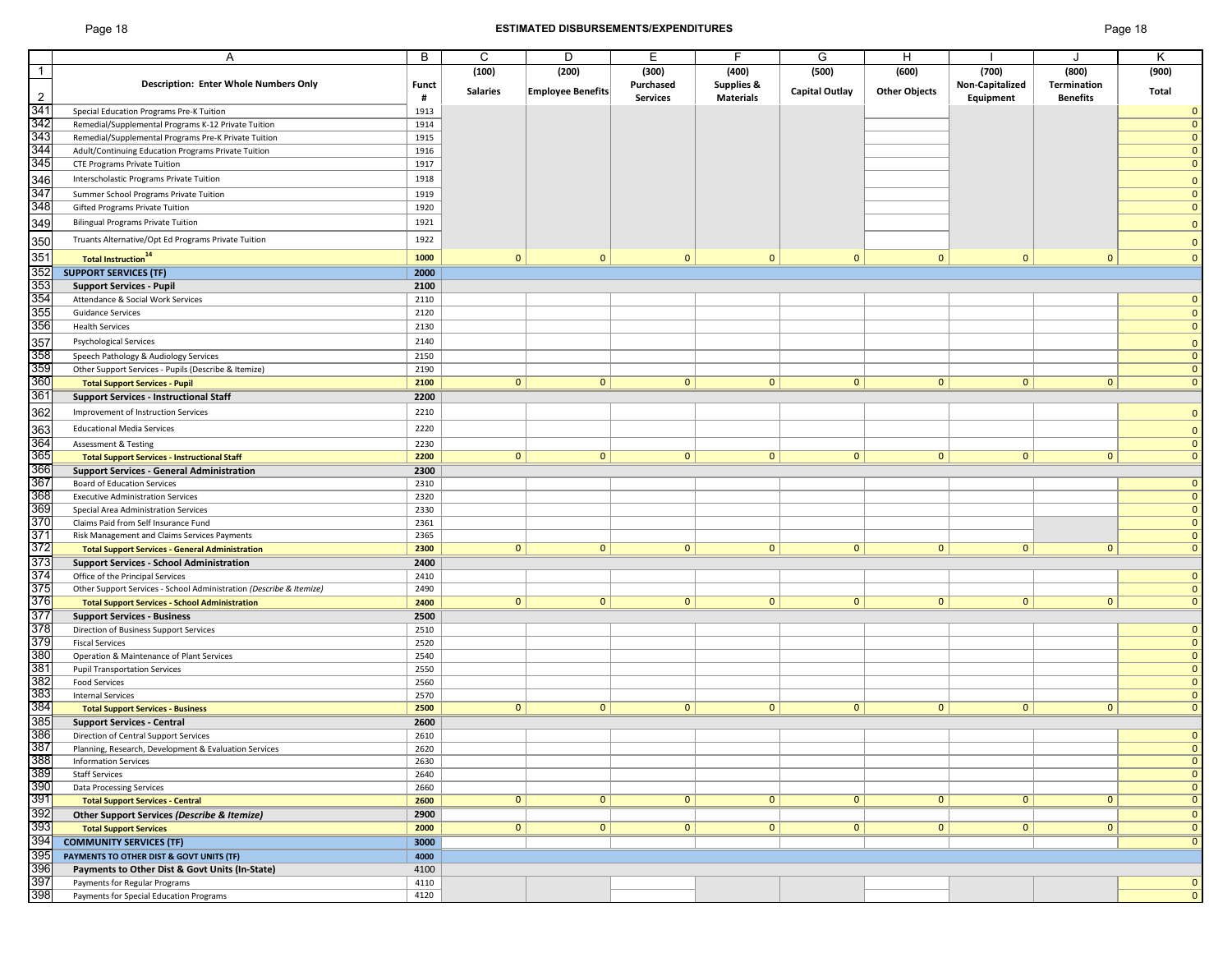#### Page 19 **ESTIMATED DISBURSEMENTS/EXPENDITURES** Page 19

| апе |  |
|-----|--|
|-----|--|

|                | Α                                                                                    | B     | C               | D                        | E               | F.               | G              | H                    |                 | J               | Κ                           |
|----------------|--------------------------------------------------------------------------------------|-------|-----------------|--------------------------|-----------------|------------------|----------------|----------------------|-----------------|-----------------|-----------------------------|
|                |                                                                                      |       |                 |                          |                 |                  |                |                      |                 |                 |                             |
| 1              |                                                                                      |       | (100)           | (200)                    | (300)           | (400)            | (500)          | (600)                | (700)           | (800)           | (900)                       |
|                | Description: Enter Whole Numbers Only                                                | Funct | <b>Salaries</b> | <b>Employee Benefits</b> | Purchased       | Supplies &       | Capital Outlay | <b>Other Objects</b> | Non-Capitalized | Termination     | Total                       |
| $\overline{2}$ |                                                                                      | #     |                 |                          | <b>Services</b> | <b>Materials</b> |                |                      | Equipment       | <b>Benefits</b> |                             |
| 399            | Payments for Adult/Continuing Education Programs                                     | 4130  |                 |                          |                 |                  |                |                      |                 |                 | $\mathbf{0}$                |
| 400            | Payments for CTE Programs                                                            | 4140  |                 |                          |                 |                  |                |                      |                 |                 | $\Omega$                    |
| 401            | Payments for Community College Programs                                              | 4170  |                 |                          |                 |                  |                |                      |                 |                 | $\Omega$                    |
| 402            | Other Payments to In-State Govt Units (Describe & Itemize)                           | 4190  |                 |                          |                 |                  |                |                      |                 |                 | $\mathbf{0}$                |
| 403            | Total Payments to Other Dist & Govt Units (In-State)                                 | 4100  |                 |                          | $\Omega$        |                  |                |                      |                 |                 | $\Omega$                    |
| 404            | Payments for Regular Programs - Tuition                                              | 4210  |                 |                          |                 |                  |                |                      |                 |                 | $\mathbf{0}$                |
| 405            | Payments for Special Education Programs - Tuition                                    | 4220  |                 |                          |                 |                  |                |                      |                 |                 | $\Omega$                    |
| 406            | Payments for Adult/Continuing Education Programs - Tuition                           | 4230  |                 |                          |                 |                  |                |                      |                 |                 | $\Omega$                    |
| 407            | Payments for CTE Programs - Tuition                                                  | 4240  |                 |                          |                 |                  |                |                      |                 |                 | $\Omega$                    |
| 408            | Payments for Community College Programs - Tuition                                    | 4270  |                 |                          |                 |                  |                |                      |                 |                 | $\mathbf{0}$                |
| 409            | Payments for Other Programs - Tuition                                                | 4280  |                 |                          |                 |                  |                |                      |                 |                 | $\mathbf{0}$                |
| 410            |                                                                                      | 4290  |                 |                          |                 |                  |                |                      |                 |                 | $\Omega$                    |
| 411            | Other Payments to In-State Govt Units (Describe & Itemize)                           |       |                 |                          |                 |                  |                | $\Omega$             |                 |                 | $\Omega$                    |
|                | Total Payments to Other Dist & Govt Units - Tuition (In State)                       | 4200  |                 |                          |                 |                  |                |                      |                 |                 |                             |
| 412            | Payments for Regular Programs - Transfers                                            | 4310  |                 |                          |                 |                  |                |                      |                 |                 | $\Omega$                    |
| 413            | Payments for Special Education Programs - Transfers                                  | 4320  |                 |                          |                 |                  |                |                      |                 |                 | $\Omega$                    |
| 414            | Payments for Adult/Continuing Ed Programs - Transfers                                | 4330  |                 |                          |                 |                  |                |                      |                 |                 | $\mathbf{0}$                |
| 415            | Payments for CTE Programs - Transfers                                                | 4340  |                 |                          |                 |                  |                |                      |                 |                 | $\mathbf{0}$                |
| 416            | Payments for Community College Program - Transfers                                   | 4370  |                 |                          |                 |                  |                |                      |                 |                 | $\Omega$                    |
| 417            | Payments for Other Programs - Transfers                                              | 4380  |                 |                          |                 |                  |                |                      |                 |                 | $\Omega$                    |
| 418            | Other Payments to In-State Govt Units - Transfers (Describe & Itemize)               | 4390  |                 |                          |                 |                  |                |                      |                 |                 | $\Omega$                    |
| 419            | Total Payments to Other Dist & Govt Units-Transfers (In State)                       | 4300  |                 |                          | $\mathbf{0}$    |                  |                | $\mathbf{0}$         |                 |                 | $\mathbf{0}$                |
| 420            | Payments to Other Dist & Govt Units (Out of State)                                   | 4400  |                 |                          |                 |                  |                |                      |                 |                 | $\mathbf{0}$                |
| 421            | <b>Total Payments to Other Dist &amp; Govt Units</b>                                 | 4000  |                 |                          | $\mathbf{0}$    |                  |                | $\mathbf{0}$         |                 |                 | $\Omega$                    |
| 422            | <b>DEBT SERVICE (TF)</b>                                                             | 5000  |                 |                          |                 |                  |                |                      |                 |                 |                             |
| 423            | Debt Service - Interest on Short-Term Debt                                           |       |                 |                          |                 |                  |                |                      |                 |                 |                             |
| 424            | <b>Tax Anticipation Warrants</b>                                                     | 5110  |                 |                          |                 |                  |                |                      |                 |                 | $\Omega$                    |
| 425            | Corporate Personal Property Replacement Tax Anticipation Notes                       | 5130  |                 |                          |                 |                  |                |                      |                 |                 | $\Omega$                    |
| 426            | Other Interest or Short-Term Debt (Describe & Itemize)                               | 5150  |                 |                          |                 |                  |                |                      |                 |                 | $\mathbf{0}$                |
| 427            |                                                                                      | 5000  |                 |                          |                 |                  |                | $\mathbf{0}$         |                 |                 | $\Omega$                    |
| 428            | <b>Total Debt Service</b>                                                            |       |                 |                          |                 |                  |                |                      |                 |                 |                             |
|                | <b>PROVISION FOR CONTINGENCIES (TF)</b>                                              | 6000  |                 |                          |                 |                  |                |                      |                 |                 | $\mathbf{0}$                |
| 429            | <b>Total Direct Disbursements/Expenditures</b>                                       |       | $\mathbf{0}$    | 0                        | 0               | $\mathbf{0}$     | $\mathbf{0}$   | $\overline{0}$       | $\overline{0}$  | $\mathbf{0}$    | $\mathbf{0}$                |
| 430            | Excess (Deficiency) of Receipts/Revenues Over Disbursements/Expenditures             |       |                 |                          |                 |                  |                |                      |                 |                 | $\Omega$                    |
| मजा            |                                                                                      |       |                 |                          |                 |                  |                |                      |                 |                 |                             |
|                | 432 90 - FIRE PREVENTION & SAFETY FUND (FP&S)                                        |       |                 |                          |                 |                  |                |                      |                 |                 |                             |
| 433            | <b>SUPPORT SERVICES (FP&amp;S)</b>                                                   | 2000  |                 |                          |                 |                  |                |                      |                 |                 |                             |
| 434            | <b>Support Services - Business</b>                                                   | 2500  |                 |                          |                 |                  |                |                      |                 |                 |                             |
| 435            | Facilities Acquisition & Construction Services                                       | 2530  |                 |                          |                 |                  |                |                      |                 |                 | $\Omega$                    |
| 436            | Operation & Maintenance of Plant Service                                             | 2540  |                 |                          |                 |                  |                |                      |                 |                 | $\mathbf{0}$                |
| 437            | <b>Total Support Services - Business</b>                                             | 2500  | $\overline{0}$  | $\overline{0}$           | $\overline{0}$  | $\mathbf{0}$     | $\mathbf{0}$   | $\mathbf{0}$         | $\mathbf{0}$    |                 | $\Omega$                    |
| 438            | Other Support Services (Describe & Itemize)                                          | 2900  |                 |                          |                 |                  |                |                      |                 |                 | $\mathbf{0}$                |
| 439            | <b>Total Support Services</b>                                                        | 2000  | $\mathbf{0}$    | $\overline{0}$           | 0               | $\mathbf{0}$     | $\mathbf{0}$   | $\mathbf{0}$         | $\mathbf{0}$    |                 | $\Omega$                    |
|                | 440 PAYMENTS TO OTHER DISTRICTS & GOVT UNITS (FP&S)                                  | 4000  |                 |                          |                 |                  |                |                      |                 |                 |                             |
| 441            | Payments to Regular Programs                                                         | 4110  |                 |                          |                 |                  |                |                      |                 |                 | $\Omega$                    |
| 442            | Payments to Special Education Programs                                               | 4120  |                 |                          |                 |                  |                |                      |                 |                 | $\Omega$                    |
| 443            | Other Payments to In-State Govt Units (Describe & Itemize)                           | 4190  |                 |                          |                 |                  |                |                      |                 |                 | $\mathbf{0}$                |
| 444            | <b>Total Payments to Other Districts &amp; Govt Units (FPS)</b>                      | 4000  |                 |                          |                 |                  |                | $\mathbf{0}$         |                 |                 | $\Omega$                    |
| 445            | <b>DEBT SERVICE (FP&amp;S)</b>                                                       | 5000  |                 |                          |                 |                  |                |                      |                 |                 |                             |
| 446            | Debt Service - Interest on Short-Term Debt                                           | 5100  |                 |                          |                 |                  |                |                      |                 |                 |                             |
| 447            |                                                                                      |       |                 |                          |                 |                  |                |                      |                 |                 |                             |
| 448            | Tax Anticipation Warrants                                                            | 5110  |                 |                          |                 |                  |                |                      |                 |                 | 0                           |
| 449            | Other Interest on Short-Term Debt (Describe & Itemize)                               | 5150  |                 |                          |                 |                  |                | $\mathbf{0}$         |                 |                 | $\mathbf 0$<br>$\mathbf{0}$ |
|                | <b>Total Debt Service - Interest on Short-Term Debt</b>                              | 5100  |                 |                          |                 |                  |                |                      |                 |                 |                             |
| 450            | Debt Service - Interest on Long-Term Debt                                            | 5200  |                 |                          |                 |                  |                |                      |                 |                 | $\mathbf{0}$                |
|                | Debt Service - Payments of Principal on Long-Term Debt <sup>15</sup> (Lease/Purchase | 5300  |                 |                          |                 |                  |                |                      |                 |                 |                             |
| 451            | <b>Principal Retired)</b>                                                            |       |                 |                          |                 |                  |                |                      |                 |                 | $\mathbf{0}$                |
| 452            | <b>Total Debt Service</b>                                                            | 5000  |                 |                          |                 |                  |                | $\mathbf{0}$         |                 |                 | $\mathbf{0}$                |
| 453            | PROVISIONS FOR CONTINGENCIES (FP&S)                                                  | 6000  |                 |                          |                 |                  |                |                      |                 |                 | $\mathbf 0$                 |
| 454            | <b>Total Direct Disbursements/Expenditures</b>                                       |       | $\mathbf{0}$    | $\mathbf{0}$             | 0               | $\mathbf{0}$     | $\mathbf{0}$   | 0                    | $\mathbf{0}$    |                 | $\mathbf 0$                 |
| 455            | Excess (Deficiency) of Receipts/Revenues Over Disbursements/Expenditures             |       |                 |                          |                 |                  |                |                      |                 |                 | $\mathbf{0}$                |
|                |                                                                                      |       |                 |                          |                 |                  |                |                      |                 |                 |                             |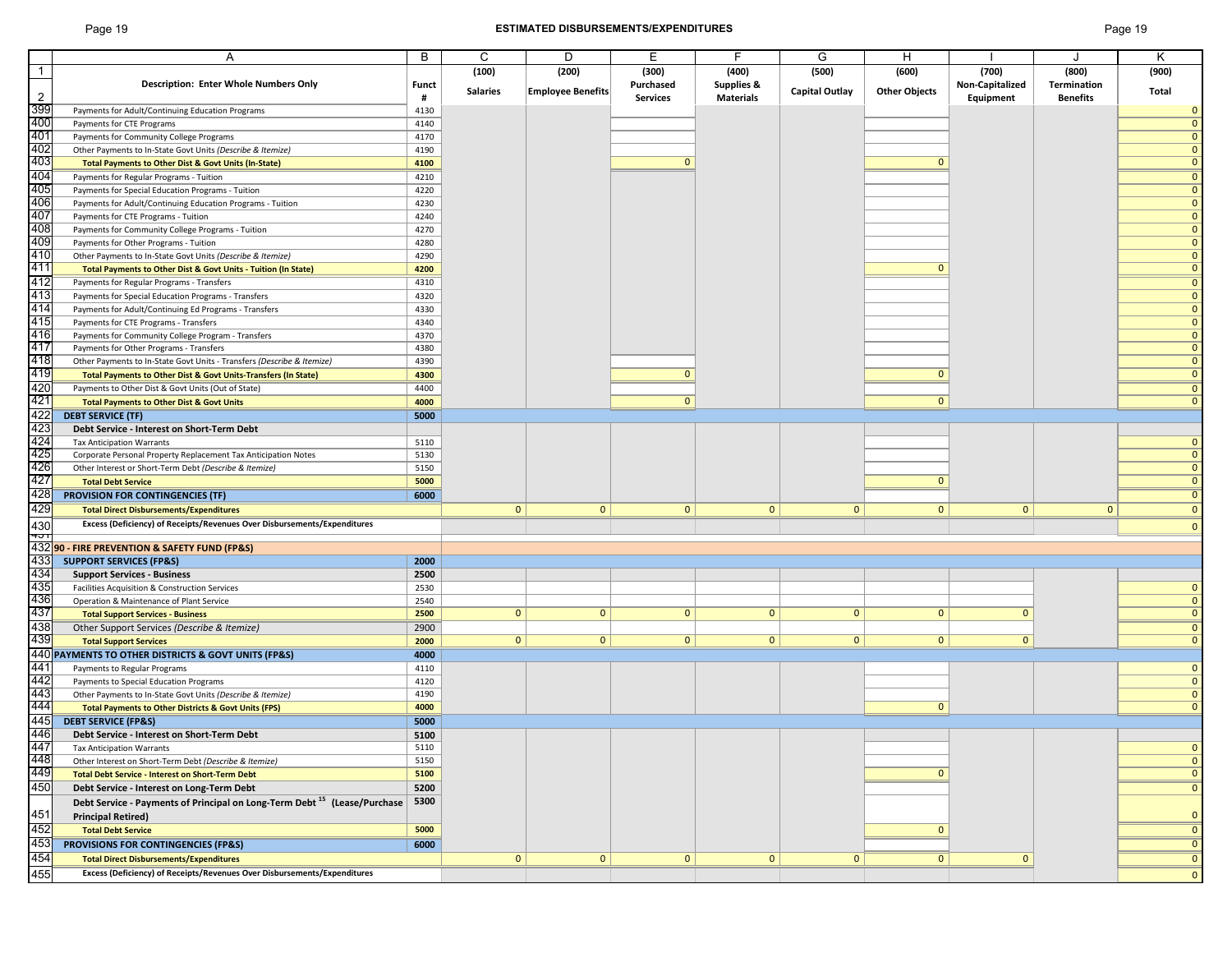# **This page is provided for detailed itemizations as requested within the body of the Report.**

1.

2.

3.

4.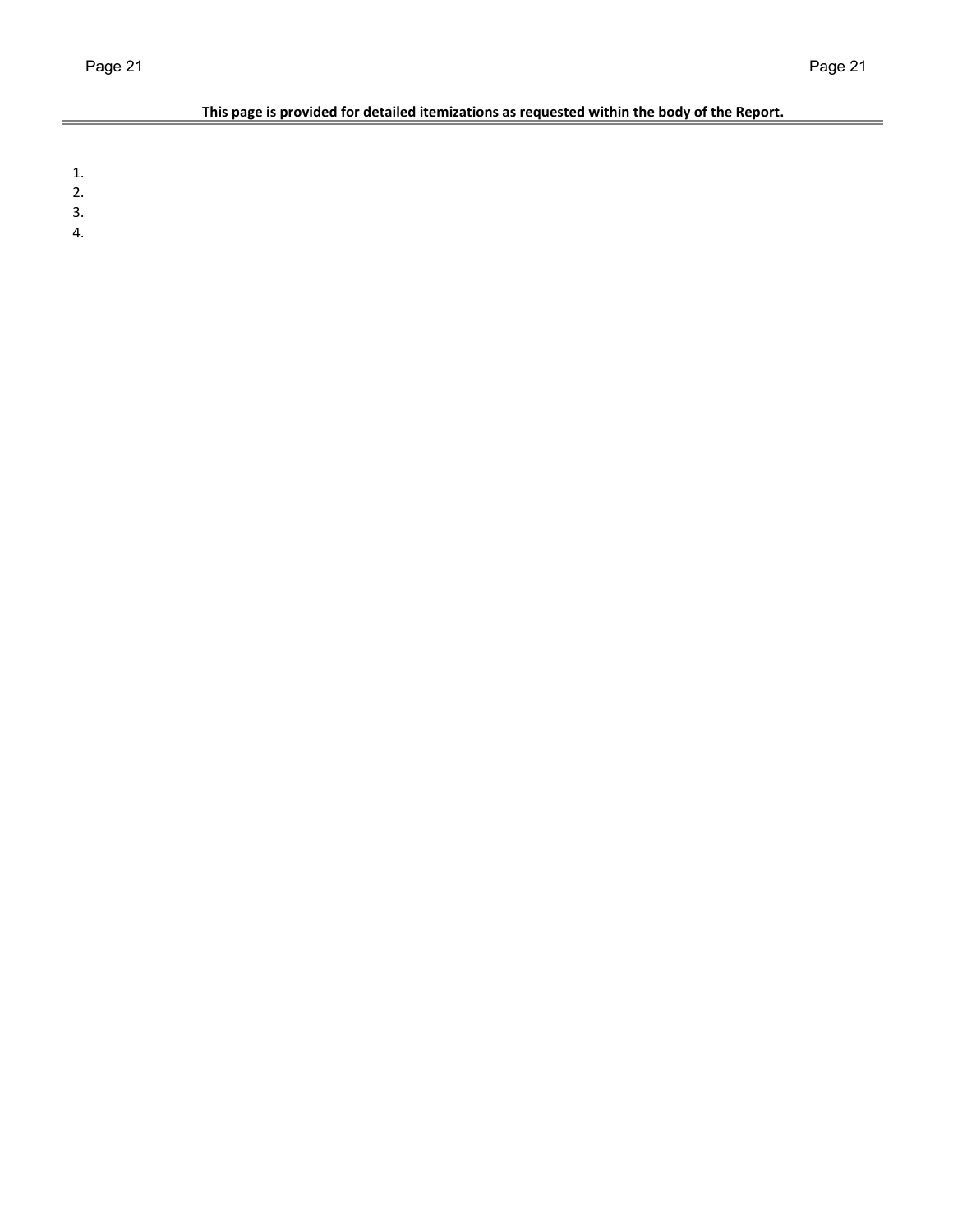$\equiv$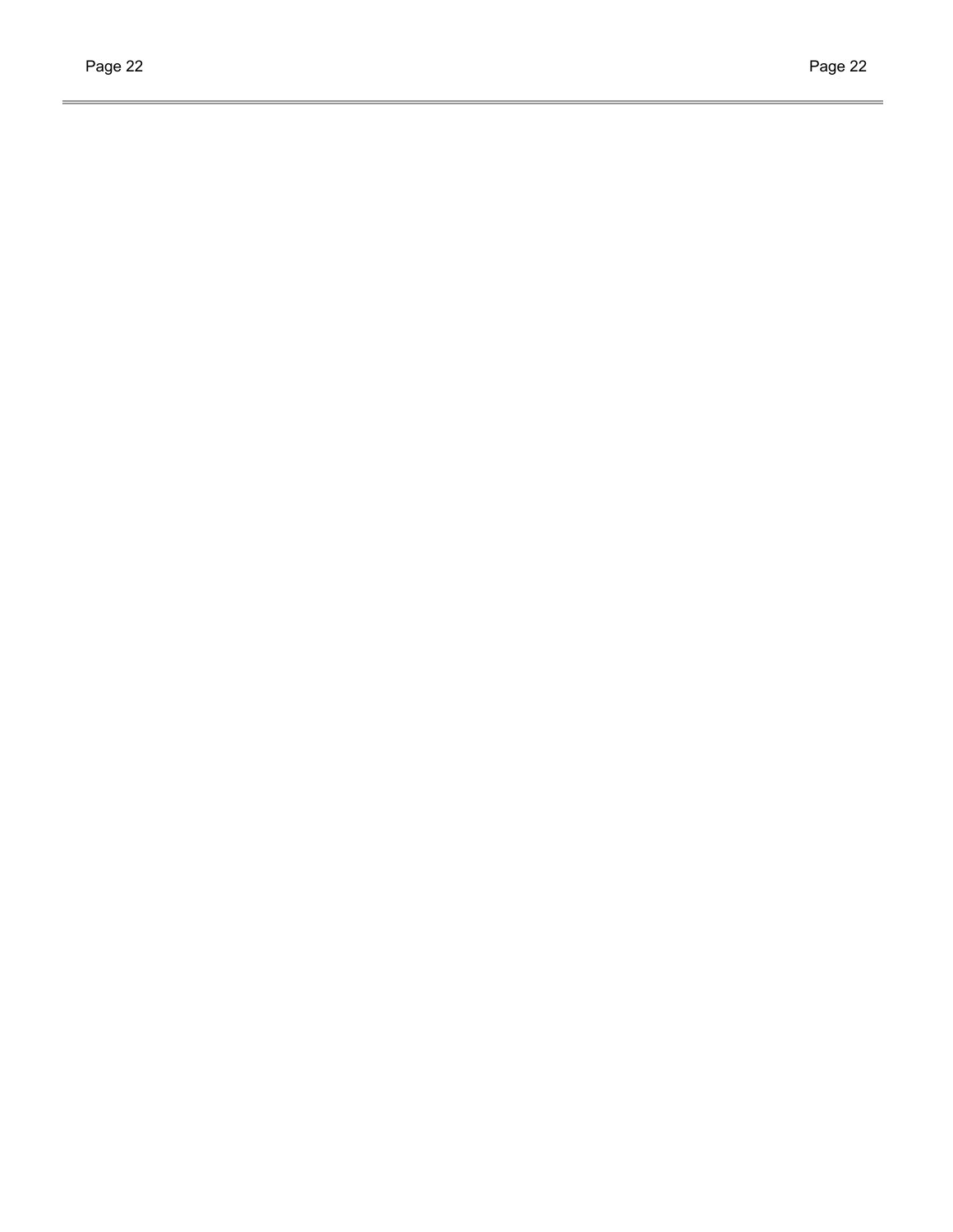|                | A                                                                                                                                                                                                                                                                                                                                                      | B                                                            | C                                                       | D                                                                                        | E                                | F            |  |  |  |  |  |  |  |  |  |
|----------------|--------------------------------------------------------------------------------------------------------------------------------------------------------------------------------------------------------------------------------------------------------------------------------------------------------------------------------------------------------|--------------------------------------------------------------|---------------------------------------------------------|------------------------------------------------------------------------------------------|----------------------------------|--------------|--|--|--|--|--|--|--|--|--|
|                |                                                                                                                                                                                                                                                                                                                                                        |                                                              |                                                         | <b>DEFICIT BUDGET SUMMARY INFORMATION - Operating Funds Only (School Districts Only)</b> |                                  |              |  |  |  |  |  |  |  |  |  |
| $\overline{2}$ | <b>Description</b>                                                                                                                                                                                                                                                                                                                                     | <b>EDUCATIONAL FUND (10)</b>                                 | <b>OPERATIONS &amp;</b><br><b>MAINTENANCE FUND (20)</b> | <b>TRANSPORTATION FUND</b><br>(40)                                                       | <b>WORKING CASH FUND</b><br>(70) | <b>TOTAL</b> |  |  |  |  |  |  |  |  |  |
| 3              | <b>Direct Revenues</b>                                                                                                                                                                                                                                                                                                                                 | 216,525,800                                                  | 36,582,300                                              | 12,417,600                                                                               | 3,783,000                        | 269,308,700  |  |  |  |  |  |  |  |  |  |
| 4              | <b>Direct Expenditures</b>                                                                                                                                                                                                                                                                                                                             | 215,160,500                                                  | 38,899,200                                              | 12,367,000                                                                               |                                  | 266,426,700  |  |  |  |  |  |  |  |  |  |
| 5              | <b>Difference</b>                                                                                                                                                                                                                                                                                                                                      | 1,365,300<br>(2,316,900)<br>50,600<br>2,882,000<br>3,783,000 |                                                         |                                                                                          |                                  |              |  |  |  |  |  |  |  |  |  |
| 6              | 142,556,851<br>Estimated Fund Balance - June 30, 2022<br>88,881,821<br>40,828,485<br>7,591,182<br>5,255,363                                                                                                                                                                                                                                            |                                                              |                                                         |                                                                                          |                                  |              |  |  |  |  |  |  |  |  |  |
|                | Balanced budget, no deficit reduction plan is required.                                                                                                                                                                                                                                                                                                |                                                              |                                                         |                                                                                          |                                  |              |  |  |  |  |  |  |  |  |  |
| 8              | A deficit reduction plan is required if the local board of education adopts (or amends) the 2021-22 school district budget in which the "operating funds" listed above<br>result in direct revenues (line 9) being less than direct expenditures (line 19) by an amount equal to or greater than one-third (1/3) of the ending fund balance (line 81). |                                                              |                                                         |                                                                                          |                                  |              |  |  |  |  |  |  |  |  |  |
| 10             | Note: The balance is determined using only the four funds listed above. That is, if the estimated ending fund balance is less than three times the deficit spending, the<br>district must adopt and file with ISBE a deficit reduction plan to balance the shortfall within three years.                                                               |                                                              |                                                         |                                                                                          |                                  |              |  |  |  |  |  |  |  |  |  |
| 12             | The School Code, Section 17-1 (105 ILCS 5/17-1) - If the 2020-2021 Annual Financial Report (AFR) reflects a deficit as defined above (page 36), then the school district<br>shall adopt and submit a deficit reduction plan (found here on page 23-27) to ISBE within 30 days after acceptance of the AFR.                                             |                                                              |                                                         |                                                                                          |                                  |              |  |  |  |  |  |  |  |  |  |
| 13             | The deficit reduction plan, if required, is developed using ISBE guidelines and format.                                                                                                                                                                                                                                                                |                                                              |                                                         |                                                                                          |                                  |              |  |  |  |  |  |  |  |  |  |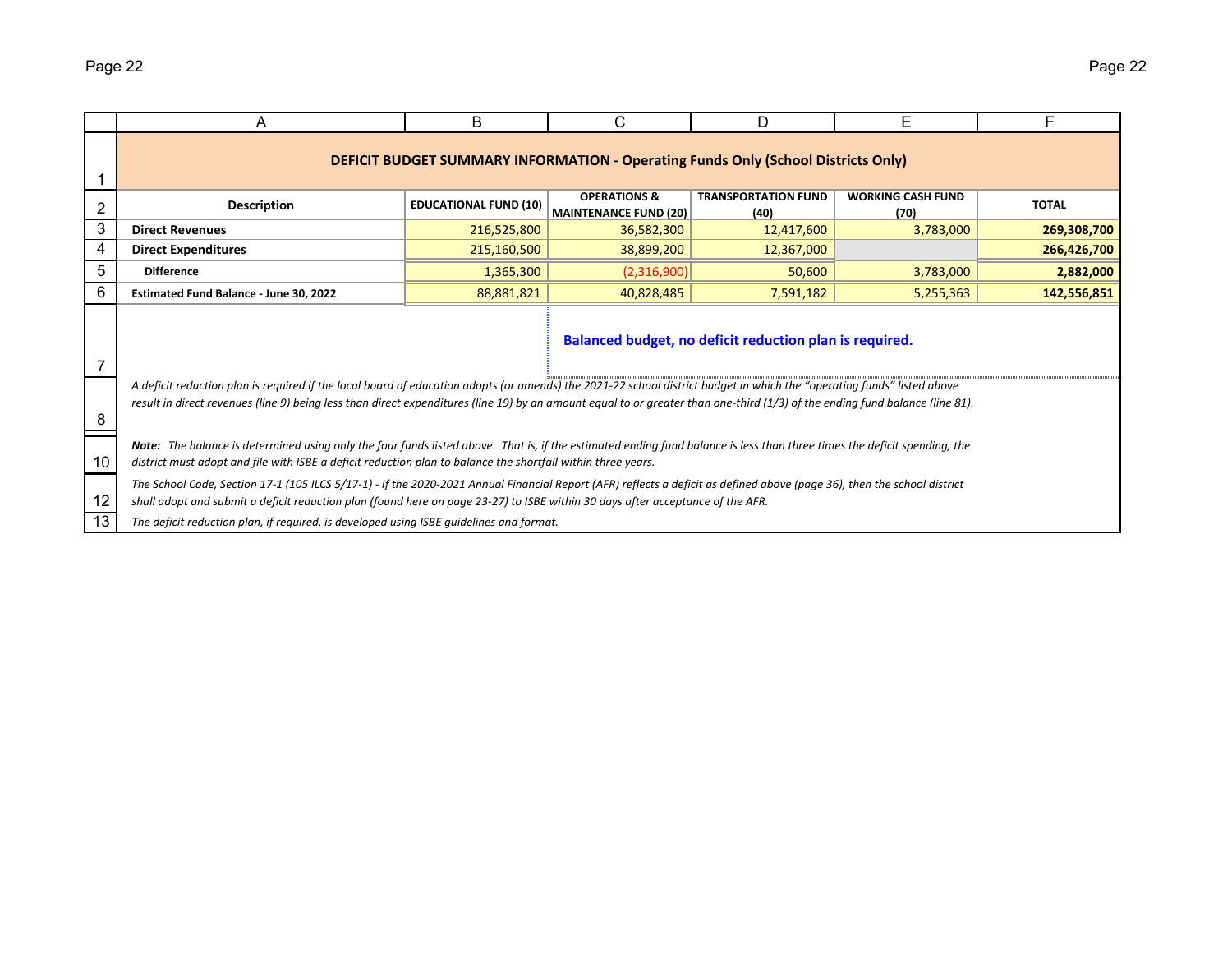# Page 23 **ILLINOIS STATE BOARD OF EDUCATION School Business Services Division**

|                  | A                                                                                 | B       | $\overline{\text{c}}$   | D                                                  | E                             | F                        | $\overline{G}$ |
|------------------|-----------------------------------------------------------------------------------|---------|-------------------------|----------------------------------------------------|-------------------------------|--------------------------|----------------|
| $\mathbf 1$      | *School Districts Only                                                            |         |                         |                                                    | <b>DEFICIT REDUCTION PLAN</b> |                          |                |
| 2                |                                                                                   |         |                         |                                                    | <b>ESTIMATED BUDGET</b>       |                          |                |
| $\overline{3}$   | 501-621-1017-00                                                                   |         |                         |                                                    | FY2021-2022                   |                          |                |
| 4                | <b>District Number</b>                                                            |         |                         |                                                    |                               |                          |                |
| 5                | <b>Township High School District 211</b>                                          |         |                         |                                                    |                               |                          |                |
| 6                | <b>District Name</b>                                                              |         | <b>Educational Fund</b> | <b>Operations &amp;</b><br><b>Maintenance Fund</b> | <b>Transportation Fund</b>    | <b>Working Cash Fund</b> | <b>Total</b>   |
|                  | <b>ESTIMATED BEGINNING FUND BALANCE</b>                                           |         |                         |                                                    |                               |                          |                |
| 7                | (must equal prior Ending Fund Balance)                                            |         | 87,516,521              | 39,145,385                                         | 7,540,582                     | 5,472,363                | 139,674,851    |
| 8                | <b>RECEIPTS/REVENUES</b>                                                          | Acct #  |                         |                                                    |                               |                          |                |
| 9                | <b>LOCAL SOURCES</b>                                                              | 1000    | 186,917,600             | 36,582,300                                         | 8,817,600                     | 3,783,000                | 236,100,500    |
|                  | FLOW-THROUGH RECEIPTS/REVENUES FROM ONE DISTRICT TO<br><b>10 ANOTHER DISTRICT</b> | 2000    | 0                       | 0                                                  | $\mathbf{0}$                  |                          | $\mathbf{0}$   |
| 11               | <b>STATE SOURCES</b>                                                              | 3000    | 14,866,700              | $\mathbf{0}$                                       | 3,600,000                     | $\mathbf{0}$             | 18,466,700     |
|                  | 12 <b>FEDERAL SOURCES</b>                                                         | 4000    | 14,741,500              | $\overline{0}$                                     | $\mathbf{0}$                  | 0                        | 14,741,500     |
| 13               | <b>Total Receipts/Revenues</b>                                                    |         | 216,525,800             | 36,582,300                                         | 12,417,600                    | 3,783,000                | 269,308,700    |
| 14               | <b>DISBURSEMENTS/EXPENDITURES</b>                                                 | Funct # |                         |                                                    |                               |                          |                |
| 15 <sup>15</sup> | <b>INSTRUCTION</b>                                                                | 1000    | 154,635,293             |                                                    |                               |                          | 154,635,293    |
|                  | <b>16 SUPPORT SERVICES</b>                                                        | 2000    | 55,000,207              | 38,899,200                                         | 12,367,000                    |                          | 106,266,407    |
| 17               | <b>COMMUNITY SERVICES</b>                                                         | 3000    | $\Omega$                | 0                                                  | $\Omega$                      |                          | <sup>n</sup>   |
|                  | 18 PAYMENTS TO OTHER DISTRICTS & GOVT. UNITS                                      | 4000    | 5,525,000               | $\mathbf{0}$                                       | $\Omega$                      |                          | 5,525,000      |
| 19               | <b>DEBT SERVICES</b>                                                              | 5000    | $\mathbf{0}$            | $\mathbf{0}$                                       | $\Omega$                      |                          | $\mathbf{0}$   |
| 20               | <b>PROVISION FOR CONTINGENCIES</b>                                                | 6000    | $\mathbf{0}$            | $\Omega$                                           | $\Omega$                      |                          | $\Omega$       |
| $\overline{21}$  | <b>Total Disbursements/Expenditures</b>                                           |         | 215,160,500             | 38,899,200                                         | 12,367,000                    |                          | 266,426,700    |
| 22               | Excess of Receipts/Revenue Over/(Under) Disbursements/Expenditures                |         | 1,365,300               | (2,316,900)                                        | 50,600                        | 3,783,000                | 2,882,000      |
| 23               | <b>OTHER SOURCES/USES OF FUNDS</b>                                                |         |                         |                                                    |                               |                          |                |
| 24               | <b>OTHER SOURCES OF FUNDS (7000)</b>                                              |         | $\mathbf{0}$            | 4,000,000                                          | $\mathbf 0$                   | $\mathbf{0}$             | 4,000,000      |
| 25               | <b>OTHER USES OF FUNDS (8000)</b>                                                 |         | 0                       | $\mathbf{0}$                                       | $\overline{0}$                | 4,000,000                | 4,000,000      |
| $\overline{26}$  | <b>TOTAL OTHER SOURCES/USES OF FUNDS</b>                                          |         | $\mathbf{0}$            | 4,000,000                                          | $\mathbf{0}$                  | (4,000,000)              | $\Omega$       |
| $\overline{27}$  | <b>ESTIMATED ENDING FUND BALANCE</b>                                              |         | 88,881,821              | 40,828,485                                         | 7,591,182                     | 5,255,363                | 142,556,851    |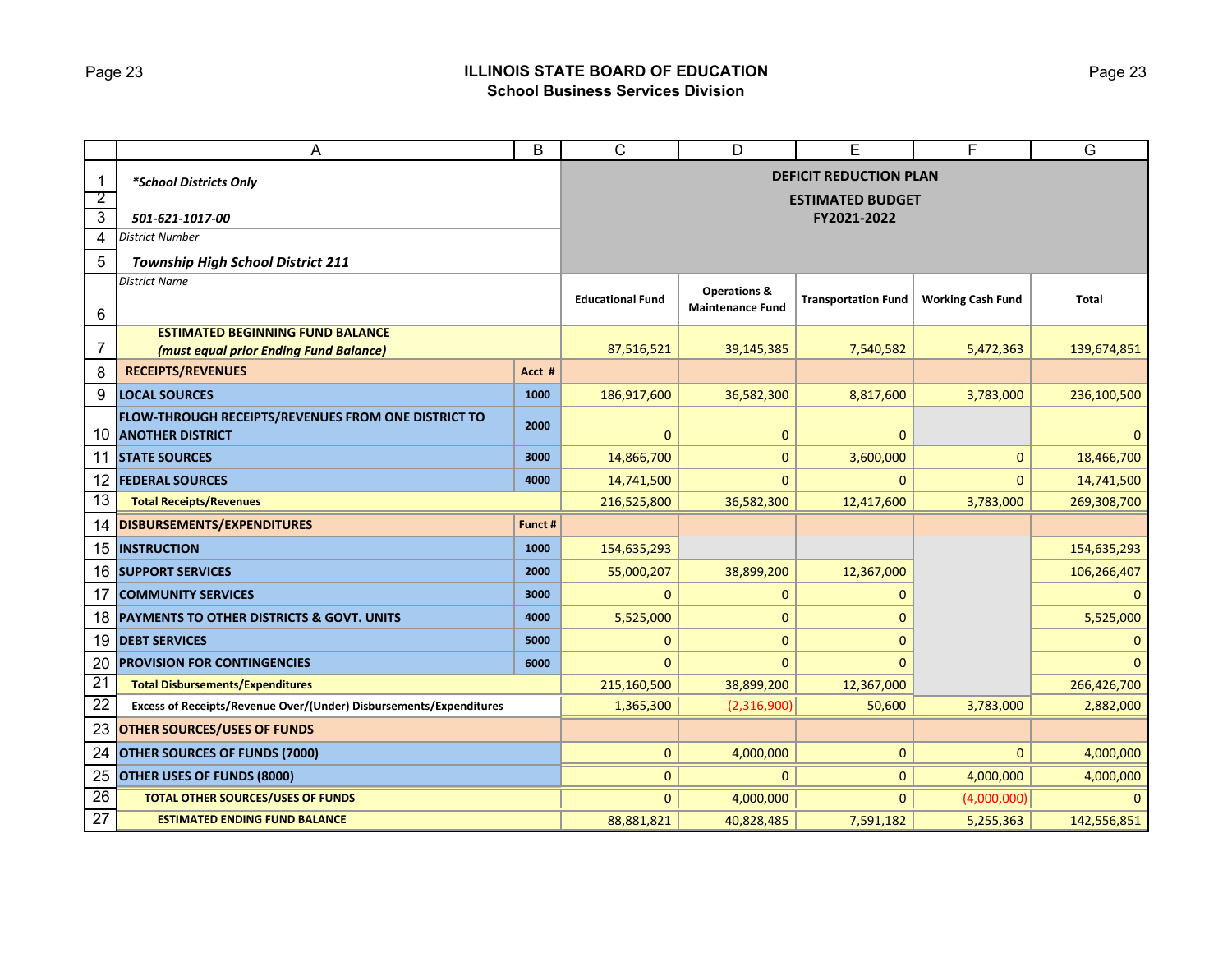# Page 24 **ILLINOIS STATE BOARD OF EDUCATION School Business Services Division**

|                 | A                                                                          | B       | H                       |                                                    | J                          | $\overline{\mathsf{K}}$  |              |
|-----------------|----------------------------------------------------------------------------|---------|-------------------------|----------------------------------------------------|----------------------------|--------------------------|--------------|
| $\mathbf 1$     | *School Districts Only                                                     |         |                         |                                                    |                            |                          |              |
| 2               |                                                                            |         |                         |                                                    | <b>ESTIMATED BUDGET</b>    |                          |              |
| $\overline{3}$  | 501-621-1017-00                                                            |         |                         |                                                    | FY2022-2023                |                          |              |
| 4               | <b>District Number</b>                                                     |         |                         |                                                    |                            |                          |              |
| 5               | Township High School District 211                                          |         |                         |                                                    |                            |                          |              |
| 6               | <b>District Name</b>                                                       |         | <b>Educational Fund</b> | <b>Operations &amp;</b><br><b>Maintenance Fund</b> | <b>Transportation Fund</b> | <b>Working Cash Fund</b> | <b>Total</b> |
|                 | <b>ESTIMATED BEGINNING FUND BALANCE</b>                                    |         |                         |                                                    |                            |                          |              |
| 7               | (must equal prior Ending Fund Balance)                                     |         | 88,881,821              | 40,828,485                                         | 7,591,182                  | 5.255.363                | 142,556,851  |
| 8               | <b>RECEIPTS/REVENUES</b>                                                   | Acct #  |                         |                                                    |                            |                          |              |
| 9               | <b>LOCAL SOURCES</b>                                                       | 1000    |                         |                                                    |                            |                          | $\mathbf 0$  |
|                 | FLOW-THROUGH RECEIPTS/REVENUES FROM ONE DISTRICT TO<br>10 ANOTHER DISTRICT | 2000    |                         |                                                    |                            |                          | $\mathbf{0}$ |
| 11              | <b>STATE SOURCES</b>                                                       | 3000    |                         |                                                    |                            |                          | $\mathbf 0$  |
|                 | 12 <b>FEDERAL SOURCES</b>                                                  | 4000    |                         |                                                    |                            |                          | $\pmb{0}$    |
| 13              | <b>Total Receipts/Revenues</b>                                             |         | 0                       | 0                                                  | $\mathbf 0$                | $\mathbf{0}$             | $\mathbf{0}$ |
| 14              | DISBURSEMENTS/EXPENDITURES                                                 | Funct # |                         |                                                    |                            |                          |              |
| 15              | <b>INSTRUCTION</b>                                                         | 1000    |                         |                                                    |                            |                          | $\mathbf 0$  |
|                 | 16 SUPPORT SERVICES                                                        | 2000    |                         |                                                    |                            |                          | $\mathbf{0}$ |
| 17              | <b>COMMUNITY SERVICES</b>                                                  | 3000    |                         |                                                    |                            |                          | $\mathbf 0$  |
|                 | 18 PAYMENTS TO OTHER DISTRICTS & GOVT. UNITS                               | 4000    |                         |                                                    |                            |                          | $\mathbf{0}$ |
| 19              | <b>DEBT SERVICES</b>                                                       | 5000    |                         |                                                    |                            |                          | $\mathbf 0$  |
| 20              | <b>PROVISION FOR CONTINGENCIES</b>                                         | 6000    |                         |                                                    |                            |                          | $\mathbf 0$  |
| $\overline{21}$ | <b>Total Disbursements/Expenditures</b>                                    |         | 0                       | $\mathbf{0}$                                       | $\mathbf 0$                |                          | $\mathbf{0}$ |
| 22              | Excess of Receipts/Revenue Over/(Under) Disbursements/Expenditures         |         | $\overline{0}$          | $\mathbf{0}$                                       | $\mathbf 0$                | $\mathbf{0}$             | $\mathbf{0}$ |
| 23              | <b>OTHER SOURCES/USES OF FUNDS</b>                                         |         |                         |                                                    |                            |                          |              |
| 24              | <b>OTHER SOURCES OF FUNDS (7000)</b>                                       |         |                         |                                                    |                            |                          | $\mathbf{0}$ |
| 25              | <b>OTHER USES OF FUNDS (8000)</b>                                          |         |                         |                                                    |                            |                          | $\mathbf 0$  |
| 26              | <b>TOTAL OTHER SOURCES/USES OF FUNDS</b>                                   |         | $\mathbf{0}$            | $\mathbf{0}$                                       | $\mathbf{0}$               | $\Omega$                 | $\Omega$     |
| $\overline{27}$ | <b>ESTIMATED ENDING FUND BALANCE</b>                                       |         | 88,881,821              | 40,828,485                                         | 7,591,182                  | 5,255,363                | 142,556,851  |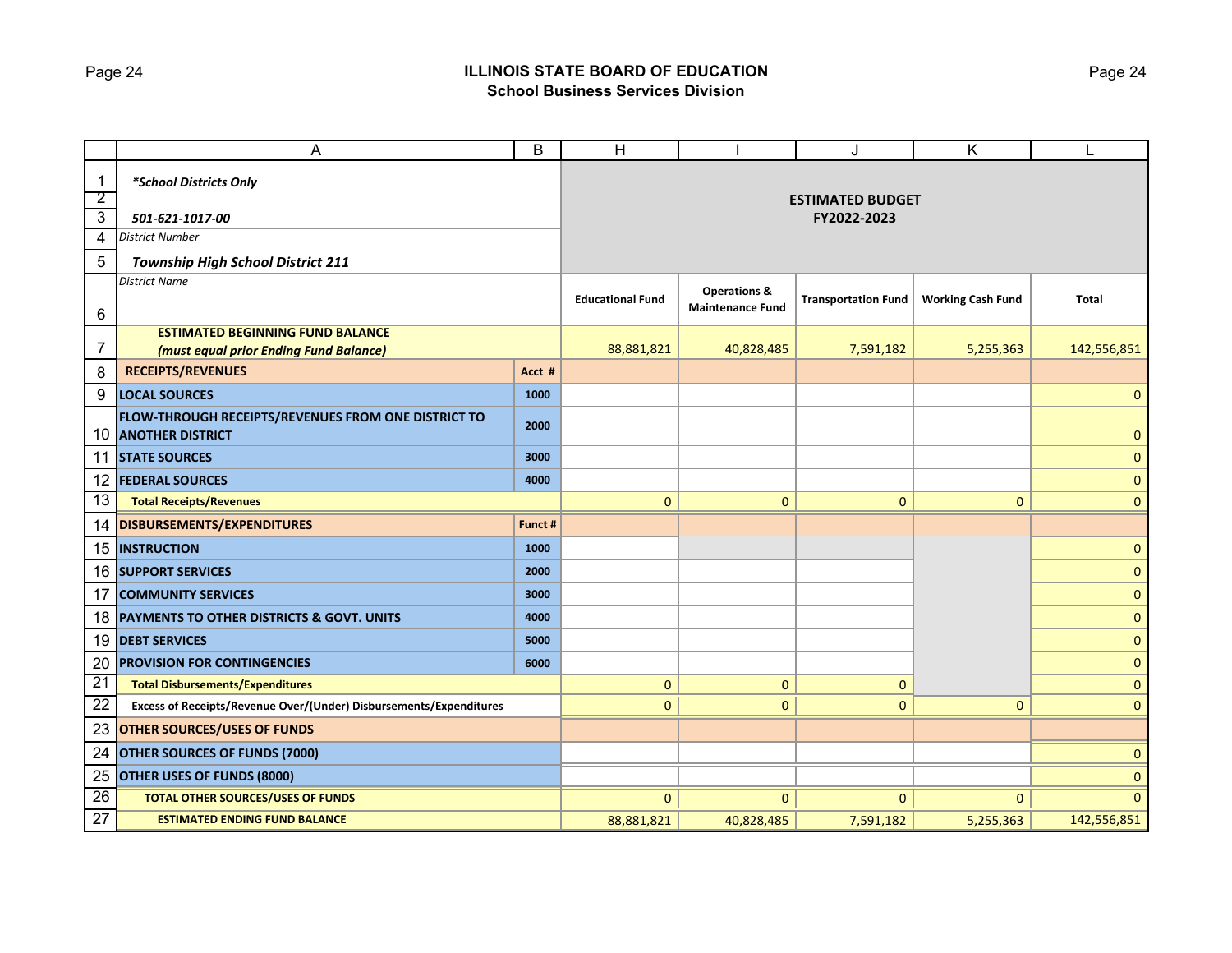# Page 25 **ILLINOIS STATE BOARD OF EDUCATION School Business Services Division**

|                 | A                                                                          | B       | $\overline{\mathsf{M}}$ | N                                                  | $\circ$                 | P                        | Q            |
|-----------------|----------------------------------------------------------------------------|---------|-------------------------|----------------------------------------------------|-------------------------|--------------------------|--------------|
| $\mathbf 1$     | *School Districts Only                                                     |         |                         |                                                    |                         |                          |              |
| 2               |                                                                            |         |                         |                                                    | <b>ESTIMATED BUDGET</b> |                          |              |
| $\overline{3}$  | 501-621-1017-00                                                            |         |                         |                                                    | FY2023-2024             |                          |              |
| 4               | <b>District Number</b>                                                     |         |                         |                                                    |                         |                          |              |
| 5               | <b>Township High School District 211</b>                                   |         |                         |                                                    |                         |                          |              |
| 6               | <b>District Name</b>                                                       |         | <b>Educational Fund</b> | <b>Operations &amp;</b><br><b>Maintenance Fund</b> | Transportation<br>Fund  | <b>Working Cash Fund</b> | Total        |
|                 | <b>ESTIMATED BEGINNING FUND BALANCE</b>                                    |         |                         |                                                    |                         |                          |              |
| 7               | (must equal prior Ending Fund Balance)                                     |         | 88,881,821              | 40,828,485                                         | 7,591,182               | 5,255,363                | 142,556,851  |
| 8               | <b>RECEIPTS/REVENUES</b>                                                   | Acct #  |                         |                                                    |                         |                          |              |
| 9               | <b>LOCAL SOURCES</b>                                                       | 1000    |                         |                                                    |                         |                          | 0            |
|                 | FLOW-THROUGH RECEIPTS/REVENUES FROM ONE DISTRICT TO<br>10 ANOTHER DISTRICT | 2000    |                         |                                                    |                         |                          | 0            |
| 11              | <b>STATE SOURCES</b>                                                       | 3000    |                         |                                                    |                         |                          | $\mathbf{0}$ |
| 12              | <b>FEDERAL SOURCES</b>                                                     | 4000    |                         |                                                    |                         |                          | $\mathbf 0$  |
| 13              | <b>Total Receipts/Revenues</b>                                             |         | 0                       | $\mathbf{0}$                                       | 0                       | $\mathbf{0}$             | $\mathbf{0}$ |
| 14              | DISBURSEMENTS/EXPENDITURES                                                 | Funct # |                         |                                                    |                         |                          |              |
| 15              | <b>INSTRUCTION</b>                                                         | 1000    |                         |                                                    |                         |                          | $\mathbf 0$  |
|                 | 16 SUPPORT SERVICES                                                        | 2000    |                         |                                                    |                         |                          | 0            |
| 17              | <b>COMMUNITY SERVICES</b>                                                  | 3000    |                         |                                                    |                         |                          | 0            |
|                 | 18 PAYMENTS TO OTHER DISTRICTS & GOVT. UNITS                               | 4000    |                         |                                                    |                         |                          | 0            |
| 19              | <b>DEBT SERVICES</b>                                                       | 5000    |                         |                                                    |                         |                          | $\mathbf 0$  |
| 20              | <b>PROVISION FOR CONTINGENCIES</b>                                         | 6000    |                         |                                                    |                         |                          | 0            |
| $\overline{21}$ | <b>Total Disbursements/Expenditures</b>                                    |         | 0                       | $\mathbf{0}$                                       | 0                       |                          | 0            |
| 22              | Excess of Receipts/Revenue Over/(Under) Disbursements/Expenditures         |         | 0                       | $\mathbf{0}$                                       | 0                       | $\mathbf{0}$             | $\mathbf{0}$ |
| 23              | <b>OTHER SOURCES/USES OF FUNDS</b>                                         |         |                         |                                                    |                         |                          |              |
| 24              | OTHER SOURCES OF FUNDS (7000)                                              |         |                         |                                                    |                         |                          | 0            |
| 25              | <b>OTHER USES OF FUNDS (8000)</b>                                          |         |                         |                                                    |                         |                          | $\mathbf 0$  |
| 26              | <b>TOTAL OTHER SOURCES/USES OF FUNDS</b>                                   |         | $\mathbf{0}$            | $\mathbf{0}$                                       | $\mathbf{0}$            | $\Omega$                 | $\mathbf{0}$ |
| $\overline{27}$ | <b>ESTIMATED ENDING FUND BALANCE</b>                                       |         | 88,881,821              | 40,828,485                                         | 7,591,182               | 5,255,363                | 142,556,851  |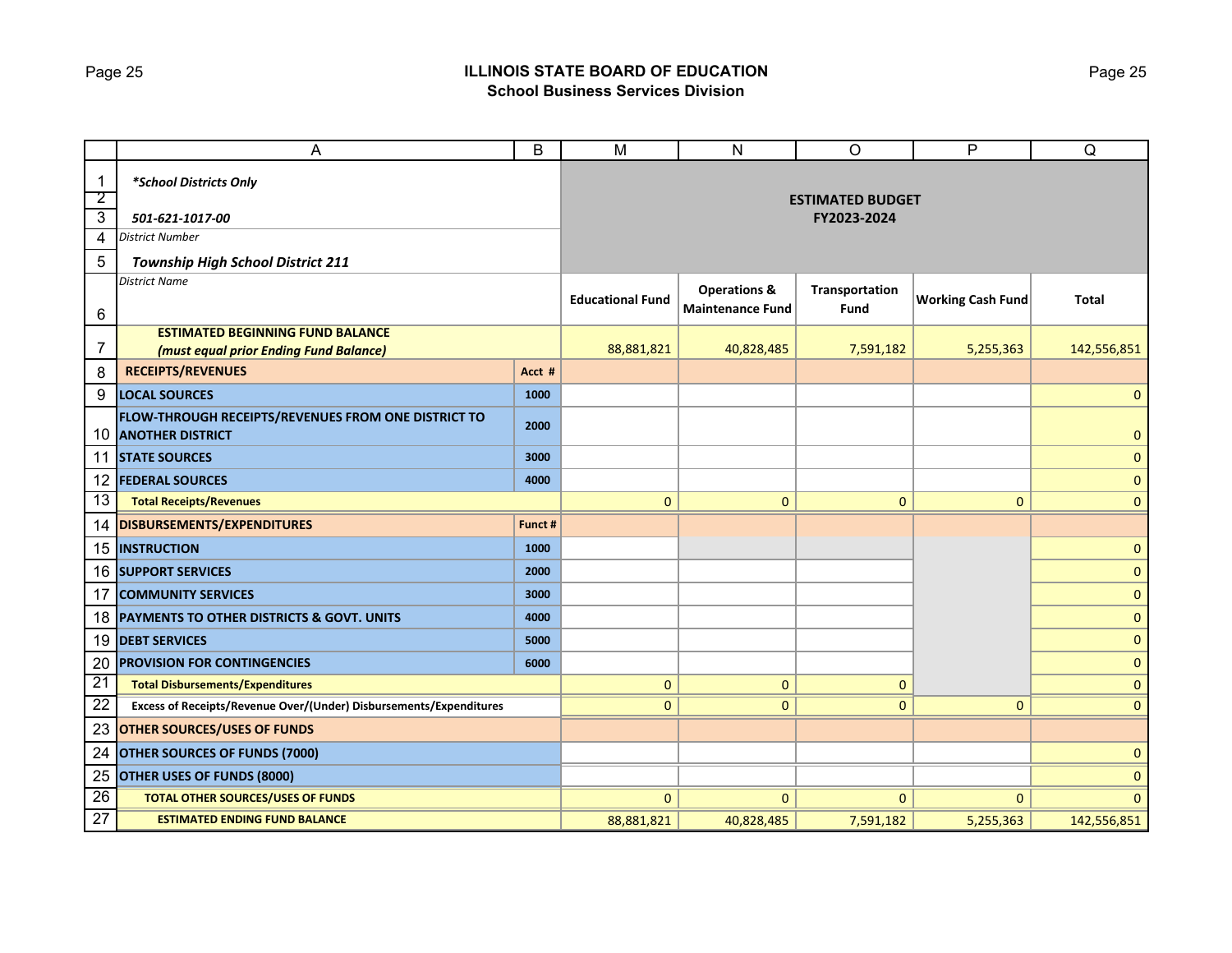# Page 26 **ILLINOIS STATE BOARD OF EDUCATION School Business Services Division**

|                 | A                                                                          | B                       | $\mathsf{R}$            | ${\mathsf S}$                                      | T                      | U                        | $\overline{\vee}$ |
|-----------------|----------------------------------------------------------------------------|-------------------------|-------------------------|----------------------------------------------------|------------------------|--------------------------|-------------------|
| $\mathbf 1$     | *School Districts Only                                                     |                         |                         |                                                    |                        |                          |                   |
| 2               |                                                                            | <b>ESTIMATED BUDGET</b> |                         |                                                    |                        |                          |                   |
| $\overline{3}$  | 501-621-1017-00                                                            |                         |                         | FY2024-2025                                        |                        |                          |                   |
| 4               | <b>District Number</b>                                                     |                         |                         |                                                    |                        |                          |                   |
| 5               | <b>Township High School District 211</b>                                   |                         |                         |                                                    |                        |                          |                   |
| 6               | <b>District Name</b>                                                       |                         | <b>Educational Fund</b> | <b>Operations &amp;</b><br><b>Maintenance Fund</b> | Transportation<br>Fund | <b>Working Cash Fund</b> | Total             |
|                 | <b>ESTIMATED BEGINNING FUND BALANCE</b>                                    |                         |                         |                                                    |                        |                          |                   |
| 7               | (must equal prior Ending Fund Balance)                                     |                         | 88,881,821              | 40,828,485                                         | 7,591,182              | 5,255,363                | 142,556,851       |
| 8               | <b>RECEIPTS/REVENUES</b>                                                   | Acct #                  |                         |                                                    |                        |                          |                   |
| 9               | <b>LOCAL SOURCES</b>                                                       | 1000                    |                         |                                                    |                        |                          | 0                 |
|                 | FLOW-THROUGH RECEIPTS/REVENUES FROM ONE DISTRICT TO<br>10 ANOTHER DISTRICT | 2000                    |                         |                                                    |                        |                          | 0                 |
| 11              | <b>STATE SOURCES</b>                                                       | 3000                    |                         |                                                    |                        |                          | $\mathbf{0}$      |
| 12              | <b>FEDERAL SOURCES</b>                                                     | 4000                    |                         |                                                    |                        |                          | $\mathbf{0}$      |
| 13              | <b>Total Receipts/Revenues</b>                                             |                         | 0                       | $\mathbf{0}$                                       | 0                      | $\mathbf{0}$             | $\mathbf{0}$      |
| 14              | DISBURSEMENTS/EXPENDITURES                                                 | Funct #                 |                         |                                                    |                        |                          |                   |
| 15              | <b>INSTRUCTION</b>                                                         | 1000                    |                         |                                                    |                        |                          | $\mathbf 0$       |
|                 | 16 SUPPORT SERVICES                                                        | 2000                    |                         |                                                    |                        |                          | 0                 |
| 17              | <b>COMMUNITY SERVICES</b>                                                  | 3000                    |                         |                                                    |                        |                          | 0                 |
|                 | 18 PAYMENTS TO OTHER DISTRICTS & GOVT. UNITS                               | 4000                    |                         |                                                    |                        |                          | 0                 |
| 19              | <b>DEBT SERVICES</b>                                                       | 5000                    |                         |                                                    |                        |                          | $\mathbf{0}$      |
| 20              | <b>PROVISION FOR CONTINGENCIES</b>                                         | 6000                    |                         |                                                    |                        |                          | 0                 |
| $\overline{21}$ | <b>Total Disbursements/Expenditures</b>                                    |                         | 0                       | $\mathbf{0}$                                       | 0                      |                          | 0                 |
| 22              | Excess of Receipts/Revenue Over/(Under) Disbursements/Expenditures         | 0                       | $\mathbf{0}$            | 0                                                  | $\mathbf{0}$           | $\mathbf{0}$             |                   |
| 23              | <b>OTHER SOURCES/USES OF FUNDS</b>                                         |                         |                         |                                                    |                        |                          |                   |
| 24              | OTHER SOURCES OF FUNDS (7000)                                              |                         |                         |                                                    |                        | 0                        |                   |
| 25              | <b>OTHER USES OF FUNDS (8000)</b>                                          |                         |                         |                                                    |                        | $\mathbf 0$              |                   |
| 26              | <b>TOTAL OTHER SOURCES/USES OF FUNDS</b>                                   |                         | $\mathbf{0}$            | $\mathbf{0}$                                       | $\mathbf{0}$           | $\Omega$                 | $\mathbf{0}$      |
| $\overline{27}$ | <b>ESTIMATED ENDING FUND BALANCE</b>                                       | 88,881,821              | 40,828,485              | 7,591,182                                          | 5,255,363              | 142,556,851              |                   |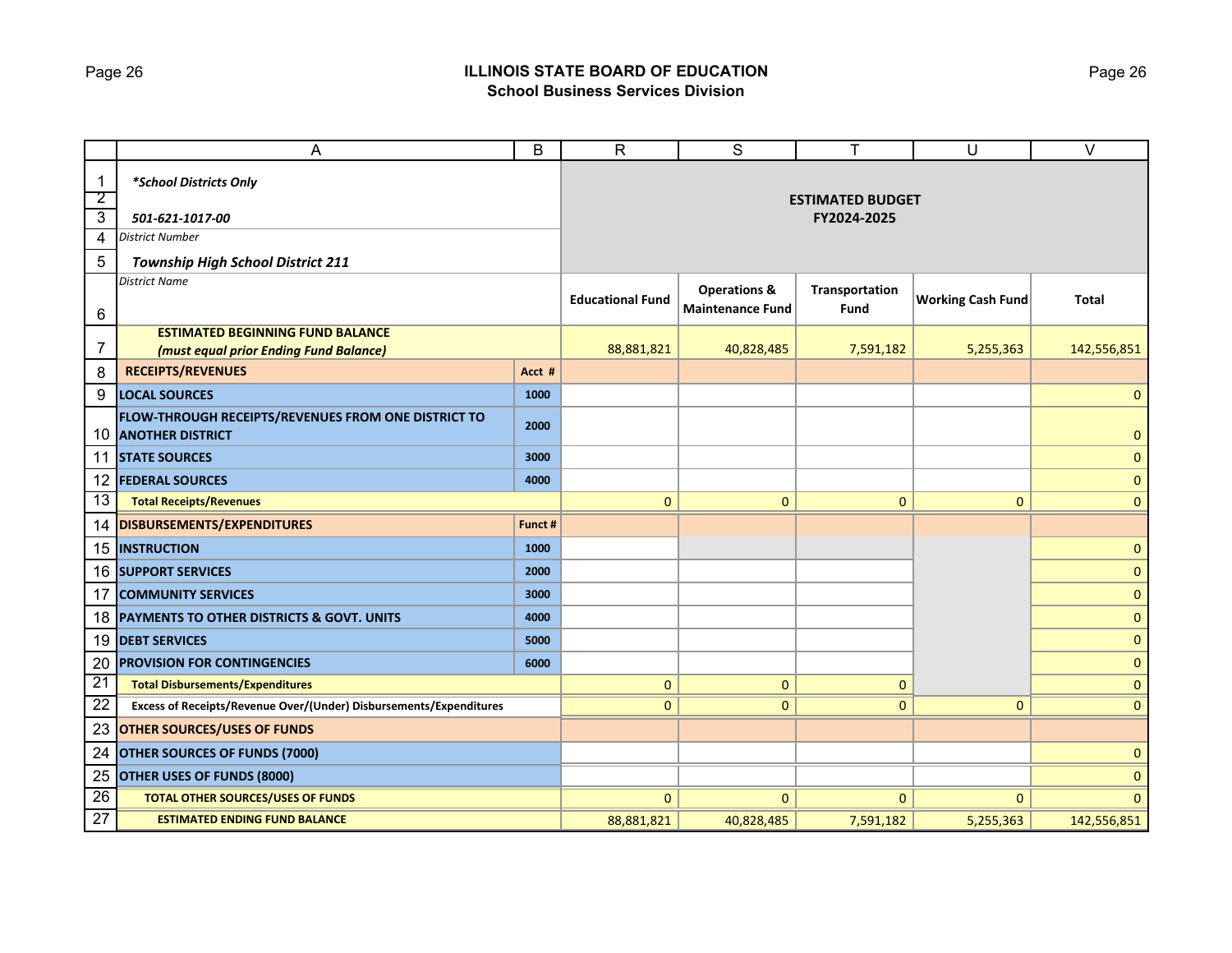# Page 27 **ILLINOIS STATE BOARD OF EDUCATION School Business Services Division**

|                 | A                                                                          |                                                 | $\overline{W}$ | $\overline{\mathsf{x}}$ | Y            | $\overline{Z}$ |
|-----------------|----------------------------------------------------------------------------|-------------------------------------------------|----------------|-------------------------|--------------|----------------|
| $\mathbf{1}$    | *School Districts Only                                                     | <b>SUMMARY</b>                                  |                |                         |              |                |
| 2               |                                                                            | <b>BUDGET ADDENDUM - DEFICIT REDUCTION PLAN</b> |                |                         |              |                |
| $\overline{3}$  | 501-621-1017-00                                                            | <b>ESTIMATED BUDGET</b>                         |                |                         |              |                |
| 4               | <b>District Number</b>                                                     | Date of Adoption:                               |                |                         |              |                |
| 5               | <b>Township High School District 211</b>                                   | (Enter as MM/DD/YY)                             |                |                         |              |                |
|                 | <b>District Name</b>                                                       | FY2021-2022                                     |                |                         |              |                |
| 6               |                                                                            |                                                 | FY2022-2023    | FY2023-2024             | FY2024-2025  |                |
|                 | <b>ESTIMATED BEGINNING FUND BALANCE</b>                                    |                                                 |                |                         |              |                |
| 7               | (must equal prior Ending Fund Balance)                                     |                                                 | 139,674,851    | 142,556,851             | 142,556,851  | 142,556,851    |
| 8               | <b>RECEIPTS/REVENUES</b>                                                   | Acct #                                          |                |                         |              |                |
| 9               | <b>LOCAL SOURCES</b>                                                       | 1000                                            | 236,100,500    | $\mathbf{0}$            | $\mathbf 0$  | $\Omega$       |
|                 | FLOW-THROUGH RECEIPTS/REVENUES FROM ONE DISTRICT TO<br>10 ANOTHER DISTRICT | 2000                                            | 0              | $\mathbf 0$             | $\mathbf 0$  | 0              |
| 11              | <b>STATE SOURCES</b>                                                       | 3000                                            | 18,466,700     | 0                       | $\mathbf{0}$ | $\Omega$       |
| 12              | <b>FEDERAL SOURCES</b>                                                     | 4000                                            | 14,741,500     | 0                       | $\pmb{0}$    | $\mathbf 0$    |
| 13              | <b>Total Receipts/Revenues</b>                                             | 269,308,700                                     | $\mathbf{0}$   | $\mathbf{0}$            | $\mathbf{0}$ |                |
|                 | 14 DISBURSEMENTS/EXPENDITURES                                              | Funct #                                         |                |                         |              |                |
| 15              | <b>INSTRUCTION</b>                                                         | 1000                                            | 154,635,293    | $\pmb{0}$               | $\pmb{0}$    | $\mathbf 0$    |
|                 | <b>16 SUPPORT SERVICES</b>                                                 | 2000                                            | 106,266,407    | 0                       | $\pmb{0}$    | $\mathbf 0$    |
| 17              | <b>COMMUNITY SERVICES</b>                                                  | 3000                                            | $\Omega$       | 0                       | $\mathbf 0$  | $\mathbf 0$    |
|                 | 18 PAYMENTS TO OTHER DISTRICTS & GOVT. UNITS                               | 4000                                            | 5,525,000      | 0                       | $\mathbf 0$  | $\mathbf{0}$   |
| 19              | <b>DEBT SERVICES</b>                                                       | 5000                                            | $\mathbf{0}$   | 0                       | $\mathbf 0$  | $\mathbf 0$    |
| 20              | <b>PROVISION FOR CONTINGENCIES</b>                                         | 6000                                            | $\Omega$       | 0                       | $\mathbf 0$  | $\mathbf{0}$   |
| $\overline{21}$ | <b>Total Disbursements/Expenditures</b>                                    | 266,426,700                                     | $\mathbf{0}$   | $\mathbf{0}$            | $\mathbf{0}$ |                |
| 22              | Excess of Receipts/Revenue Over/(Under) Disbursements/Expenditures         | 2,882,000                                       | $\mathbf{0}$   | $\overline{0}$          | $\Omega$     |                |
| 23              | <b>OTHER SOURCES/USES OF FUNDS</b>                                         |                                                 |                |                         |              |                |
| 24              | OTHER SOURCES OF FUNDS (7000)                                              | 4,000,000                                       | 0              | 0                       | $\mathbf{0}$ |                |
| 25              | OTHER USES OF FUNDS (8000)                                                 | 4,000,000                                       | $\overline{0}$ | $\mathbf 0$             | $\Omega$     |                |
| $\overline{26}$ | <b>TOTAL OTHER SOURCES/USES OF FUNDS</b>                                   | $\Omega$                                        | $\overline{0}$ | $\Omega$                | $\Omega$     |                |
| $\overline{27}$ | <b>ESTIMATED ENDING FUND BALANCE</b>                                       | 142,556,851                                     | 142,556,851    | 142,556,851             | 142,556,851  |                |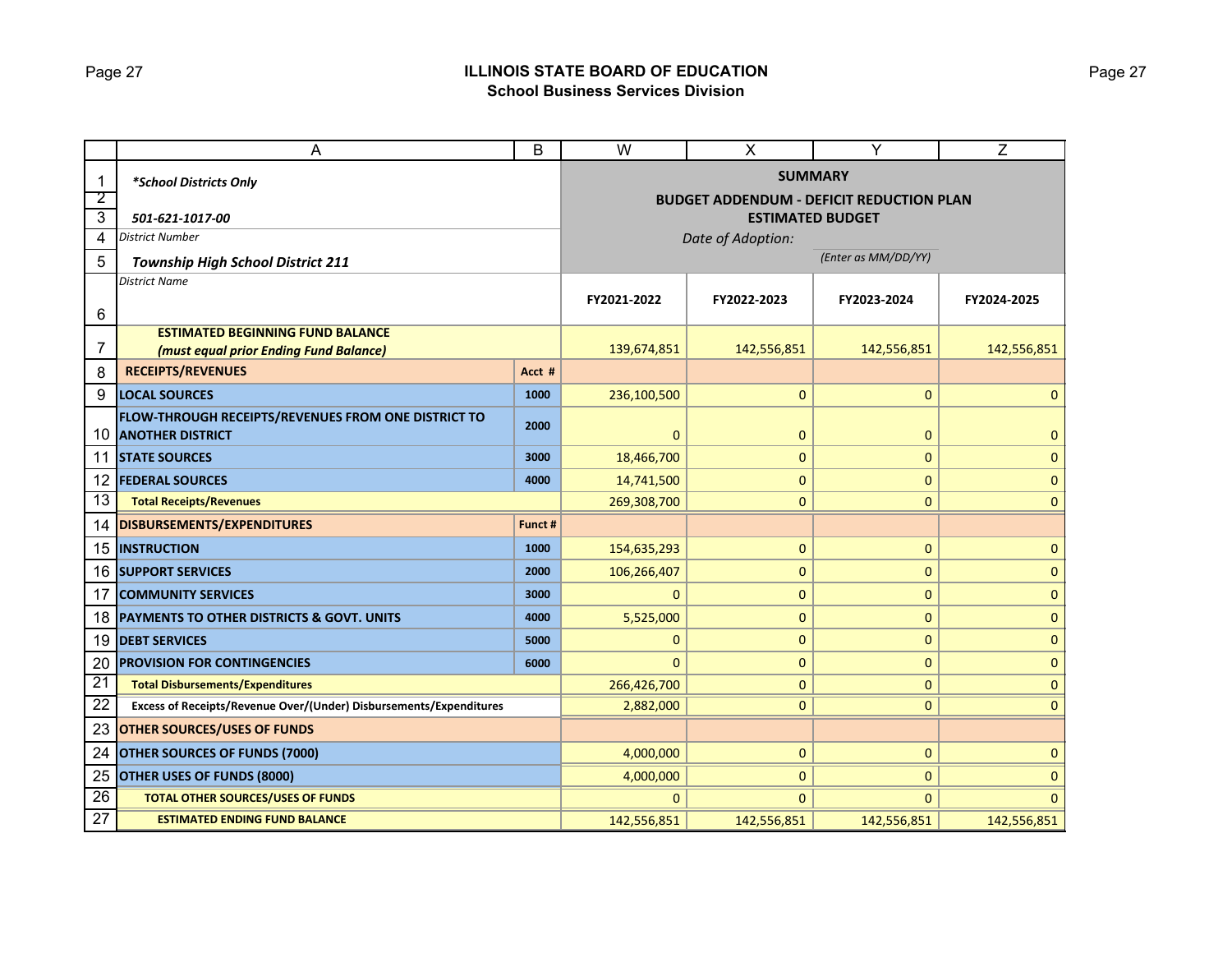# *Deficit Reduction Plan‐Background/Assumptions (School Districts Only) Fiscal Year 2021‐2022 through Fiscal Year 2024‐2025*

*Township High School District 211 501‐621‐1017‐00*

Please complete the following schedule and include a brief description to identify any areas of the budget that will be impacted from one year to the next. If the deficit reduction plan relies upon new local revenues, identify contingencies for further budget reductions which will be enacted in the event those new revenues are not *available.* 

**1. Background and Narrative of Budget Reductions:**

**2. Assumptions Used in the Deficit Reduction Plan:**

**‐ EBF and Estimated New Tier Funding:**

**‐ Equal Assessed Valuation and Tax Rates:**

**‐ Employee Salaries and Benefits:**

**‐ Short and Long Term Borrowing:**

**‐ Educational Impact:**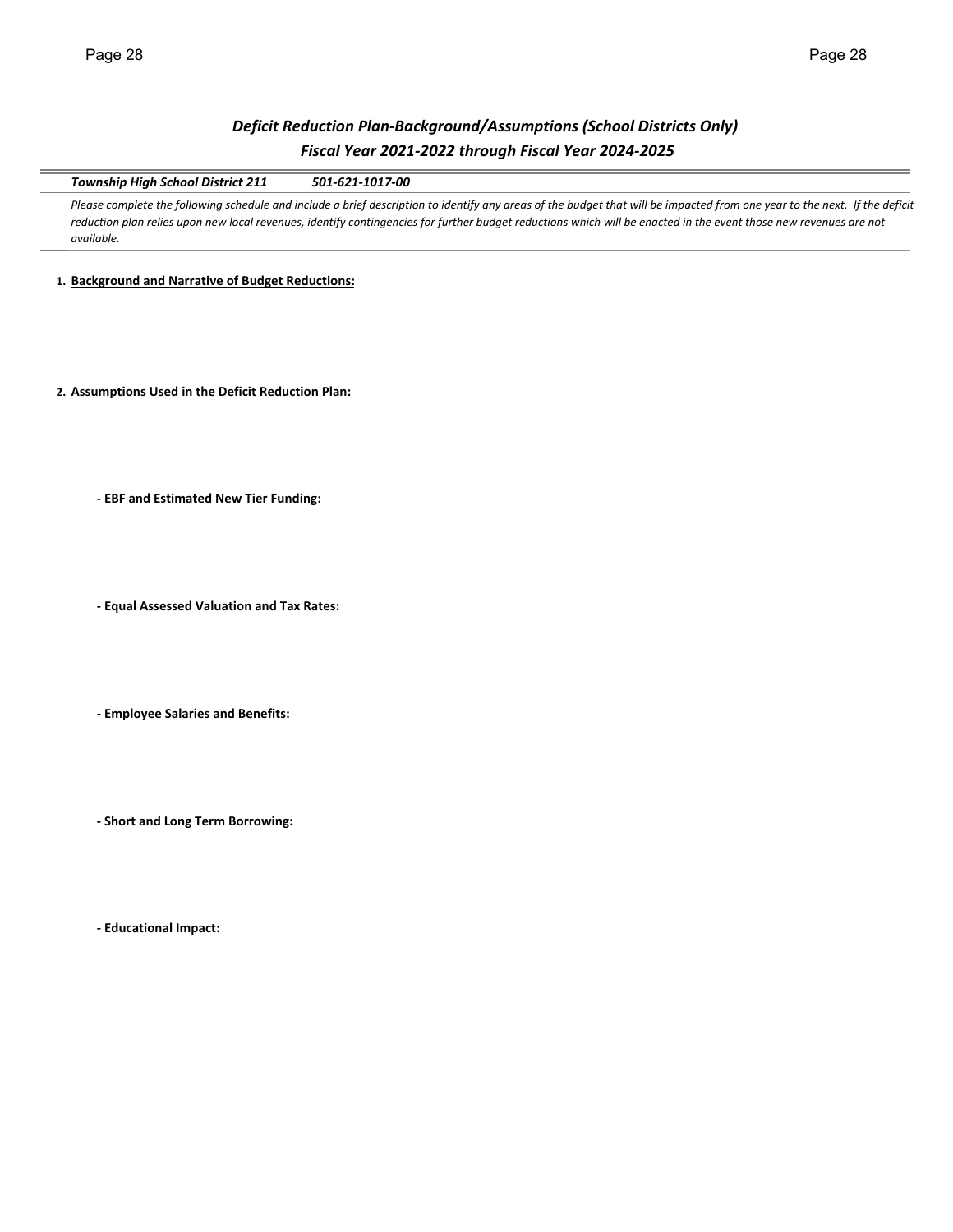**‐ Other Assumptions:**

- Has the district considered shared services or outsourcing (Ex: Transportation, Insurance) If yes please explain: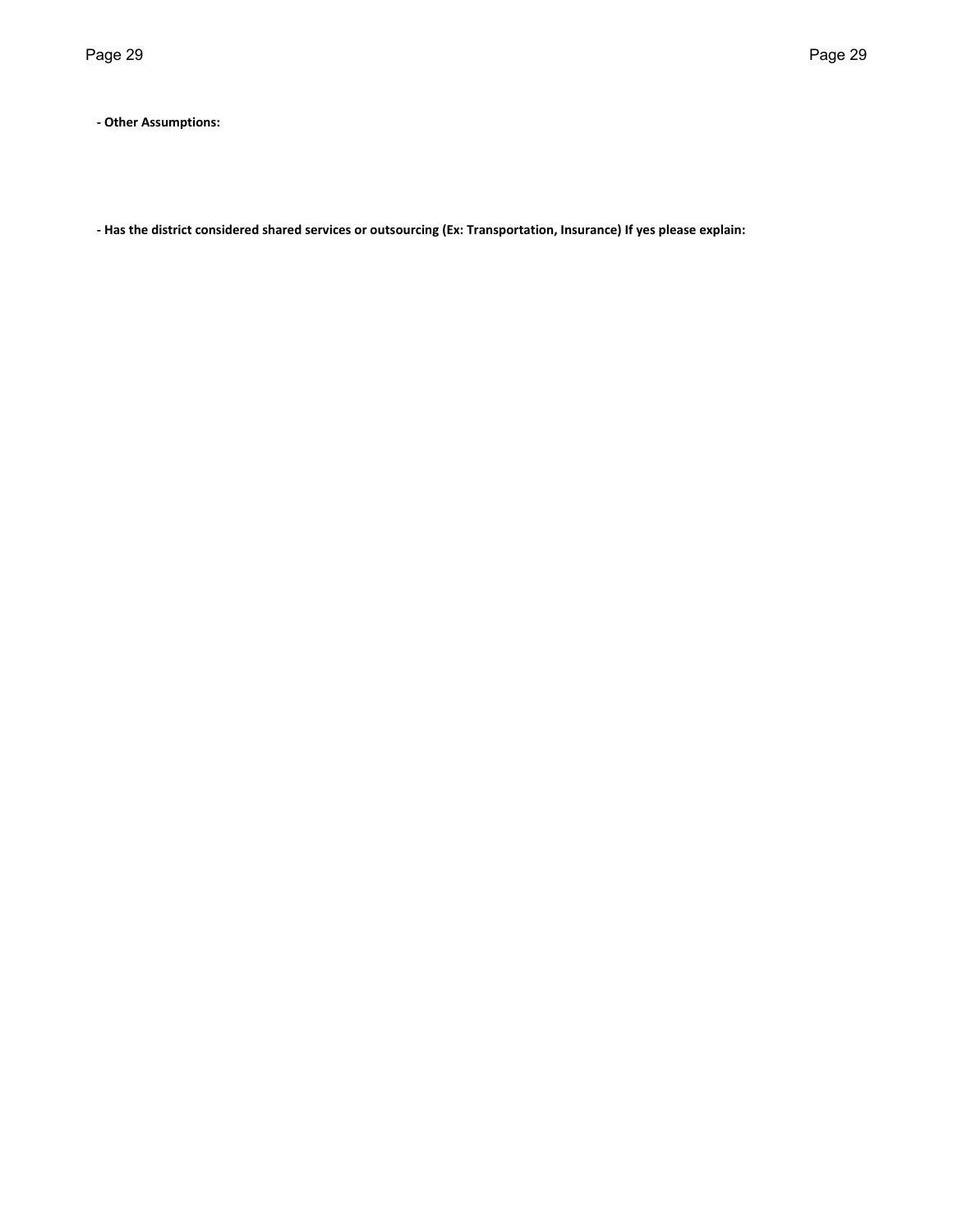#### Page 30

#### **ESTIMATED LIMITATION OF ADMINISTRATIVE COSTS (School Districts Only)**

*(For Local Use Only)*

#### This is an estimated Limitation of Administrative Costs Worksheet only and <u>will not be accepted for Official Submission of the Limitation of Administrative Costs Worksheet.</u>

The worksheet is intended for use during the budgeting process to estimate the district's percent increase of FY2022 budgeted expenditures over FY2021 actual expenditures. Budget information is copied to this page. Insert the prior year estimated actual expenditures to compute the estimated percentage increase (decrease).

The official Limitation of Administrative Costs Worksheet is attached to the end of the Annual Financial Report (ISBE Form 50‐35) and may be submitted in conjunction with that report. An official Limitation of Administrative Costs Worksheet can also**Limitation of Administrative Costs** 

| <b>IESTIMATED LIMITATION OF ADMINISTRATIVE COSTS WORKSHEET</b><br>(Section 17-1.5 of the School Code)  |               |                            |                                                        | <b>School District Name:</b> |           |                     | Township High School District 211              |                  |           |
|--------------------------------------------------------------------------------------------------------|---------------|----------------------------|--------------------------------------------------------|------------------------------|-----------|---------------------|------------------------------------------------|------------------|-----------|
|                                                                                                        |               |                            |                                                        | <b>RCDT Number:</b>          |           |                     |                                                | 501-621-1017-00  |           |
|                                                                                                        |               |                            | <b>Estimated Actual Expenditures, Fiscal Year 2021</b> |                              |           |                     | <b>Budgeted Expenditures, Fiscal Year 2022</b> |                  |           |
|                                                                                                        |               | (10)                       | (20)                                                   | (80)                         |           | (10)                | (20)                                           | (80)             |           |
| Description                                                                                            | Funct.<br>No. | <b>Educational</b><br>Fund | <b>Operations &amp;</b><br>Maintenance<br>Fund         | <b>Tort Fund</b>             | Total     | Educational<br>Fund | <b>Operations &amp;</b><br>Maintenance<br>Fund | <b>Tort Fund</b> | Total     |
| 1. Executive Administration Services                                                                   | 2320          | 489,331                    |                                                        |                              | 489,331   | 412,700             |                                                | $\Omega$         | 412,700   |
| 2. Special Area Administration Services                                                                | 2330          | 1,134,580                  |                                                        |                              | 1,134,580 | 1,263,200           |                                                | $\mathbf{0}$     | 1,263,200 |
| 3. Other Support Services - School Administration                                                      | 2490          | o                          |                                                        |                              | n         | $\Omega$            |                                                | $\Omega$         |           |
| 4. Direction of Business Support Services                                                              | 2510          | 275,525                    |                                                        |                              | 275,525   | 286,457             | $\Omega$                                       | $\Omega$         | 286,457   |
| <b>5.</b> Internal Services                                                                            | 2570          | 101,222                    |                                                        |                              | 101,222   | 104,350             |                                                | $\Omega$         | 104,350   |
| 6. Direction of Central Support Services                                                               | 2610          | o                          |                                                        |                              | n         | 0                   |                                                | $\Omega$         |           |
| 7. Deduct - Early Retirement or other pension obligations required<br>by state law and included above. |               |                            |                                                        |                              |           |                     |                                                |                  |           |
| 8. Totals<br>2,000,658                                                                                 |               | $\mathbf{0}$               | $\mathbf{0}$                                           | 2,000,658                    | 2,066,707 | $\mathbf{0}$        | $\mathbf{0}$                                   | 2,066,707        |           |
| <b>Estimated Percent Increase (Decrease) for FY2022 (Budgeted)</b><br>9.<br>over FY2021 (Actual)       |               |                            |                                                        |                              |           |                     |                                                |                  | 3%        |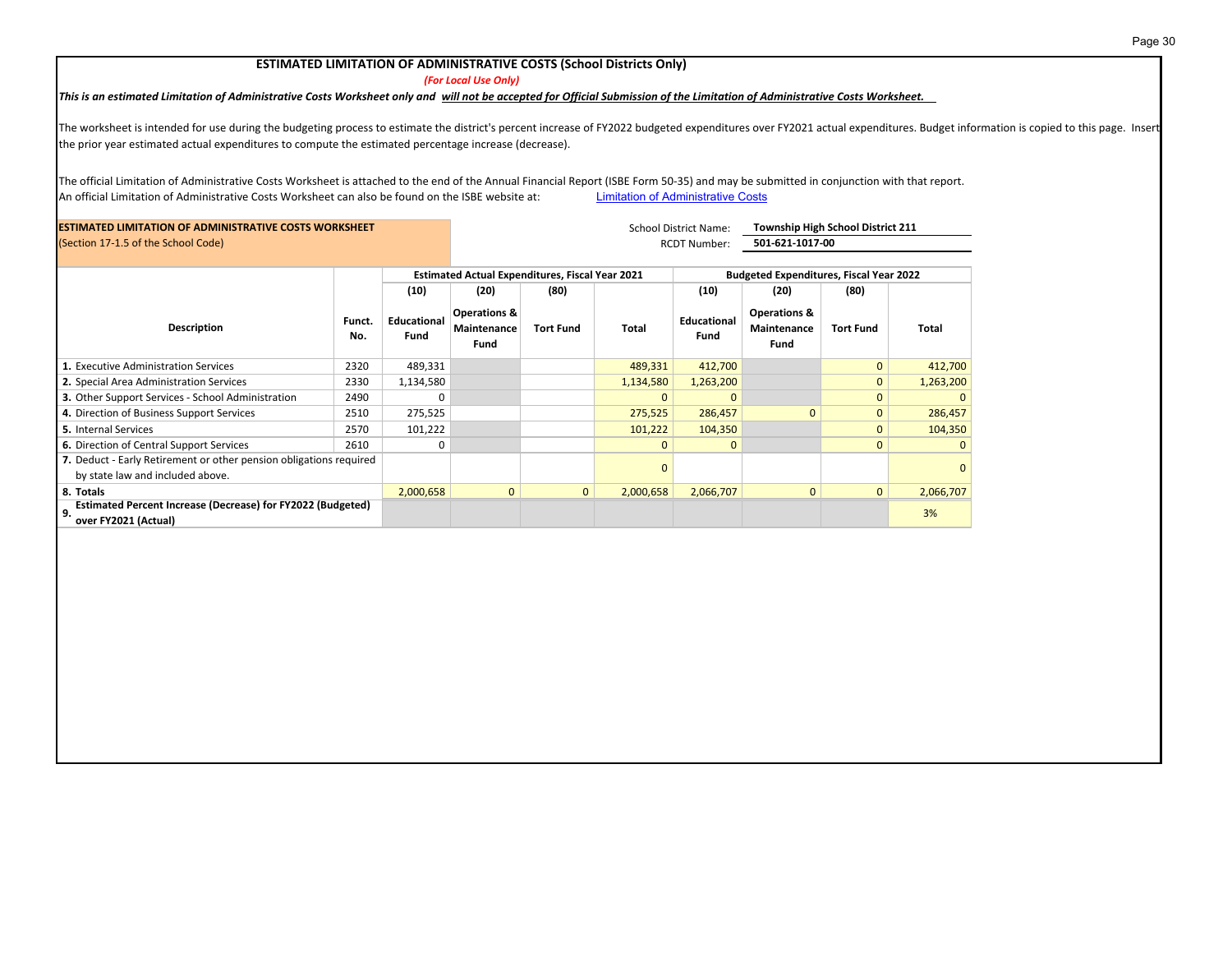## **REPORTING OF PUBLIC VENDOR CONTRACTS OF \$1,000 OR MORE (School Districts Only)**

In accordance with the School Code, Section 10-20.21, all <mark>school districts</mark> are required to file a report listing 'vendor contracts' as an attachment to their budget. In this context, the term "vendor contracts" refers to contracts and agreements that pertain to goods and services that were intended to generate additional revenue and other remunerations for the thaol district in excess of \$1,000, including without limitation vending machine contracts, sports and other attire, class rings, and photographic services. The report is to list information regarding such contracts for the fiscal year immediately preceding the fiscal year of the budget. All such contr *executed on or after July 1, 2007 must be approved by the school board.*

*See: School Code, Section 10‐20.21 ‐ Contracts*

*(Sheet is unprotected and can be re‐formatted as needed, but must be used for submission)*

| <b>Name of Vendor</b> | <b>Product or Service Provided</b> | <b>Net Revenue</b> | <b>Non-Monetary</b><br>Remuneration | <b>Purpose of Proceeds</b>       | <b>Distribution Method and Recipient of Non-</b><br><b>Monetary Remunerations Distributed</b> |  |
|-----------------------|------------------------------------|--------------------|-------------------------------------|----------------------------------|-----------------------------------------------------------------------------------------------|--|
| Lifetouch             | Photography                        |                    | 75,000 Photographs                  | Applied towards Yearbook<br>Cost | for use by Athletic/Activity Directors                                                        |  |
|                       |                                    |                    |                                     |                                  |                                                                                               |  |
|                       |                                    |                    |                                     |                                  |                                                                                               |  |
|                       |                                    |                    |                                     |                                  |                                                                                               |  |
|                       |                                    |                    |                                     |                                  |                                                                                               |  |
|                       |                                    |                    |                                     |                                  |                                                                                               |  |
|                       |                                    |                    |                                     |                                  |                                                                                               |  |
|                       |                                    |                    |                                     |                                  |                                                                                               |  |
|                       |                                    |                    |                                     |                                  |                                                                                               |  |
|                       |                                    |                    |                                     |                                  |                                                                                               |  |
|                       |                                    |                    |                                     |                                  |                                                                                               |  |
|                       |                                    |                    |                                     |                                  |                                                                                               |  |
|                       |                                    |                    |                                     |                                  |                                                                                               |  |
|                       |                                    |                    |                                     |                                  |                                                                                               |  |
|                       |                                    |                    |                                     |                                  |                                                                                               |  |
|                       |                                    |                    |                                     |                                  |                                                                                               |  |
|                       |                                    |                    |                                     |                                  |                                                                                               |  |
|                       |                                    |                    |                                     |                                  |                                                                                               |  |
|                       |                                    |                    |                                     |                                  |                                                                                               |  |
|                       |                                    |                    |                                     |                                  |                                                                                               |  |
|                       |                                    |                    |                                     |                                  |                                                                                               |  |
|                       |                                    |                    |                                     |                                  |                                                                                               |  |
|                       |                                    |                    |                                     |                                  |                                                                                               |  |
|                       |                                    |                    |                                     |                                  |                                                                                               |  |
|                       |                                    |                    |                                     |                                  |                                                                                               |  |
|                       |                                    |                    |                                     |                                  |                                                                                               |  |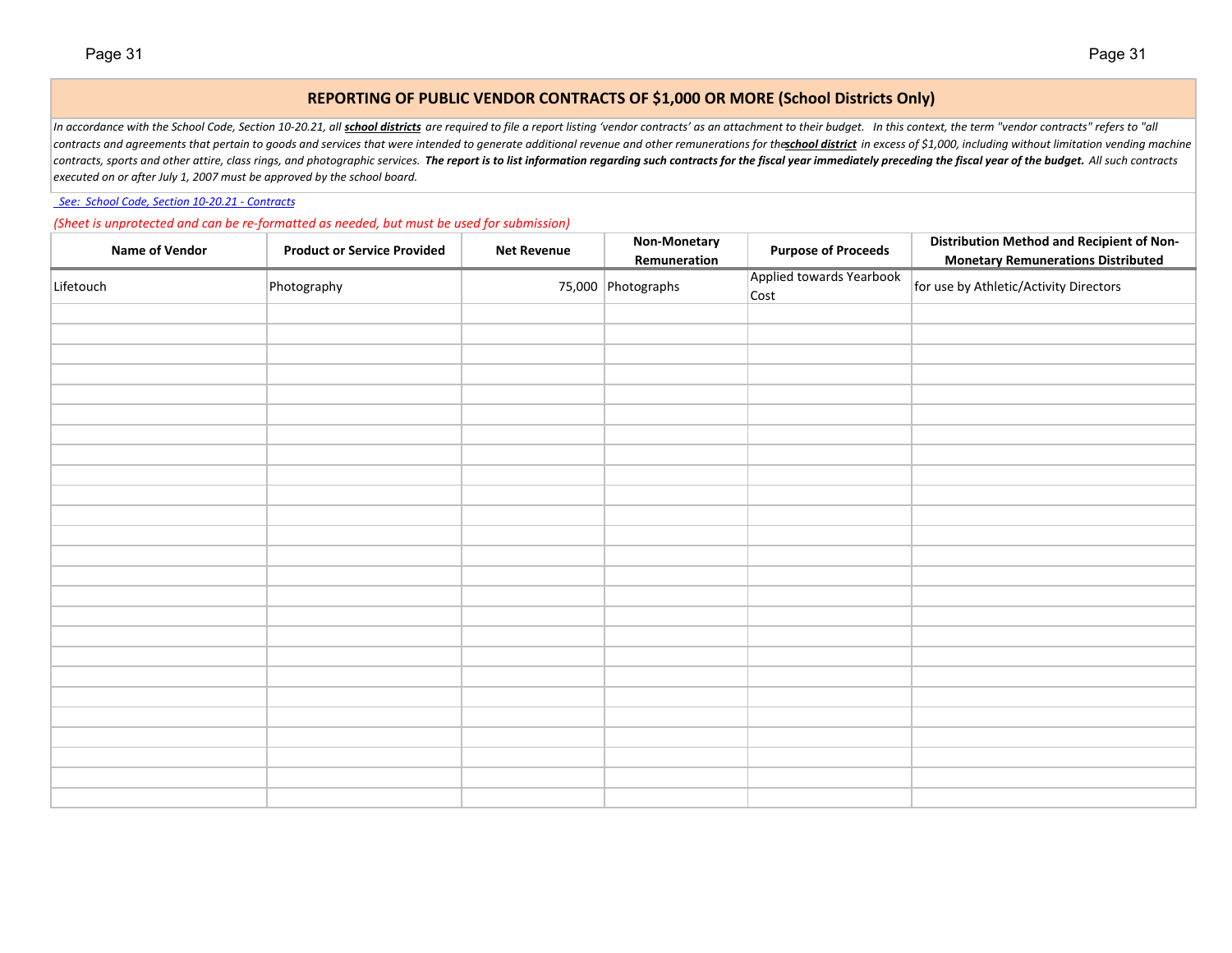### Page 32 **Page 32** REFERENCE PAGE **PAGE** Page 32

#### **Reference Description**

- 1 Each fund balance should correspond to the fund balance reflected on the books as of June 30th Balance Sheet Accounts #720 and #730 (audit figures, i available).
- 2 Accounting and Financial Reporting for Certain Grants and Other Financial Assistance. The "On-Behalf" Payments should only be reflected on this page (Budget Summary, Lines 10 and 20).
- 3 Requires the secretary of the school board to notify the county clerk (within 30 days of the transfer approval) to abate an equal amount of taxes to be next extended. See Sec. 10‐22.14 & 17‐2.11.
- 3a Requires notification to the county clerk to abate an equal amount from taxes next extended. See section 10‐22.14

4 Principal on Bonds Sold:

- (1) Funding Bonds are to be entered in the fund or funds in which the liability occurs.
- (2) Refunding Bonds can be entered in the Debt Services Fund only.
- (3) Building Bonds can be entered in the Capital Projects Fund only.
- (4) Fire Prevention and Safety Bonds can be entered in the Fire Prevention & Safety Fund only.
- <sup>5</sup> The proceeds from the sale of school sites, buildings, or other real estate shall be used first to pay the principal and interest on any outstanding bonds on the property being sold, and after all such bonds have been retired, the remaining proceeds from the sale next shall be used by the school board to meet any urgent district needs as determined under Sections 2‐3.12 and 17‐2.11 of the School Code. Once these issues have been addressed, any remaining proceeds may be used for any other authorized purpose and for deposit into any district fund.
- 6 The School Code, Section 10‐22.44 prohibits the transfer of interest earned on the investment of "any funds for purposes of Illinois Municipal Retirement under the Pension Code." This prohibition does not include funds for Social Security and Medicare-only purposes. For additional requirements on interest earnings, see 23 Illinois Administrative Code, Part 100, Section 100.50
- **7** Cash plus investments must be greater than or equal to zero.

**<sup>8</sup>** For cash basis budgets, this total will equal the Budget Summary ‐ Total Direct Receipts/Revenues (Line 9) plus Total Other Sources of Funds (Line 46).

- **9** For cash basis budgets, this total will equal the Budget Summary ‐ Total Direct Disbursements/Expenditures (Line 19) plus Total Other Uses of Funds (Line 79).
- <sup>10</sup> Working Cash Fund loans may be made to any district fund for which taxes are levied (Section 20-5 of the School Code).
- $11$  Include revenue accounts 1110 through 1115, 1117, 1118 & 1120.

12 The School Code Section 17-2.2c. Tax for leasing educational facilities or computer technology or both, and for temporary relocation expense purposes.

- <sup>13</sup> Corporate personal property replacement tax revenue must be first applied to the Municipal Retirement/Social Security Fund to replace tax revenue lost due to the abolition of the corporate personal property tax (30 ILCS 115/12). This provision does not apply to taxes levied for Medicare-Only purposes.
- 14 Only tuition payments made to private facilities. See Functions 4200 or 4400 for estimated public facility disbursements/expenditures.
- 15 Payment towards the retirement of lease/purchase agreements or bonded/other indebtedness principal only) otherwise reported within the fund e.g.: alternate revenue bonds. (Describe & Itemize)
- 16 Only abolishment of Working Cash Fund must transfer its funds directly to the Educational Fund upon adoption of a resolution and at the close of the current school Year (see 105 ILCS 5/20‐8 for further explanation)

Only abatement of working cash fund can transfer its funds to any fund in most need of money (see 105 ILCS 5/20‐10 for further explanation)